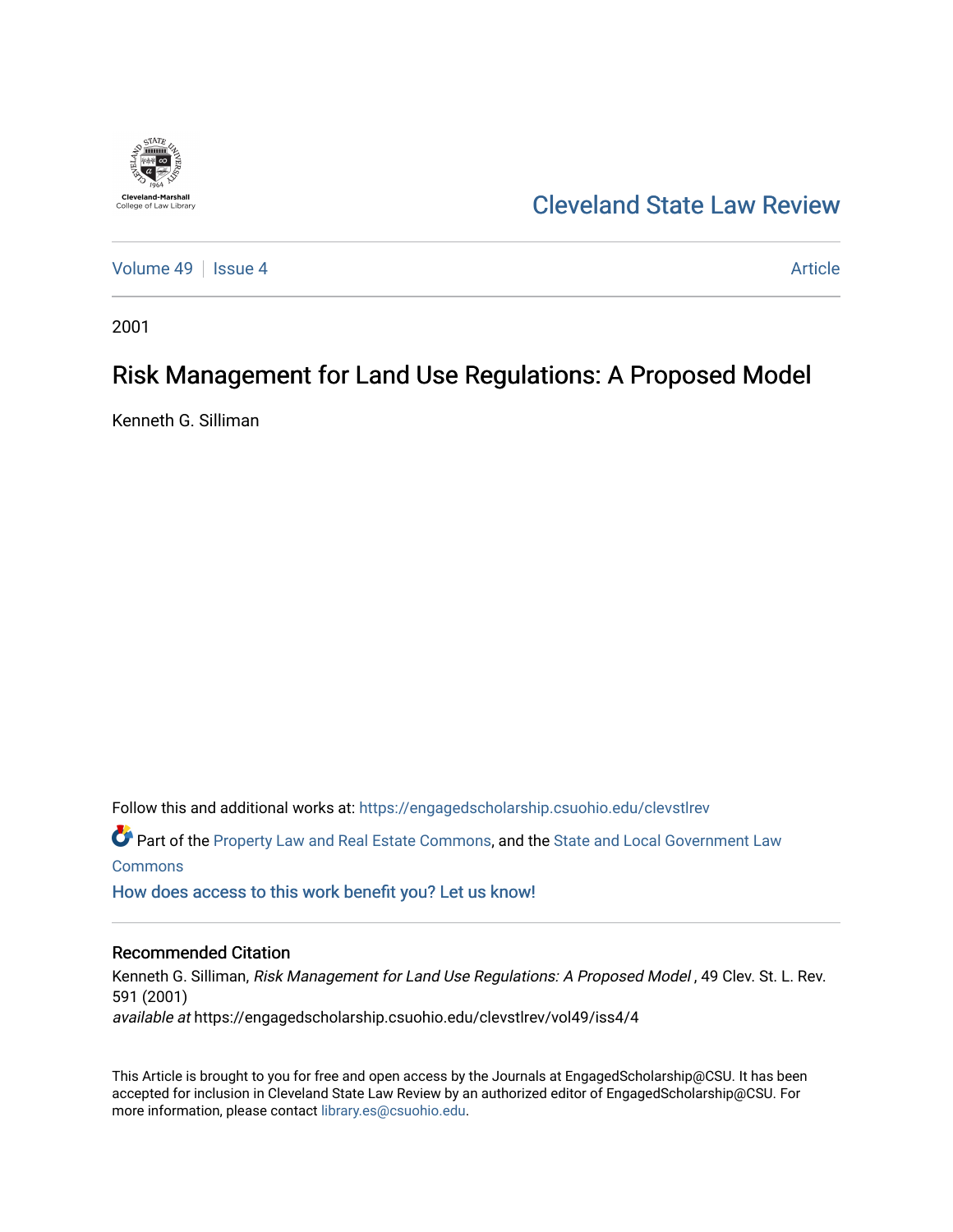# RISK MANAGEMENT FOR LAND USE REGULATIONS: A PROPOSED MODEL

# KENNETH G. SILLIMAN<sup>1</sup>

| I.  | PLANNING POWERS AND JUDICIAL CONTROLS:         |                                                         |  |  |  |
|-----|------------------------------------------------|---------------------------------------------------------|--|--|--|
|     |                                                |                                                         |  |  |  |
|     | Major Changes in Land Use Planning:<br>A.      |                                                         |  |  |  |
|     |                                                |                                                         |  |  |  |
|     |                                                | The Expanding Scope of Land Use Planning 596<br>1.      |  |  |  |
|     |                                                | Land Development Costs Associated with<br>2.            |  |  |  |
|     |                                                |                                                         |  |  |  |
|     | B.                                             | Legal Tests Applied to Land Use Regulations 599         |  |  |  |
|     |                                                | Revival of Interest in the Planning Base of<br>$1_{-}$  |  |  |  |
|     |                                                |                                                         |  |  |  |
|     |                                                | Increased Substantive Due Process Scrutiny 600<br>2.    |  |  |  |
|     |                                                | 3.                                                      |  |  |  |
|     |                                                | Procedural Due Process Challenges  602<br>4.            |  |  |  |
|     |                                                | 5.                                                      |  |  |  |
|     |                                                |                                                         |  |  |  |
|     |                                                | In Addressing Housing Cost and Housing<br>1.            |  |  |  |
|     |                                                |                                                         |  |  |  |
|     |                                                | In Setting Guidelines for Planning Activities 605<br>2. |  |  |  |
| II. | OFFICE GUIDELINES FOR LONG-RANGE PLANNING  607 |                                                         |  |  |  |
|     | A.                                             | The Information Base for the Five-Year Policies         |  |  |  |
|     |                                                |                                                         |  |  |  |
|     | $B_{-}$                                        | The Plan's Four Elements: Goals, Police Power           |  |  |  |
|     |                                                |                                                         |  |  |  |
|     | $C_{\cdot}$                                    | The Goals and Police Power Objectives in the            |  |  |  |
|     |                                                |                                                         |  |  |  |
|     |                                                | Protecting the Public Health and Safety 609<br>1.       |  |  |  |
|     |                                                | 2.                                                      |  |  |  |
|     |                                                |                                                         |  |  |  |

591

 $\overline{a}$ 

<sup>&</sup>lt;sup>1</sup>B.A., 1974 Case Western Reserve University; J.D., 1977/M.R.P. 1979, University of North Carolina at Chapel Hill. Ken practices law in Cleveland. From 1995-2001, he served as Executive Assistant for Development under former Cleveland Mayor Michael R. White. Ken thanks the editorial staff of the *Cleveland State Law Review* for its thorough editing, and dedicates this article to the memory of his father, Victor David Silliman, and his brother, David Victor Silliman.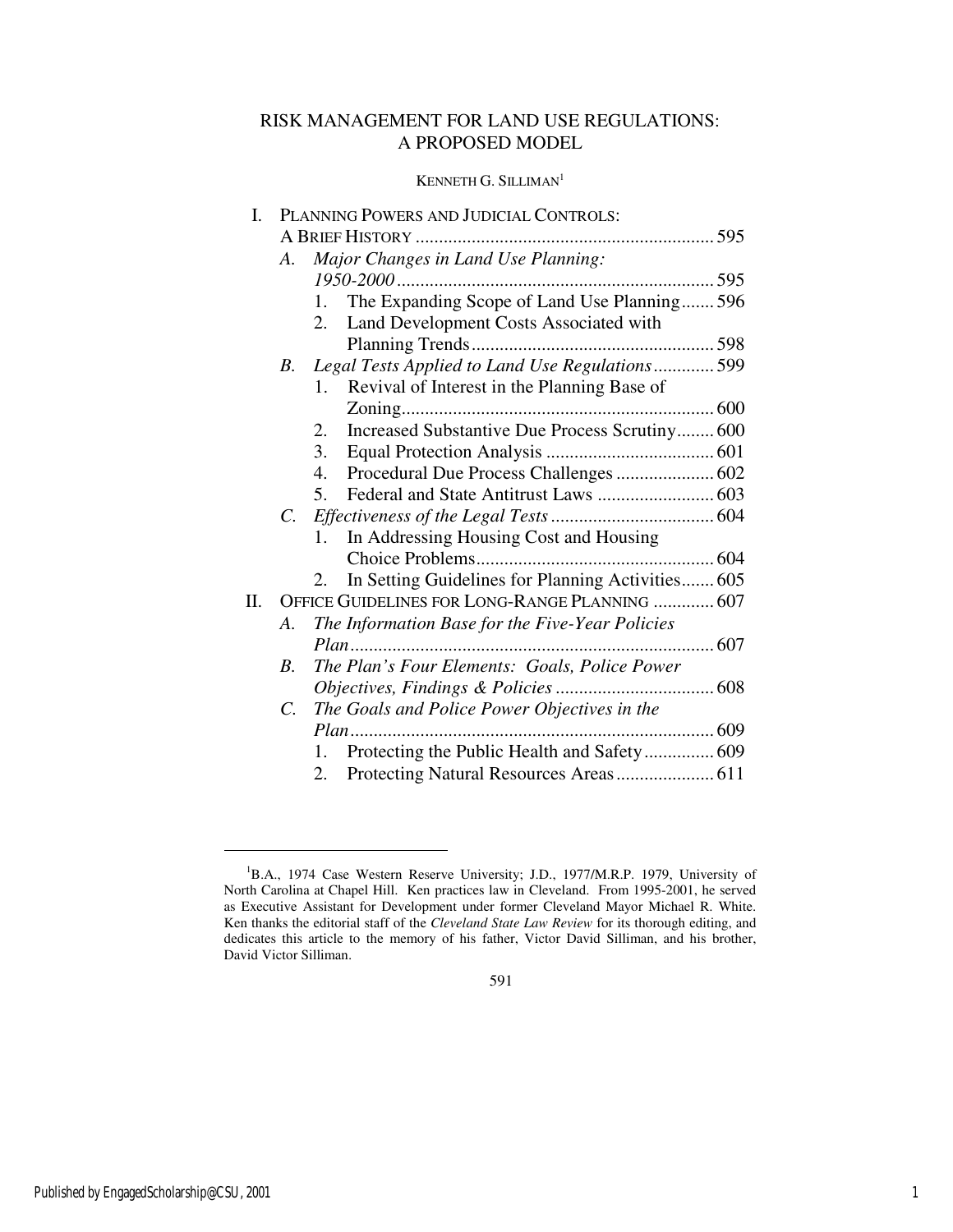|      |             | Economic Efficiency/Energy Conservation  614<br>3.        |  |  |
|------|-------------|-----------------------------------------------------------|--|--|
|      |             | 4.                                                        |  |  |
|      |             | 5.                                                        |  |  |
|      |             | 6.                                                        |  |  |
|      | D.          | Land Classification Map and Short Term Public             |  |  |
|      |             |                                                           |  |  |
|      |             | 1.                                                        |  |  |
|      |             | 2.                                                        |  |  |
|      | E.          | Summary: The Functions of Long-Range                      |  |  |
|      |             |                                                           |  |  |
| III. |             | IMPLEMENTING THE PLAN: ORDINANCES AND MAPS  625           |  |  |
|      | А.          |                                                           |  |  |
|      |             | 1.                                                        |  |  |
|      |             | Assess the Strength of the Relevant Objectives  627<br>2. |  |  |
|      |             | Insure that the Action is the Least Restrictive<br>3.     |  |  |
|      |             |                                                           |  |  |
|      |             | Decision and Preparation of Legislative<br>4.             |  |  |
|      |             |                                                           |  |  |
|      | В.          | Mapping: Application of Regulations to Specific           |  |  |
|      |             | Parcels                                                   |  |  |
|      |             | Mapping of Specific Parcels Must be<br>1.                 |  |  |
|      |             | Reasonably Related to Valid Police Power                  |  |  |
|      |             |                                                           |  |  |
|      |             | General Mapping Classifications Must be<br>2.             |  |  |
|      |             | Reasonably Related to Valid Objectives  631               |  |  |
|      |             | Boundaries of Zones Must be Sufficiently<br>3.            |  |  |
|      |             |                                                           |  |  |
|      |             | 4.                                                        |  |  |
| IV.  |             | OFFICE GUIDELINES FOR "CURRENT PLANNING" 635              |  |  |
|      | A.          |                                                           |  |  |
|      |             | 1.                                                        |  |  |
|      |             | Office Procedures on Zoning Applications  637<br>2.       |  |  |
|      |             | 3.<br>Redefining the Role of the Planning                 |  |  |
|      |             |                                                           |  |  |
|      | $B_{\cdot}$ |                                                           |  |  |
|      |             | Should Discretion be Removed from Site<br>1.              |  |  |
|      |             |                                                           |  |  |
|      |             | Are There Sufficient Guidelines to Establish<br>2.        |  |  |
|      |             |                                                           |  |  |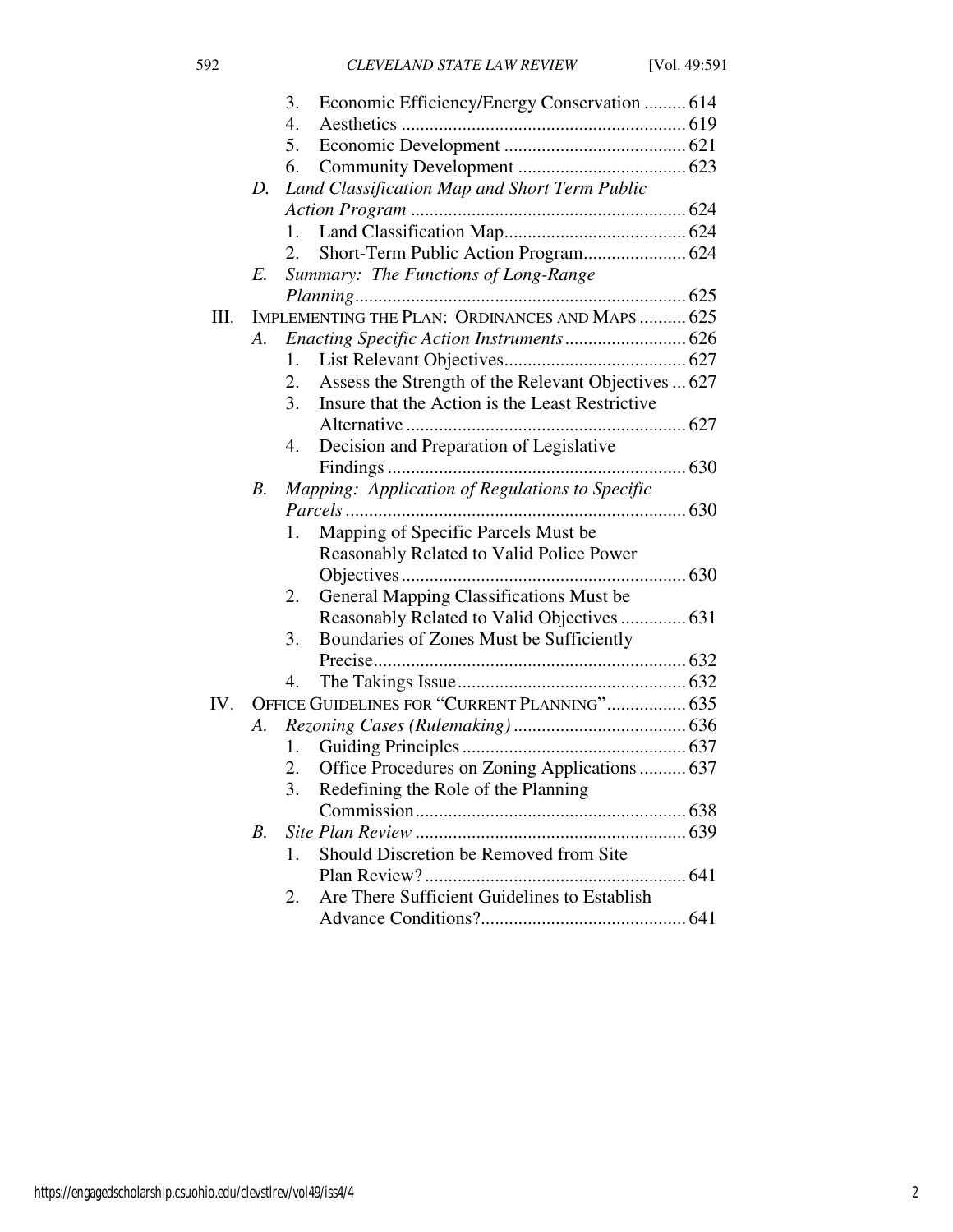|  | 1. Appropriate Categories for Adjudicatory |  |
|--|--------------------------------------------|--|
|  |                                            |  |
|  |                                            |  |
|  |                                            |  |

Indeed, land-use planning commentators have suggested that the threat of financial liability for unconstitutional police power regulations would help to produce a more rational basis for decisionmaking . . . Such liability might also encourage municipalities to err on the constitutional side of police power regulations, and to *develop internal rules and operating procedures to minimize overzealous regulatory attempts*. . . . After all, if a policeman must know the constitution, then why not a planner?<sup>2</sup>

Justice Brennan's above-quoted warning was issued over twenty years ago in his dissent in the U.S. Supreme Court case of *San Diego Gas and Electric Company v. City of San Diego*. With its foreshadowing of monetary liability for "negligent planning," the *San Diego* case generated uncertainty and anxiety in the planning profession. These concerns lessened over time as a series of subsequent U.S. Supreme Court land use decisions seemed to avoid the direct question raised by Justice Brennan.<sup>3</sup>

The 1999 decision in *City of Monterey v. Del Monte Dunes at Monterey, Ltd.<sup>4</sup>* ended the debate: for the first time the U.S. Supreme Court affirmed an award of damages (\$1.45 million) to a landowner on a "takings" case. The Court also held that the property owners were entitled to a jury trial on key factual questions (e.g., reasonableness of the city's actions, whether the owners were deprived of an economically viable use, and the ultimate question of liability).<sup>5</sup> As a result, one commentator predicted "there will be a chilling effect on [cities'] willingness to deny

5 *Id.* at 720-21.

1

<sup>&</sup>lt;sup>2</sup>San Diego Gas and Elec. Co. v. City of San Diego, 450 U.S. 621, 661 n.26 (1981) (Brennan, J., dissenting) (emphasis added).

<sup>&</sup>lt;sup>3</sup>See First English Evangelical Lutheran Church of Glendale v. County of Los Angeles, 482 U.S. 304 (1987) (asserting in dicta that the landowner can recover monetary damages for a "temporary taking," but reversing and remanding the case for further state court proceedings); Nollan v. California Coastal Comm'n, 483 U.S. 825 (1987) (invalidating regulation of California Coastal Commission that would have required landowner to convey a public access easement, but declaring no monetary damages); Lucas v. South Carolina Coastal Council, 505 U.S. 1003 (1992) (declaring that a regulation prohibiting development within certain distance of shore constituted a taking, but remanding for further state court proceedings that included opportunity for landowner to obtain a permit to construct his proposed homes); and Dolan v. City of Tigard, 512 U.S. 374 (1994) (invalidating city's requirements that store owner dedicate a floodplain area and a bikeway on the grounds that such exactions were not "roughly proportionate" to the impact of the owner's expansion project, but declaring no monetary damages).

<sup>4</sup> 526 U.S. 687 (1999).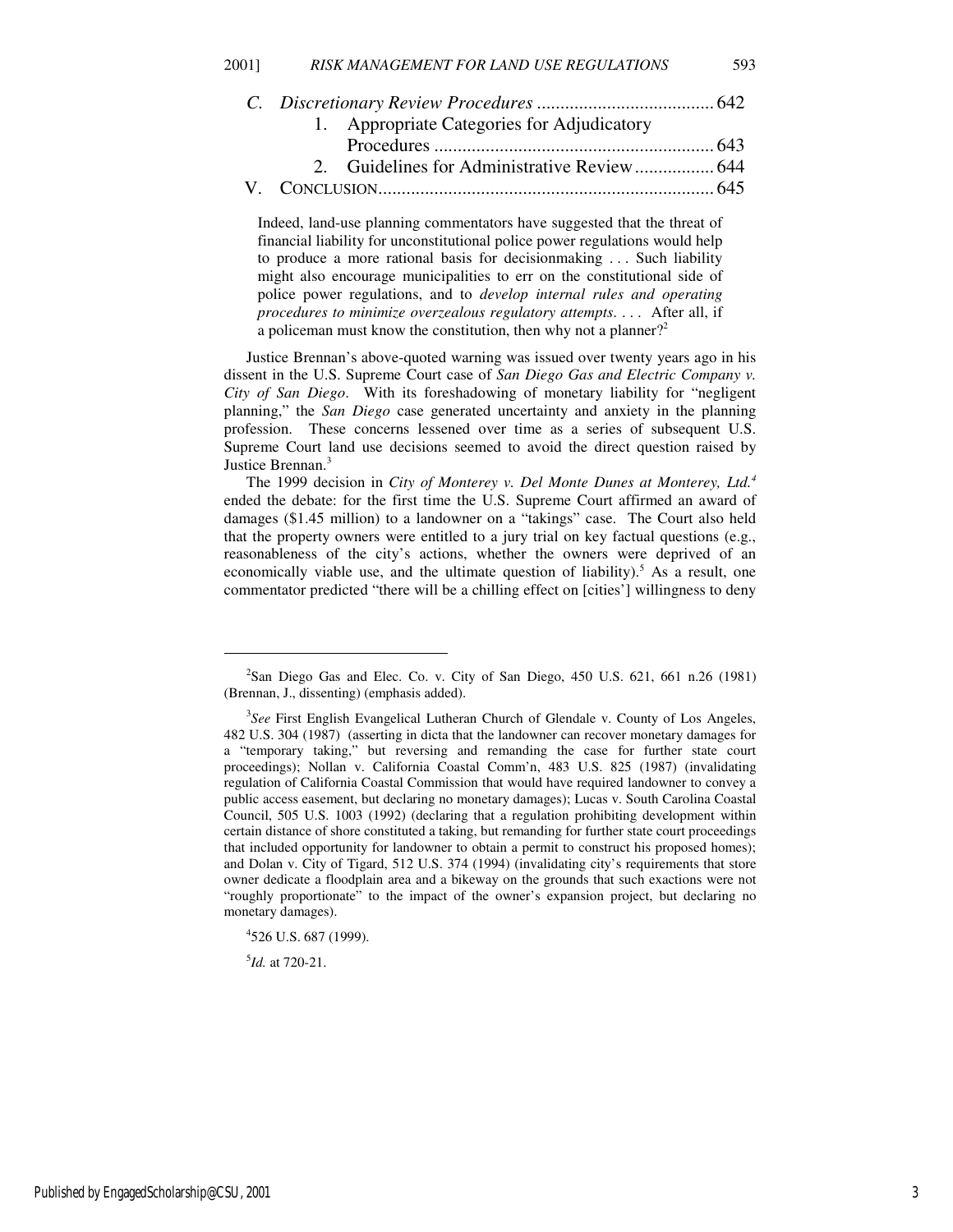development proposals on grounds that are not broadly understood by the general public…"<sup>6</sup>

In the interest of mitigating this chilling effect, this article proposes a model of "*internal rules and operating procedures*" that planning offices can use to minimize the threat of liability for negligent planning. The Article identifies a device familiar to most planners–the five-year policies plan–as an integral component of the model. However, I propose a new format of the plan that achieves a closer tie between the purposes motivating planners to regulate and the legal tests employed by courts in their review of these regulations.

The model is admittedly a simplification of complex processes: the simplification consists of a synthesis of land use case law into a practical guide for a planning office. This Article constructs a conservative legal framework to guide planners in conventional planning activities. It further proposes that planners should apply the model to these conventional activities, but work closely with the municipal attorney before adopting more innovative and controversial planning devices.

This Article proceeds in four major sections. Section I commences, with historical reviews: major changes in land use planning within the last 50 years, the land development problems associated with those changes, and judicial responses to these same problems. Comparisons are frequently made between cases from a rustbelt Midwestern state (Ohio) and cases from a faster growing sunbelt state (North Carolina). Section I concludes by assessing the case law's effectiveness (as both a check on the abuse of planning powers and a guide for planning offices) and by previewing a responsive planning model.

The remainder of the Article develops the office procedures model. The office procedures are grouped under three major headings: Section II discusses long range planning procedures, Section III discusses implementation of planning policies through ordinance drafting and mapping, and Section IV discusses the day-to-day administration of planning regulations.

The model's focus on case law proscriptions imposes several limitations. First, the model does not incorporate requirements imposed by planning enabling legislation. For purposes of this Article, I assume that local planners can choose the form of their land use plan. However, in some states–most notably California and Florida<sup>7</sup>-planning enabling legislation has been revised to mandate local planning and specify particular plan elements. The regulation of the form of the plan through such enabling legislation may render many of the model's elements inapplicable to local planning in these states.

Second, many states have enacted administrative procedure acts that may apply to the administration of local land use regulations.<sup>8</sup> Consequently, the recommendations offered in Section IV should be considered only after the municipal attorney has outlined the procedural framework required by such acts. Finally, the enactment of environmental impact legislation in some states requires

<sup>6</sup>TERRY D. MORGAN, LITIGATING THE LAND USE CASE: MUNICIPAL DEFENSES*,* INST. O<sup>N</sup> PLAN. ZONING & EMINENT DOMAIN § 9.01(3) (1999).

<sup>&</sup>lt;sup>7</sup>CAL. GOV'T. CODE §§ 65350- 65362 (West 1997 & Supp. 2002); FLA. STAT. ANN. §§ 163.3161-.3245 (West 2000 & Supp. 2002).

<sup>8</sup> *See* OHIO REV. CODE ANN. §§ 119.01-.13 (West 1994); N.C. GEN STAT. §§ 150B-1 to*–*52 (1999).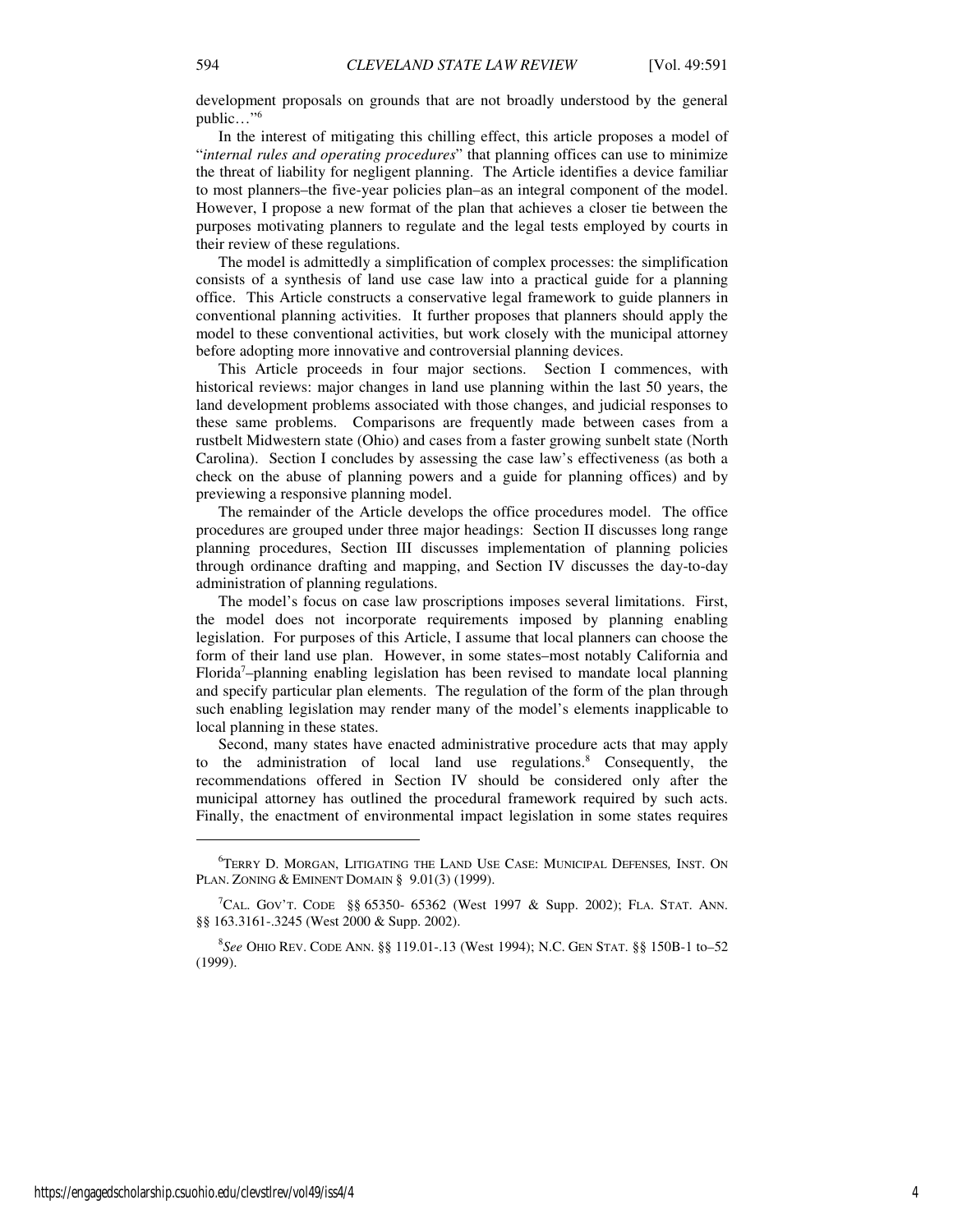planners in these jurisdictions to assess impacts of each significant development proposal. While this Article proposes environmental planning through advance designation of land suitability rather than a case-by-case review,<sup>9</sup> planning offices subject to environmental impact legislation must continue to employ the case-bycase review procedures contemplated by such acts.

#### I. PLANNING POWERS AND JUDICIAL CONTROLS: A BRIEF HISTORY

Public land use planning is a relatively new discipline, and authorities will agree that the public regulation of land use is primarily a 20th century development. New York's 1916 zoning ordinance is generally regarded as the first enactment of comprehensive land use regulations in this country.<sup>10</sup> This ordinance, and most ordinances following it during the next thirty years, were primarily a response to urban problems: congestion, overpopulation, and the haphazard location of uses. With limited exceptions,<sup>11</sup> zoning was a tool used exclusively by incorporated municipalities.

After the U.S. Supreme Court upheld the use of zoning in the 1926 *Village of Euclid, Ohio v. Ambler Realty Company*<sup>12</sup> decision and set general parameters on the use of the tool in a subsequent decision, $13$  the Court proceeded to abandon the field for more than forty years. Consequently, state courts faced the task of developing the more specific rules applicable to zoning regulation. These courts responded by developing, in effect, a "common law" of zoning. Although the rules developed in the state court decisions were roundly criticized, $14$  prior to 1950, the limited geographic application and the limited objectives under the zoning function combined to effectively constrict the range of obstacles placed before private land developers.

#### *A. Major Changes In Land Use Planning: 1950-2000*

The unprecedented suburbanization that began in America in the late 1940's opened up a new array of land use problems, and planners gradually added corresponding elements to their respective work programs as a result. Most of these new powers were sorely needed to give planners effective control over frequently haphazard suburban development. However, increased land regulation brought with

<sup>12</sup>272 U.S. 365 (1926).

j

 $13$ Nectow v. City of Cambridge, 277 U.S. 183 (1928).

<sup>14</sup>*See, e.g.,* Norman Williams, *Planning Law and Democratic Living,* 20 LAW & CONTEMP. PROBS. 317, 318-19 (1955).

<sup>&</sup>lt;sup>9</sup>For an article supporting advance designation of environmental areas rather than case-bycase review, *see* Donald Hagman, *NEPA's Progeny Inhabit the States - Were the Genes Defective?,* 7 URB. L. ANN. 3, 46-47 (1974).

 $^{10}$ I KENNETH H. YOUNG, ANDERSON'S AMERICAN LAW OF ZONING § 3.07 (4<sup>th</sup> ed. 1995). *See generally* Raphael Fischler, *The Metropolitan Dimension of Early Zoning: Revisiting the 1916 New York City Ordinance,* 64 J. AMER. INST. PLANNERS 170 (1998).

 $11$ The state of Wisconsin, which is generally considered a leader in the regulation of land use, authorized rural zoning in 1929. Erling D. Solberg, *Rural Zoning in the United States,*  AGRIC. INFO. BULLETIN. 59, U.S.D.A. (1952), *cited in* JACOB H. BEUSCHER & ROBERT R. WRIGHT, CASES AND MATERIALS ON LAND USE 324 (1969).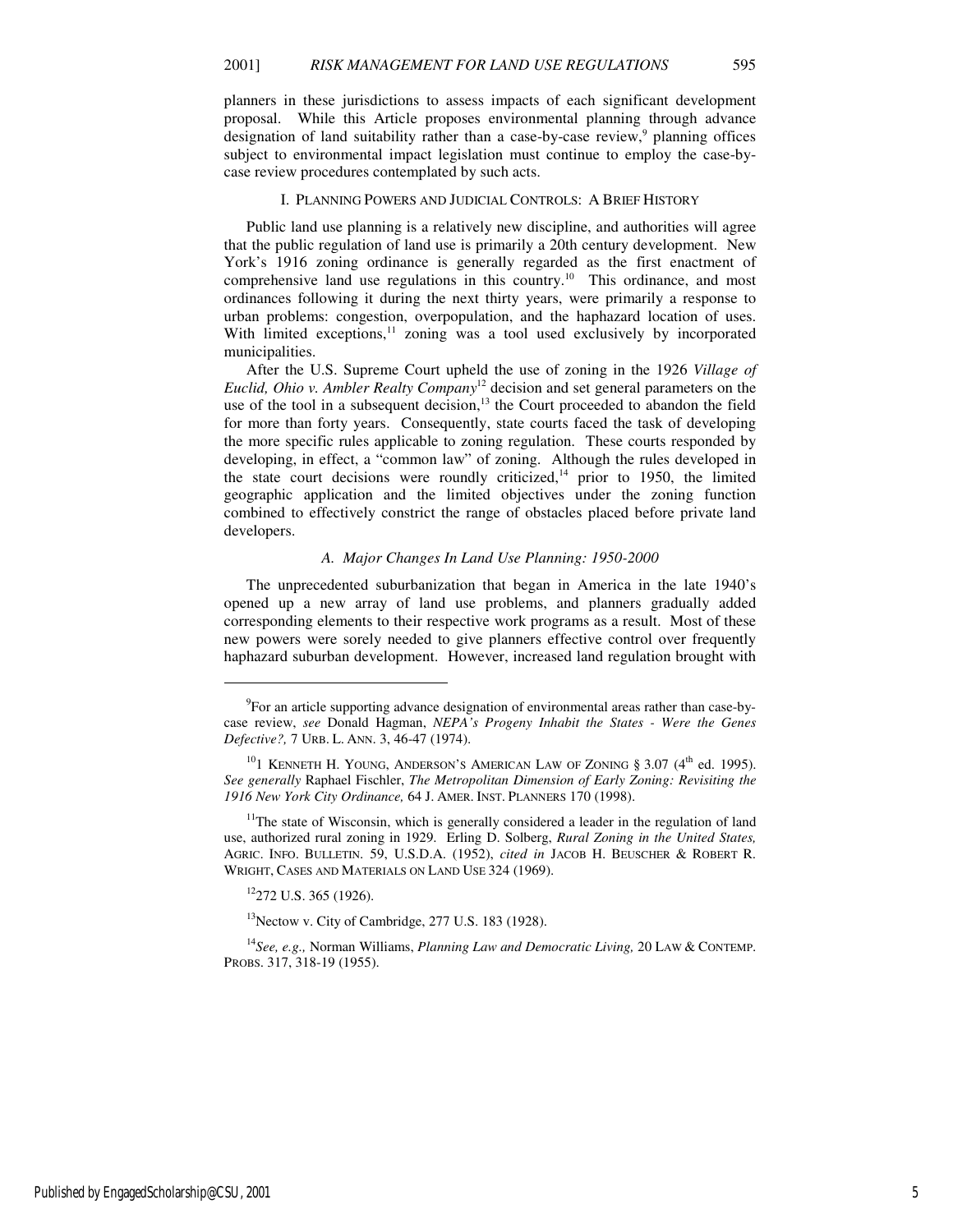it undesirable byproducts: fewer housing choices and higher housing costs. The new planning elements and the problems associated with their use are separately discussed below.

### 1. The Expanding Scope of Land Use Planning

At least four major additions to the scope of planning practice can be identified: comprehensive land coverage, additional objectives, greater emphasis on implementation of plans, and increasing use of discretionary review practices.

*a. Comprehensive land coverage–*Outside of Wisconsin,<sup>15</sup> countywide zoning was exceedingly rare prior to 1960. The planners' main arenas were developed urban areas and those select suburbs that used zoning to protect community property values. As long as land developers had the option of building in unregulated rural areas, they avoided any harshness present in the municipal zoning ordinance by simply "leapfrogging" outside the city limits. Yet as area-wide zoning gained increasing acceptance, developers' choices contracted and excessive zoning requirements began directly impacting land developers and their housing and commercial customers.

*b. Additional objectives–*From the original health and safety-based regulations, supplemented with zoning ordinances regulating the relationship of urban land uses, the scope of planning controls widened to embrace a whole new set of suburban and rurally-oriented objectives: environmental quality, growth management, fiscal and energy efficiency, preservation of open space, preservation of prime farm and forest land, and preservation of a quiet, rural lifestyle.<sup>16</sup>

*c. Increased emphasis on plan implementation—*While traditional land use planning viewed the preparation of an idealized future land use map as its key function, current practice considers "plan implementation" as an equally important function.

Since mid-century, the nature of the plan has evolved from an elitist, inspirational, long range vision that was based on fiscally innocent implementation advice, to a framework for community consensus on future growth that is supported by fiscally grounded actions to manage change. Subject matter has expanded to include the natural as well as the built environment. Format has shifted from simple policy statements and a single large-scale map of future land use… to a more complex combination of text, data, maps and time tables.<sup>17</sup>

The original isolation of land use planning from the specific, short-range battles over property rights had caused many planners in the 1950s and 1960s to question the effectiveness of the profession.<sup>18</sup> However, by the late 1960s a notable shift had

 $\overline{a}$ 

<sup>15</sup>*See* BEUSCHER & WRIGHT, *supra* note 11.

<sup>16</sup>*See* 1 YOUNG, *supra* note 10, § 2.03.

<sup>17</sup>Edward J. Kaiser & David R. Godschalk, *Twentieth Century Land Use Planning: A Stalwart Family Tree,* 61 J. AM. PLAN. ASS'N. 365, 368 (1995).

<sup>18</sup>*See, e.g.,* Martin Meyerson, *Building the Middle Range Bridge for Comprehensive Planning,* 22 J. AM. PLAN. ASS'N. 58 (1956); Constance Perin, *A Noiseless Secession From the Comprehensive Plan,* 33 J. AM. PLAN. ASS'N. 336 (1967).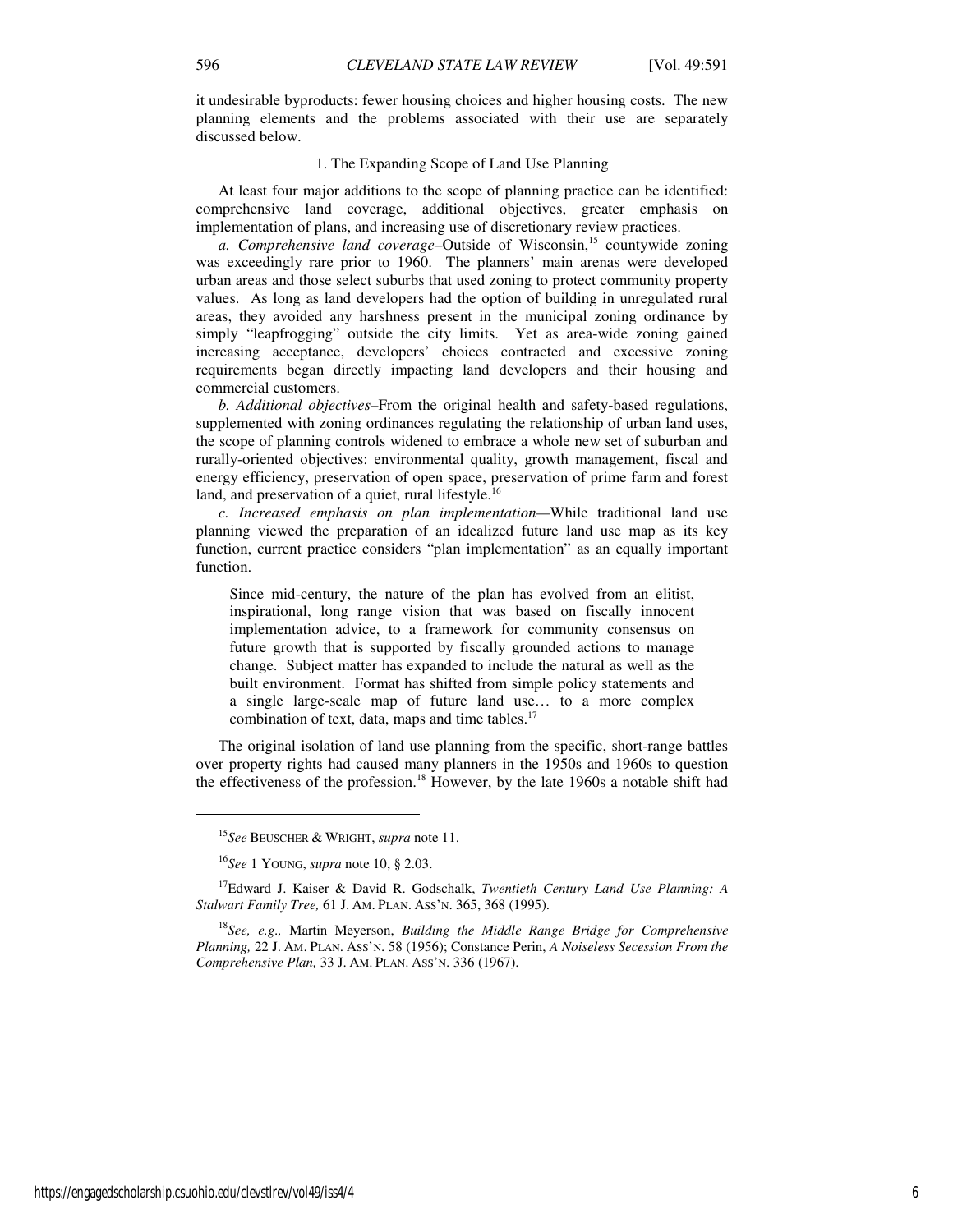taken place: more and more planners were concentrating their efforts on short-range implementation measures.<sup>19</sup>

One aspect of this new emphasis on effectiveness was planners' assertion of greater control over the traditional regulatory devices–zoning and subdivision regulations. Additionally, planners began exerting control over the timing and location of capital improvements. Although the manipulation of capital improvements to produce desired land development patterns was discussed as early as  $1955<sup>20</sup>$ , the concept was not widely employed until after the Town of Ramapo's sophisticated capital improvements program was upheld in a landmark 1972 New York case.<sup>21</sup> Since that time, a variety of measures–sewer moratoria, facility sizing, service area policies, detailed staging policies—have been effectively applied by an increasing number of communities.<sup>22</sup>

*d. Increased use of discretionary review–*One of the most significant recent trends in planning is the increased exercise of discretion in decisionmaking.<sup>23</sup> This is a marked departure from the purpose of zoning as conceived in the 1924 Standard Zoning Enabling Act.<sup>24</sup> At the commencement of this trend in the early 1970's, Professor Michael Brough commented as follows:

The theory held that most development would occur in the manner prescribed by the regulations applicable to the various districts, and deviations from the preset rules (through use of variances, special exceptions or zoning amendments) would occur only in exceptional cases. But as the system evolved, use of these three devices, and their more

 $\overline{a}$ 

<sup>20</sup>Henry Fagin, *Regulating the Timing of Urban Development,* 20 LAW & CONTEMP. PROBS. 298 (1955).

<sup>21</sup>Golden v. Planning Bd., 285 N.E.2d 291 (N.Y. 1972), *appeal dismissed*, 409 U.S. 1003 (1972).

<sup>22</sup>*See generally* AMERICAN PLANNING ASSOCIATION, *supra* note 19; R. TABORS, et. al., LAND USE AND THE PIPE 109-31 (1976); John S. Herbrand, Annotation, *Validity of Municipality's Ban on Construction Until Public Facilities Comply With Specific Standards,*  92 A.L.R. 3d 1073 (1980); David J. Oliveiri, Annotation, *Validity of Zoning Ordinance Deferring Residential Development Until Establishment of Public Services in Area,* 63 A.L.R. 3d 1184 (1975); Barbara A. Ramsey, Note, *Conrol of the Timing and Location of Government and Utility Extensions,* 26 STAN. L. REV. 945 (1974); Robert H. Freilich & John W. Ragsdale, *Timing and Sequential Controls-The Essential Basis for Effective Regional Planning: An Analysis of the New Directions for Land Use Control in the Minneapolis-St. Paul Metropolitan Region,* 58 MINN. L. REV. 1009 (1974).

 $^{23}$ AMERICAN PLANNING ASSOCIATION, STREAMLINING LAND USE REGULATION 5 (1980).

<sup>24</sup>U.S. DEPARTMENT OF COMMERCE, A STANDARD STATE ZONING ENABLING ACT (1924).

<sup>&</sup>lt;sup>19</sup>The following passage is illustrative:

The current economic situation facing cities, both growing and mature, is bringing a new fiscal orientation to planning. Traditional physically oriented planning is being transformed into budget-oriented planning. Where once planners concentrated on the future design of the city, now they are concerned about bringing some order into dayto-day decisions. Planning is becoming more modest and less visionary, shorter range and more political.

American Planning Association, Local Capital Improvements and Development Management 47 (1980).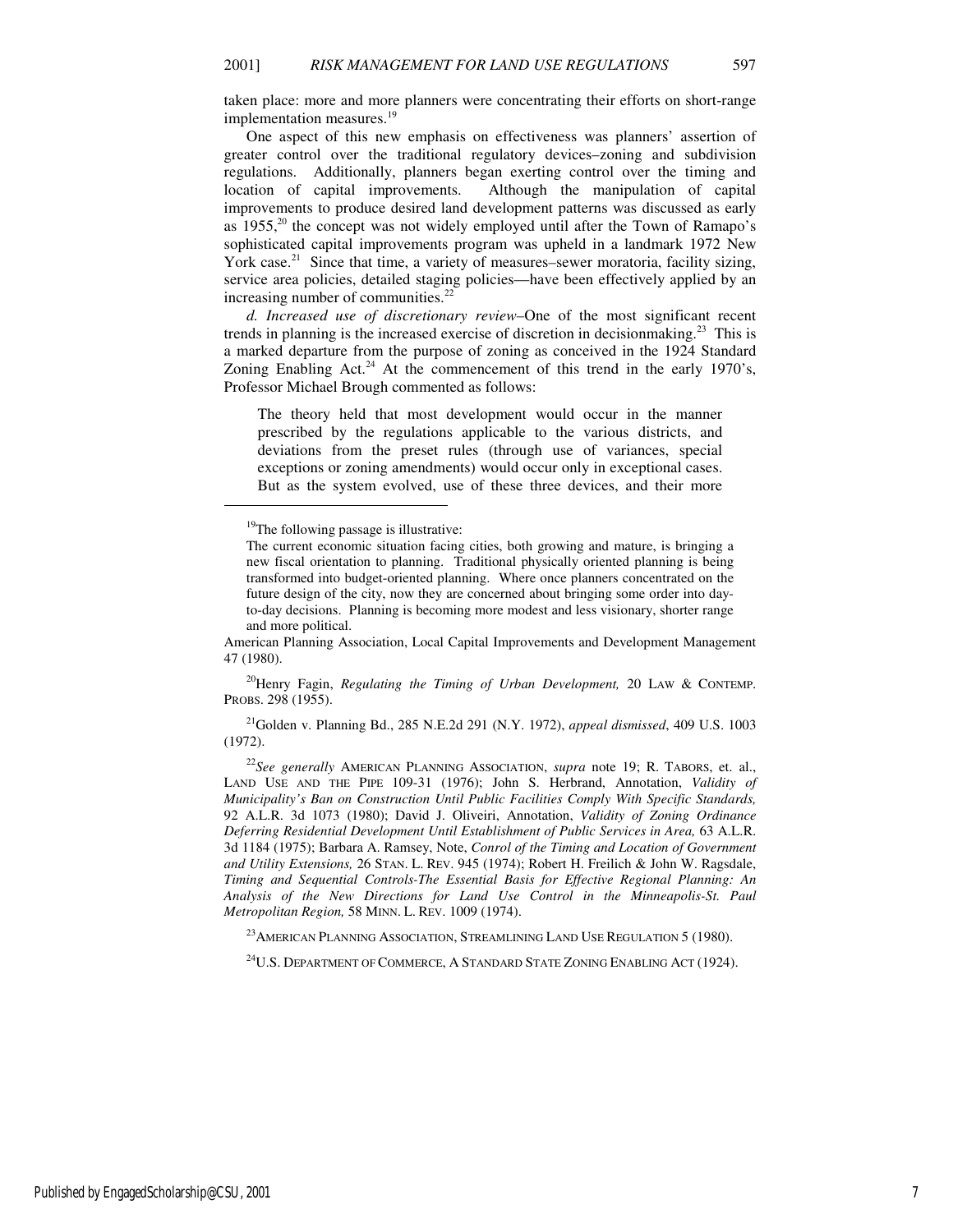sophisticated progeny-planned unit developments, floating zones, contract and conditional zoning, etc.–became so widespread that . . . a system originally conceived to permit development by legal right in accordance with specified criteria has now evolved into a system requiring specific development permission in most instances.<sup>25</sup>

#### 2. Land Development Costs Associated with Planning Trends

Land use planners made considerable strides in the last half of the  $20<sup>th</sup>$  century. Planners expanded the geographic scope of their activities, incorporated a wider array of environmentally and fiscally related objectives, achieved greater effectiveness through an expanding mix of growth management techniques, and subjected individual development proposals to more intense scrutiny.

Unfortunately (as Professor Brough envisioned in the early 1970s), governmental bodies given new powers also acquired "new opportunities to interfere arbitrarily or maliciously with legitimate private prerogatives."<sup>26</sup> The expanded planning developments discussed above are at least partly responsible for significant increases in land development costs during the past thirty years. The most obvious causes of these cost increases are additional substantive requirements, time delays, less developable land, and less predictability in land use review procedures.

*a. Additional substantive requirements–*The most direct cost impacts are those in which the government requires developers to install improvements that would not be constructed in the absence of regulations.<sup>27</sup> Common requirements include sidewalks, underground utilities, underground storm drainage, curbs and gutters. More sophisticated requirements include land reservations for future highway, parks and other community facilities.<sup>28</sup>

*b. Time delays*— Studies in Sacramento in 1990,<sup>29</sup> and in Houston in 1980,<sup>30</sup> have demonstrated that longer development review times, coupled with more complex procedures and uncertain outcomes, can significantly increase housing costs.

c. *Restricting the supply of developable land–*When planning areas institute "growth controls" (e.g., population caps, urban service areas, large lot zoning) in a manner which substantially restricts the supply of prime developable land, the

1

<sup>25</sup>Michael Brough, *Flexibility Without Arbitrariness in the Zoning System: Observations on North Carolina's Special Exception and Zoning Amendment Cases,* 53 N.C. L. REV. 925, 925-26 (1975). *See also,* Craig A. Peterson, *Flexibility in Rezonings and Related Government Land Use Decisions*, 36 OHIO ST. L.J. 499 (1975).

<sup>26</sup>Brough, *supra* note 25, at 926.

<sup>27</sup>A thorough economic discussion of these requirements appears in Ellickson, *Suburban Growth Controls: An Economic and Legal Analysis*, 86 YALE L. J. 385 (1977).

<sup>28</sup>*Infra* note 120.

 $^{29}$ IRA B. LOWRY & BRUCE W. FERGUSON, DEVELOPMENT REGULATION AND HOUSING AFFORDABILITY 143-48 (1992).

 $^{30}\!$ RICE CENTER FOR COMMUNITY DESIGN AND RESEARCH, TECHNICAL REPORT: THE DELAY COSTS OF GOVERNMENT REGULATION IN THE HOUSTON HOUSING MARKET (1980).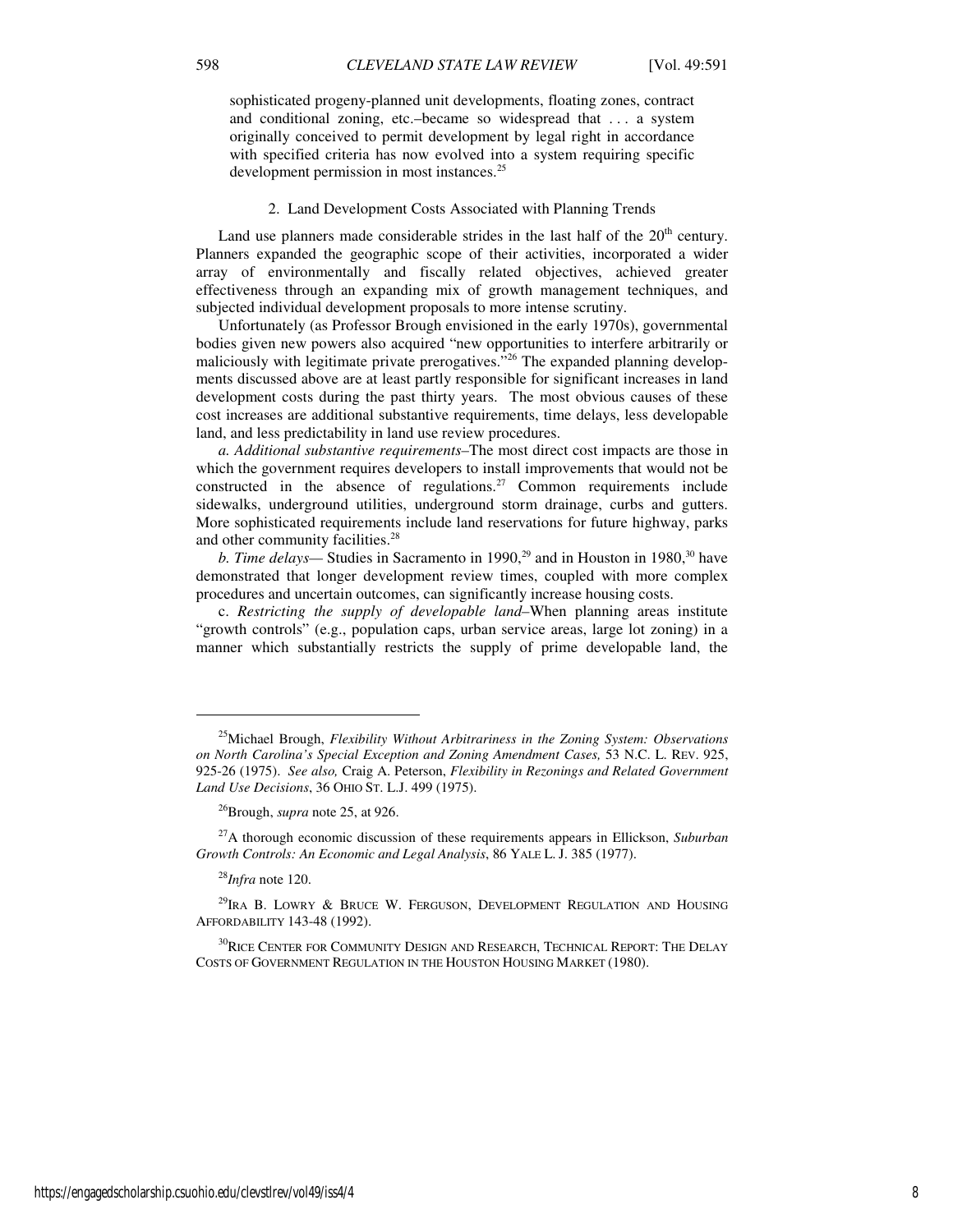impact on real estate prices can be significant.<sup>31</sup> A 1992 study of Sacramento County estimated that development regulations added \$26,000 to the cost of a typical new home (or about one-fifth the cost of the \$131,000 median sales price.)<sup>32</sup>

*d. Lack of predictability–*Prior to the 1970's, few discussions of development cost impact of land use regulations cited "predictability of public review" as a major factor. While corporate lawyers stress the importance of preventive law in the conduct of businesses' day-to-day activities,<sup>33</sup> the elements of "predictability" and "preventive law" are frequently missing in the land development business. This is particularly problematic in communities where most public decisions are made through case-by-case project reviews. As Lake County, Illinois Planning Director Lane Kendig noted in 1980, "ad hoc procedures make the role of planning unclear at best and futile at worst . . . the results have been inconsistent, highly subjective and too often politically motivated."<sup>34</sup>

# *B. Legal Tests Applied to Land Use Regulations*

In the mid 1970's, many state and federal courts undertook a more active review of land use regulations. In part, this legal development was a judicial response to the land development cost factors discussed above. In his five-volume series, AMERICAN LAND PLANNING LAW, Professor Norman Williams observed that prevailing attitudes toward land use regulations have gone through five stages. The third stage–faith in local autonomy–was then (and arguably is still today) the majority rule.

During this period, the courts have given great respect to decisions on zoning by various local agencies ... The change in attitude has been expressed in various ways- a genuine presumption of validity which controls unless a strong case is made to the contrary, the rule that zoning is valid when the case is fairly debatable, etc.<sup>35</sup>

Nevertheless, by 1988, Williams had detected the emergence of a fourth stage (sophisticated judicial review by state courts) and a possible fifth stage (re-assertion of federal oversight of land use).<sup>36</sup> The respective state and federal courts developed tighter review standards during the 1970's and 1980's as they attempted to arbitrate disputes clustered under the label of "exclusionary zoning." The legal tests included: the "comprehensive plan requirement," substantive due process, equal protection, procedural due process, and antitrust.

<sup>31</sup>*See* Ellickson, *supra* note 27, at 434 n.131, partly attributes the astounding increase (101% between 1968 and 1975) in Washington, D.C. area housing prices to the "simultaneous takeover of Fairfax, Montgomery and Prince Georges counties by anti-development politicians in the early 1970s," *citing* Donald P. Baker, *D.C. Area is Most Expensive Place in U.S. to Buy a House*, WASH. POST, August 3, 1975, at A1.

<sup>32</sup>LOWRY & FERGUSON, *supra* note 29, at 4.

<sup>33</sup>*See, e.g.,* Hodge O'Neal, *Preventive Law: Tailoring the Corporate Form of Business to Ensure Fair Treatment of All,* 49 MISS. L. J. 529 (1978).

<sup>&</sup>lt;sup>34</sup>LANE KENDIG, PERFORMANCE ZONING 281 (1980).

<sup>35</sup>1 NORMAN WILLIAMS, AMERICAN LAND PLANNING LAW § 5.04 (2d ed. 1988).

<sup>36</sup>*Id.* at §§ 5.05-.07 (fourth stage) and § 5.08 (fifth stage).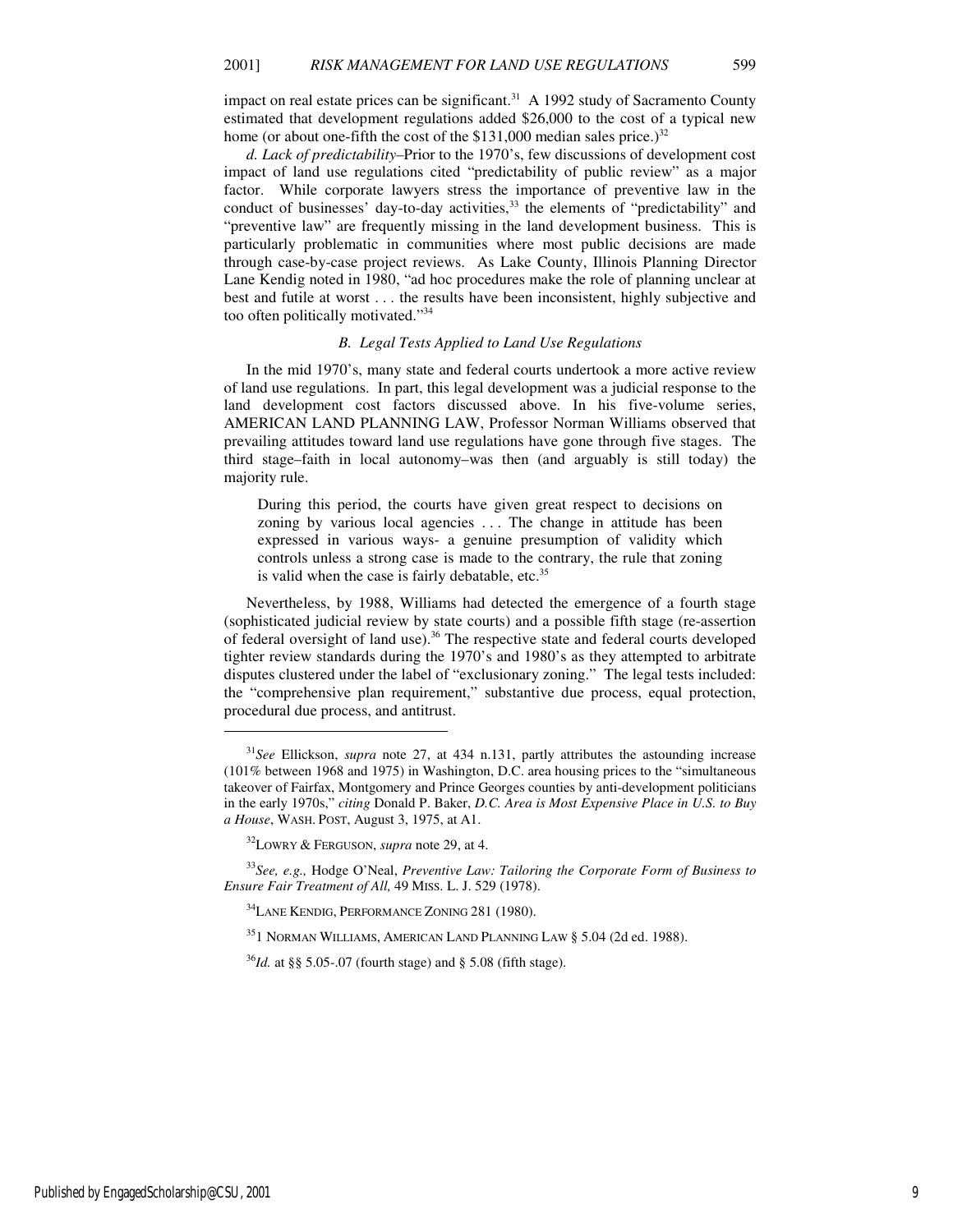#### 1. Revival of Interest in the Planning Base of Zoning

By the 1970's, academic commentators had energetically tackled the question of the relationship between comprehensive planning and zoning controls.<sup>37</sup> Many state zoning enabling laws included requirements that zoning be "in accordance with a comprehensive plan."<sup>38</sup> Two policy questions lie at the root of these statutory expressions: what are the community's planning objectives, and what means have the community's planners chosen to accomplish these objectives?<sup>39</sup>

After over fifty years (1925-1980) of benign neglect by politicians and courts, the original statutory requirements acquired new vitality in two respects. First, since 1980 there has been a significant increase in the number of states requiring that zoning be in accordance with a real and distinct comprehensive plan.<sup>40</sup> Second, judicial review of these requirements evolved from early mechanical tests toward more searching tests scrutinizing the suitability of the communities' planning backgrounds.<sup>41</sup>

#### 2. Increased Substantive Due Process Scrutiny

The basic examination under a substantive due process challenge to a legislative scheme consists of a two pronged test: (1) does the legislative enactment address permissible state police power objectives, and (2) is the specific enactment reasonably related to these 1egitimate objectives?<sup>42</sup> As New Jersey Supreme Court

<sup>39</sup>*See* Haar, *In Accordance With a Comprehensive Plan, supra* note 37, at 1155.

<sup>40</sup>As of 1993, 24 states had enacted some form of mandatory planning legislation. Ann Strong, et al., *Property Rights and Takings,* 62 J. AMER. INST. PLANNERS 5, 9 (1996).

1

<sup>37</sup>*See* Daniel Mandelkar, *The Role of the Local Comprehensive Plan in Land Use Regulations,* 74 MICH. L. REV. 899 (1976); A. Dan Tarlock, *Kentucky Planning and Land Use*  Control Enabling Legislation: An Analysis of the 1966 Revision of K.R.S. Chapter 100, 56 KY. L. J. 556 (1968); Charles M. Haar, *The Master Plan: An Impermanent Constitution,* 20 LAW & CONTEMP. PROBS. 353 (1955); and Charles M. Haar, *In Accordance With a Comprehensive Plan,* 68 HARV. L. REV. 1154 (1955). For analyses of the requirement in Ohio and North Carolina, *see* Robert F. Benintendi, Note, *The Role of the Comprehensive Plan in Ohio: Moving Away From the Traditional View,* 17 U. DAYTON L. REV. 207 (1991); Kenneth G. Silliman, *A Practical Interpretation of North Carolina's Comprehensive Plan Requirement,* 7 CAMPBELL L. REV. 1 (1984).

<sup>38</sup>*See, e.g.,* N.C. GEN STAT. § 160A-383 (cities), *id.* § 153A-341 (counties) (1999); OHIO REV. CODE ANN. § 713.07 (cities), *id.* § 303.05 (counties), and *id.* § 519.02 (townships) (West 1994).

<sup>41</sup>*See* 1 WILLIAMS, *supra* note 35, § 23.03 (mechanical tests) and *id.* § 23.04 (real substance). North Carolina and Ohio have required scant planning foundations for zoning decisions. *See* A-S-P Associates v. City of Raleigh, 258 S.E.2d 444 (N.C. 1979) and Columbia Oldsmobile, Inc. v. Montgomery, 564 N.E.2d 455 (Ohio 1990), *cert. denied,* 501 U.S. 1231 (1991).

 $42$ San Antonio Indep. School District v. Rodriguez, 411 U.S. 1, 40 (1973); Pearson v. City of Grand Blanc, 961 F.2d 1211, 1223 (6<sup>th</sup> Cir. 1992); Curto v. City of Harper Woods, 954 F.2d 1237, 1242 ( $6<sup>th</sup>$  Cir. 1992); Fred P. French Investing Co., Inc. v. City of New York, 350 N.E.2d 381, 386 (N.Y. 1976), *appeal dismissed,* 429 U.S. 990 (1976); A-S-P Associates v. City of Raleigh, 258 S.E.2d 444, 448-49 (N.C. 1979); State *ex rel*. Shemo v. City of Mayfield Heights, 765 N.E.2d 345, 350-52 (Ohio 2002); Goldberg Cos., Inc. v. Richmond Hts. City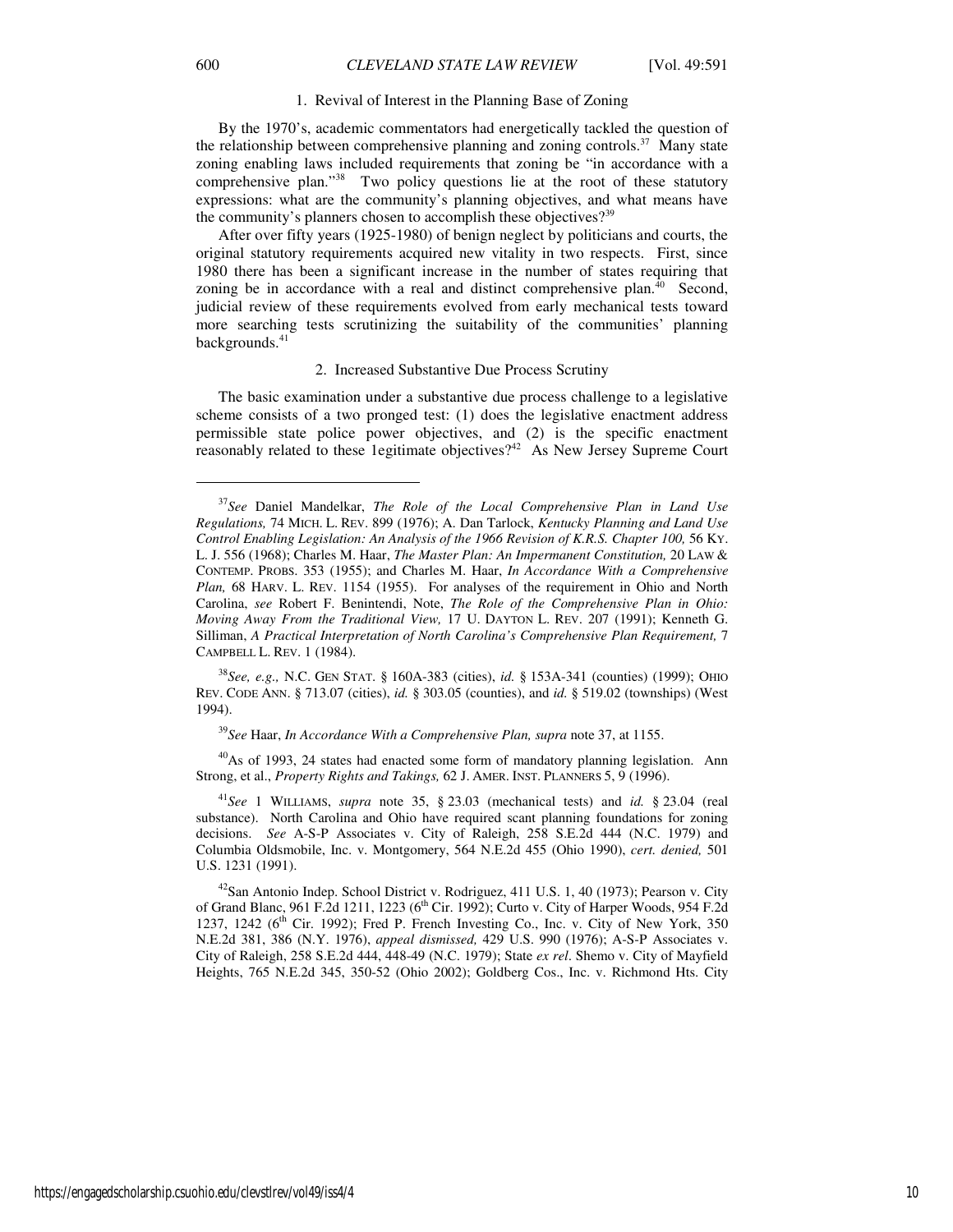Justice Hall stated in his classic dissent in the 1962 case of *Vickers v. Township Committee of Gloucester Township*, <sup>43</sup> these questions were often buried under presumptions of validity of municipal action and judicial reluctance to inquire into the actual setting of a zoning case. However by 1980, some courts had begun to return to a more realistic and searching analysis of the range of permissible objectives and the relationship between specific land use controls and these objectives.<sup>44</sup>

### 3. Equal Protection Analysis

Analyses of ordinances under the Equal Protection Clause of the United States Constitution,<sup>45</sup> and similar clauses in most state constitutions, traditionally proceed on a two-tier basis. The strict scrutiny test, used to test the reasonableness of classifications involving fundamental rights<sup>46</sup> and suspect classifications, $47$  embodies a searching inquiry into legislative purposes. By contrast, the rational basis test, usually applied to land use classifications, will uphold the classification if there is any reasonable basis for the difference in regulatory treatment.<sup>48</sup> Traditionally, application of this test has yielded results similar to those obtained under the deferential due process analysis discussed above, and land use ordinances are rarely invalidated.

However, the rational basis test also began changing in the early 1980's.<sup>49</sup> By the turn of the century, there were indications that future planners may have to

<sup>44</sup>*See generally* MacGibbon v. Bd. of Appeals of Duxbury, 340 N.E.2d 487, 489-92 (Mass. 1976); *See also* 1 WILLIAMS, *supra* note 35, at § 5.05-.06.

<sup>45</sup>U.S. CONST. amend. XIV.

l

<sup>46</sup>For a summary of cases involving fundamental interests, *see* Gerald Gunther, *Foreward: In Search of Evolving Doctrine on a Changing Court: A Model for a Newer Equal Protection,*  86 HARV. L. REV. 1, 8-9, 12-20 (1972).

<sup>47</sup>For a summary of cases involving suspect classifications, *see id.* at 9-10, 12-20.

<sup>48</sup>Agins v. City of Tiburon, 447 U. S. 255, 262 (1980); Young v. American Mini Theaters, Inc., 427 U. S. 50, 71 (1976); Vill. of Belle Terre v. Boraas, 416 U. S. 1, 8 (1973).

<sup>49</sup>In 1972, Professor Gerald Gunther observed that the U.S. Supreme Court appeared to be recognizing a middle ground between the strict scrutiny and rational basis tests. He described the characteristics of this new test as follows:

Stated most simply, it would have the Court take seriously a constitutional requirement that has never been formally abandoned: that legislative means must substantially further legislative ends . . . Extreme deference to imaginable supporting facts and conceivable legislative purposes was characteristic of the "hands off" attitude of the old equal protection. Putting consistent new bite into the old equal protection would mean that the Court would be less willing to supply justifying rationales by exercising its imagination. It would have the Court assess the means in terms of legislative purposes that have substantial basis in actuality*,* not merely in conjecture. Moreover, it would have the Justices gauge the reasonableness of questionable means on the basis of materials that are offered to the Court, rather than resorting rationalization created by perfunctory judicial hypthesizing.

Council, 690 N.E.2d 510, 512, 514-15 (Ohio 1998). Presbytery of Seattle v. King County, 787 P.2d 907, 913 (Wash. 1990), *cert. denied,* 498 U.S. 911 (1990).

<sup>43</sup>181 A.2d 129, *cert. denied, appeal dismissed,* 371 U. S. 233 (1962).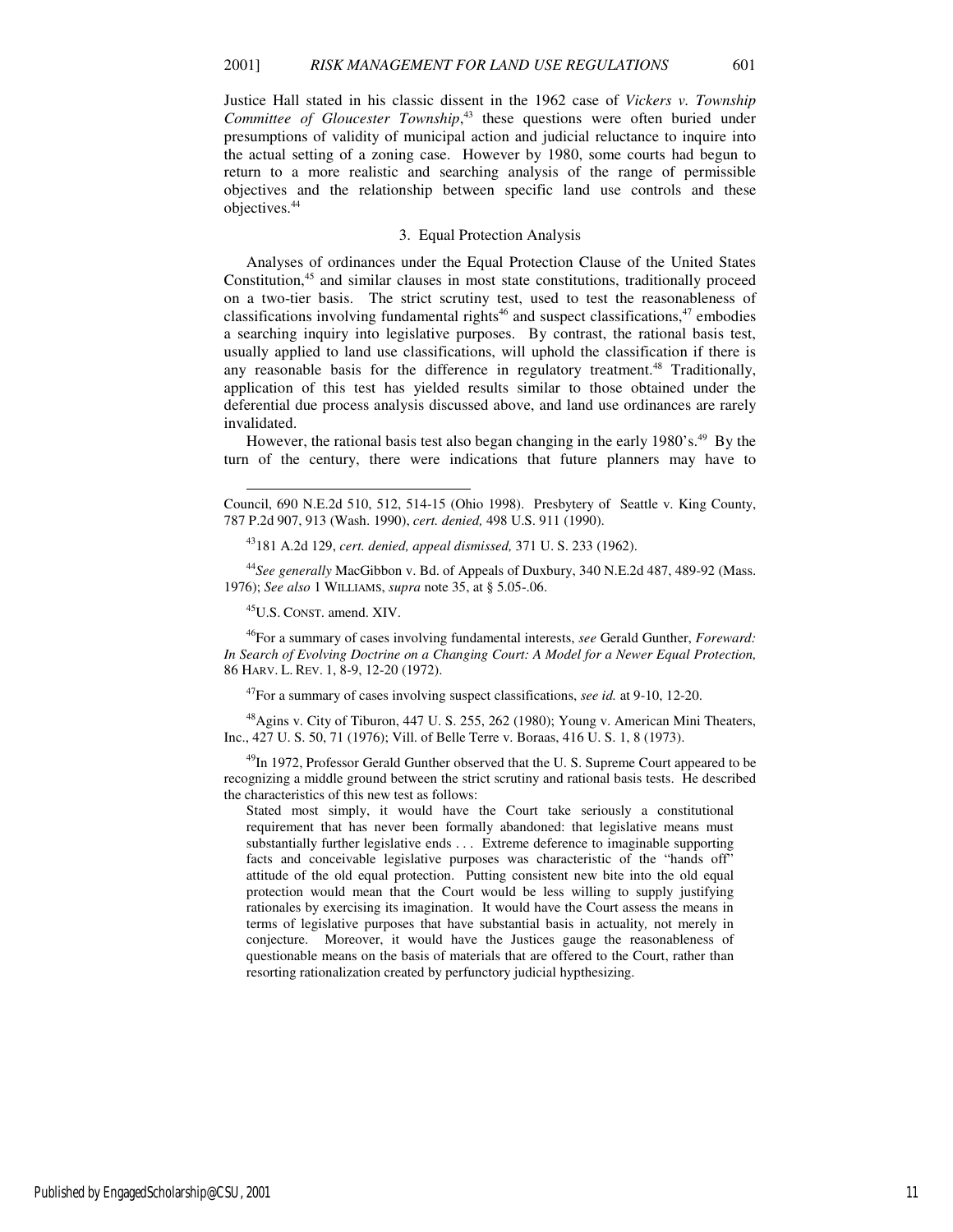l

# 4. Procedural Due Process Challenges

Procedural attacks upon land use ordinances, based on the Due Process Clause of the federal<sup>51</sup> and most state constitutions, have greatly increased in the last twenty years. Due Process requires that an individual be given adequate notice and an opportunity for a hearing before she is deprived of a significant property interest.<sup>52</sup> The ordinance must give individuals sufficient warning to allow them to conduct themselves in a manner so as to avoid illegal actions.<sup>53</sup> Further, the content of the

<sup>50</sup>*See, e.g.,* Del Monte Dunes at Monterey, Ltd. v. City of Monterey, 526 U.S. 687, 698- 707 (1999); Alvarez v. Chavez, 886 P.2d 461, 466-67 (N.M. Ct. App. 1994) (applying a heightened scrutiny test).

<sup>51</sup>U. S. CONST. amend. XIV.

<sup>52</sup>Goldberg v. Kelly, 397 U.S. 254, 267-69 (1970); Jordan v. DeGeorge, 341 U.S. 223, 230 (1950). *Cf.* Fruman v. City of Detroit, 1 F. Supp. 2d. 665 ( $6<sup>th</sup>$  Cir. 1998) (entering summary judgment for owner of demolished building on procedural due process claim and de facto taking and inverse condemnation claims) *with* Harris v. City of Akron, 20 F.3d 1396 (6<sup>th</sup> Cir. 1994) (denying building owner's wrongful demolition claim after the owner had alleged inadequate notice and hearing provisions), *reh. denied, cert. denied,* 513 U.S. 1001 (1994).

<sup>53</sup>Yater v. Hancock County Planning Comm'n., 614 N.E.2d 568, 573 (Ind. Ct. App. 1993), *reh. denied, transfer denied, cert. denied* 511 U. S. 1019 (1993); Lebanon v. Wergowske, 590 N.E.2d 902, 904 (Ohio Ct. App. 1991). These general due process principles have been interpreted as follows in the context of land use regulations:

The reason for that rule, the court noted, was the necessity for notice to those affected by the operation and effect of the ordinance. . . . *The restriction on property rights must be declared as a rule of law in the ordinance* and not left to the uncertainty of proof by extrinsic evidence.

James D. Lawlor, Annotation, *Validity, Construction and Effect of Agreement to Rezone, or Amendment to Zoning Ordinance, Creating Special Restrictions or Conditions Not Applicable*  to Other Property Similarly Situated, 70 A.L.R. 3<sup>d</sup> 125, 182 (1976), *citing Harnett v. Austin*, 93 So. 2d 86 (Fla. 1956) (emphasis added).

Gunther, *supra* note 46, at 20-21. Gunther's new test was enthusiastically embraced by the U.S. Court of Appeals for the Second Circuit in Boraas v. Vill. of Belle Terre, 476 F.2d 806, 815 (2d Cir. 1973), *rev'd*, 416 U.S. 1 (1974); however, the subsequent reversal of this decision by the U.S. Supreme Court, *Village, supra* note 48, appeared at the time to foreclose the application of the Gunther test in federal equal protection land use decisions. But see cases cited at note 50 *infra*. Nevetheless, in the mid-1970s several state courts began applying more rigorous standards in their review of land use classifications under their own equal protection clauses. See Sands Point Harbor, Inc. v. Sullivan, 346 A.2d 612, 614 (N.J. Super. Ct. App. Div. 1975) (upholding the classification only after court review of testimony and specific legislative findings); Toms River Affiliates v. Dep't of Envtl. Prot., 355 A.2d 679, 686 (N.J. Super. Ct. App. Div. 1976) (upholding, again, the classification only after searching review of testimony and findings); Kmiec v. Town of Spider Lake, 211 N.W.2d 471, 475-77 (Wis. 1973) (scrutinizing the methods by which an agricultural classification was devised and holding that no rational basis existed for the classification).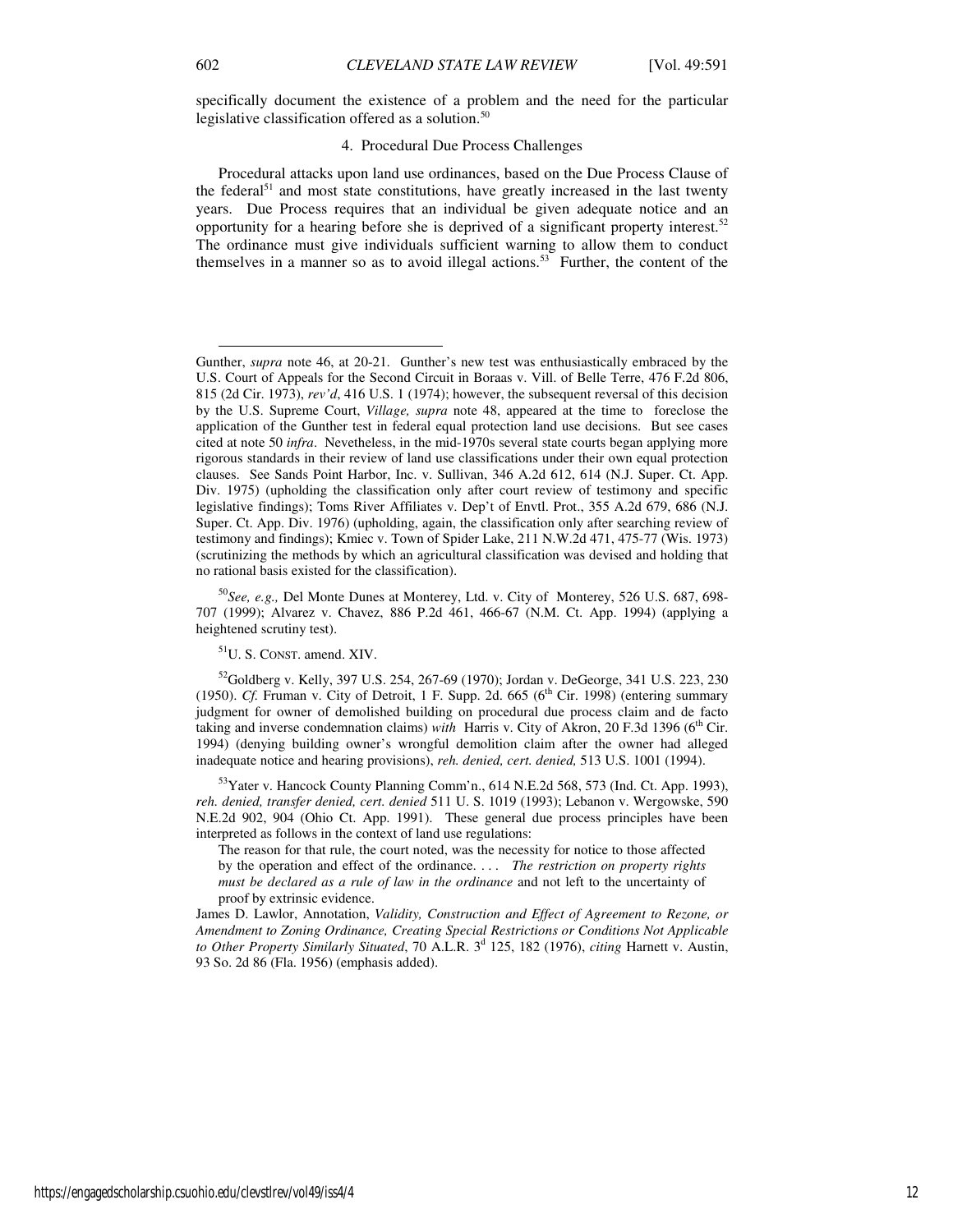hearing is important; the decision-maker must be an impartial one and she must reach her decision according to articulable standards.<sup>54</sup>

Prior to 1980, procedural due process attacks on land use controls were rare. Their prominence today is a specific response to communities' increasing use of discretionary review techniques. Developers now assert due process claims to attack procedures for review of special use permits (and their more sophisticated environmental counterparts). Although there are differences, and some confusion associated with the various discretionary review devices, the basic components are similar.

In a typical special use permit (sometimes known as a "conditional use permit") ordinance, the legislature requires administrative review (usually with preset conditions) prior to final approval of a proposed development. When all these preset conditions can be addressed in objective fashion (e.g., size of parcel, distance from public utilities) there is little need for procedural protections.<sup>55</sup> Most ordinances, however, establish conditions that are extremely subjective (e.g., whether the use threatens public health and safety). Additionally, many of the ordinances delegate permit decisions to planning boards or boards of adjustment. In these latter situations, courts have established a set of procedural safeguards that usually include a right to sworn testimony, a right of cross-examination, and findings and conclusions based on the evidence adduced at the hearing.<sup>56</sup>

#### 5. Federal and State Antitrust Laws

In the late 1970's, developer land use lawsuits began raising both federal and state antitrust challenges. These attacks were in part enabled by U.S. Supreme Court decisions that narrowed the scope of municipal immunity under federal antitrust laws.<sup>57</sup> Although Congress' passage of the Local Government Antitrust Act of 1984<sup>58</sup> partially stemmed this tide of litigation, some developers' attorneys continue to allege anti-competitive city activities in their lawsuits. While successful attacks

<sup>54</sup>Rose v. Village of Peninsula, 875 F. Supp. 442 (N.D. Ohio 1995); *see* Note, *Developments in the Law- Zoning,* 91 HARV. L. REV. 1427, 1525 (1978).

<sup>55</sup>Brough, *supra* note 25, at 929.

<sup>&</sup>lt;sup>56</sup>Zylka v. City of Crystal, 167 N.W.2d 45, 50-51 (Minn. 1969); Humble Oil and Refining Co. v. Bd. of Aldermen, 202 S.E.2d 129, 137 (N.C. 1974); *In re* Rocky Point Plaza Corp., 621 N.E.2d 566, 572 (Ohio Ct. App. 1993).

<sup>57</sup>At the federal level, *cf.* Cmty. Communications Co. v. City of Boulder, 455 U.S. 40 (1982) *and* City of Lafayette v. La. Power & Light Co., 435 U. S. 389 (1978) *with* Parker v. Brown, 317 U.S. 341 (1943). At the state "unfair trade practices" level, *see* Wal-Mart Stores v. Am. Drugs, Inc., 891 S.W.2d 30 (Ark. 1995) (finding Wal-Mart not liable of unlawful predatory pricing).

<sup>&</sup>lt;sup>58</sup>The Local Government Antritrust Act of 1984 protects local governments, and officials and empoyees thereof acting in an official capacity, against liability for damages, costs and attorney fees for antitrust violations. 15 U.S.C. §§ 34-36 (1994). The Act *does not bar* injunction actions, *nor does it bar* claims against officials or employees not acting in an official capacity. *Id.*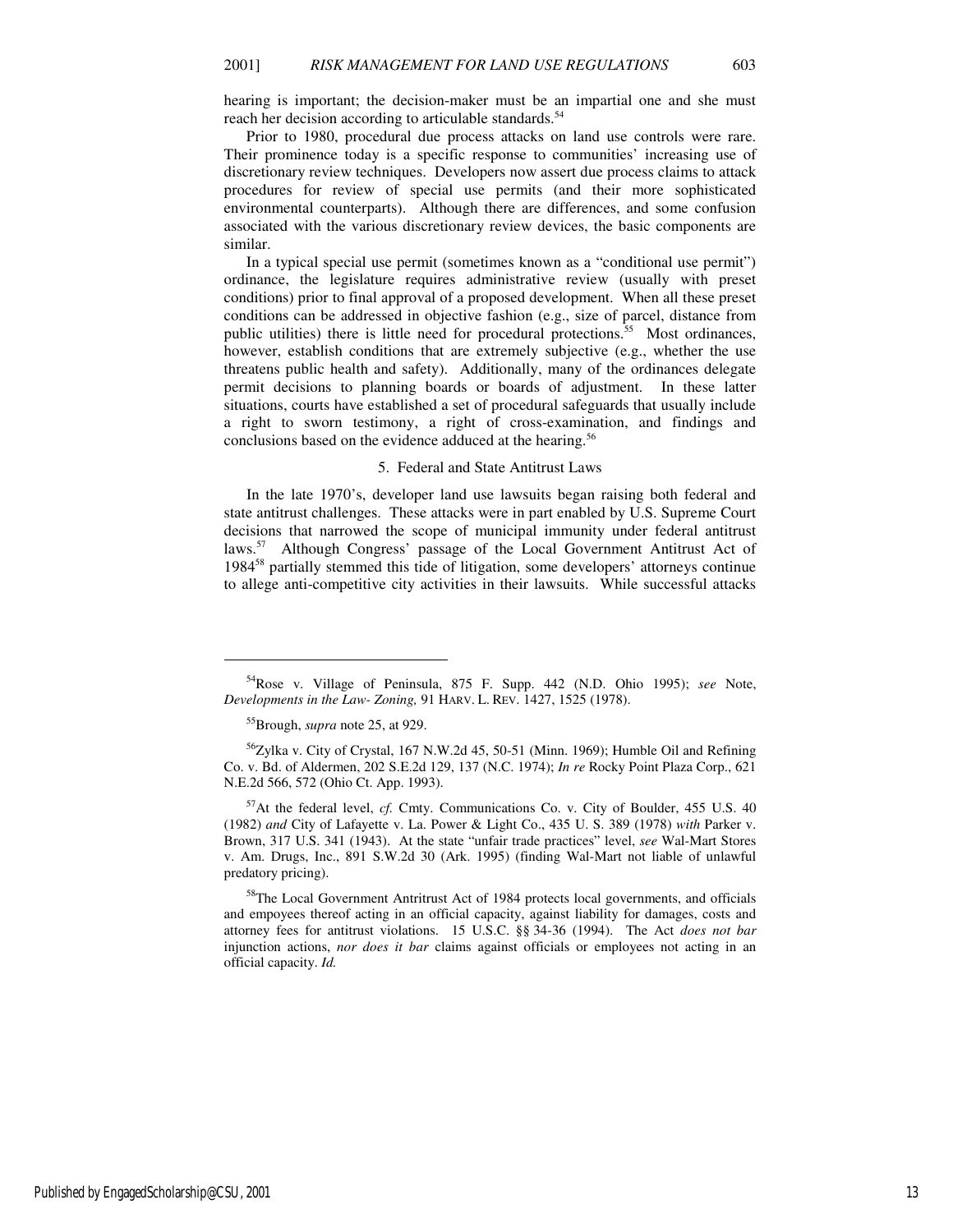j

are exceedingly rare in the land use area, careful municipal attorneys should acquaint themselves with the available immunity defenses.<sup>59</sup>

# *C. Effectiveness of the Legal Tests*

#### 1. In Addressing Housing Cost and Housing Choice Problems

Generally, when applied, the legal tests have adequately addressed the more blatant governmental attempts to exclude low-cost housing from a particular jurisdiction.<sup>60</sup> However, to date, the legal tests have rarely addressed the general cost impacts and the restricted housing choices engendered by overly restrictive ordinances.<sup>61</sup>

<sup>60</sup>*See, e.g.,* cases cited *infra* note 135.

 $<sup>61</sup>$ The following two practical observations are illustrative:</sup>

BEUSCHER & WRIGHT, *supra* note 11, at 286.

<sup>59</sup>Antitrust actions will fail if the land use restriction falls within the "state action" exemption announced in *Parker*. 317 U.S. at 341. There is a two step test: "First, the state legislature must have authorized the action under challenge. Second, the legislature must have intended to displace competition with regulation." Jacobs, Visconsi & Jacobs v. City of Lawrence, 927 F.2d 1111, 1120  $(10^{th}$  Cir. 1991). With respect to the first requirement, the Ohio Revised Code does contains numerous specific authorizations for land use regulation, *see, e.g.,* OHIO REV. CODE ANN. § 711.001-.040; *id .*§ 713.01-.34 (West 1994); whether any of these sections can be viewed as satisfying the second requirement of the 'state action" exemption (i.e., whether the legislation intends "to displace competition with regulation") will depend upon the particular facts of the case. However, even if a court should determine that a 'state action" exemption is unavailable, other anititrust defenses may still save the ordinance. For example, a city could argue that the restriction complies with the "rule of reason" in that it is no more restrictive of competition than required to achieve the city's public objectives. *See*  Susman & White, *The Perspective of a Plaintiff's Lawyer, in* J. SIENA, ANTITRUST & LOCAL GOVERNMENT 28-30 (1982).

Many attorneys feel that even if developers win in court, they still "lose" if the result of litigation is a remand to the local governing body with instructions to act in conformance with the court's decision. Such action does not guarantee that the developer will achieve what was wanted.

FRANK SCHNIDMAN, et al., HANDLING THE LAND USE CASE § 5.3.3 (1984).

Actually, dozens of conditions of doubtful validity imposed on developers are as a practical fact accepted by them and not contested in court. The developer is after all a businessman anxiously awaiting the day when he can begin realizing on his substantial investment by selling lots or lots and houses. A court review may delay that day for a long time. In addition, he may be quite anxious not to arouse the antagonism of the very local officials before whom he may again be shortly appearing and asking approval for another subdivision. Finally, he may be able to pass the additional cost of the imposed condition on to his customer.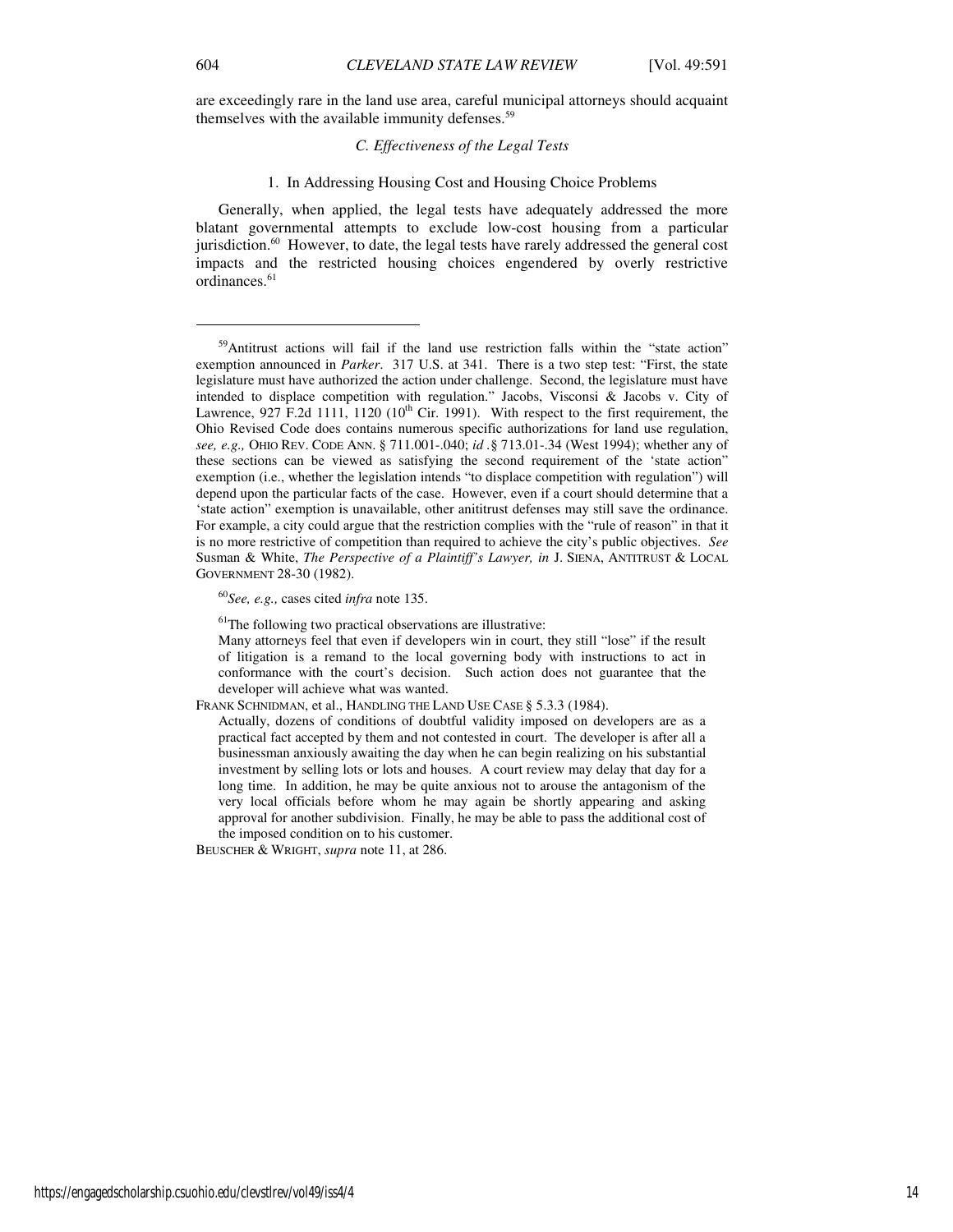The root causes of the cost increases – time delays,<sup>62</sup> lack of predictability,<sup>63</sup> and restricted supply of developable land,<sup>64</sup> are only now being challenged in the courts. If more developers object to these tactics in their future land use lawsuits, the constitutional doctrines may sometimes offer solutions. The real question is whether a significant number of developers will start to challenge these more subtle impacts on housing costs and housing choices. A significant, recent Ohio decision may open the floodgates—in that state and other states—to developers' monetary delay claims.<sup>65</sup>

#### 2. In Setting Guidelines for Planning Activities

There are elements in the legal tests that can be translated into guidelines suitable for use in a planning office. Unfortunately, there have been few attempts to gather the various rules into a package that makes sense to most planners. The result– except in departments actively counseled by planning law experts–is that the legal principles guiding most planners' work consist of bits and pieces of important case holdings as summarized in various trade journals. The planning staff rarely assembles the separate case holdings into a coherent set of principles. Such an endeavor requires legal training; it is seemingly a task for the municipal attorney, not the planner.

Unfortunately, many municipal attorneys are reluctant to prepare a "cookbook of legal principles" for the planning office. These attorneys will assert that case

 $^{64}$ Cont'l Bldg. Co. Inc. v. Town of N. Salem, 625 N.Y.S.2d 700, 211 A.D.2d 88 (N.Y. 1995) (striking down ordinance that devoted less than 1% of town's residentially-zoned land to "as of right" multi-family development).

<sup>65</sup>State *ex rel*. Shemo v. City of Mayfield Heights, 765 N.E.2d 345 (Ohio 2002) (finding a temporary taking *extending over an eight-year time period* due to city's restrictive zoning regulation); upon rehearing, the eight-year period was shortened to six years. State *ex rel*. Shemo v. City of Mayfield Heights, 775 N.E.2d 493, 498 (Ohio 2002).

Published by EngagedScholarship@CSU, 2001 15

1

<sup>62</sup>*See* State ex rel. Kmart Corp. v. Westlake Planning Comm'n, 624 N.E.2d 714 (Ohio 1994) (rejecting planning commission's contention that all of the information was not yet submitted, and determining that a 60-day period for the commission to approve or reject plans began to run at the end of an extension period). *But cf.* River Park Inc. v. City of Highland Park, 23 F.3d 164 ( $7<sup>th</sup>$  Cir. 1994) (finding that time delay does not violate due process or equal protection clauses); Licari v. Ferruzi, 22 F.3d 344 ( $1<sup>st</sup>$  Cir. 1994) (finding time delay not a violation); Orange Lake Assoc., Inc. v. Kirkpatrick, 21 F. 3d 1214 (2d Cir. 1994) (finding time delay not a violation); and PFZ Properties v. Rodriguez, 928 F. 2d 28 ( $1<sup>st</sup>$  Cir. 1991) (upholding district court's dismissal of a developer's procedural due process, substantive due process and equal protection challenges to a review process extending over at least four years and culminating in an eventual refusal to process plans), *cert. dismissed*, 503 U. S. 256 (1992).

<sup>&</sup>lt;sup>63</sup>There are threads of this contention in Del Monte Dunes at Monterey, Ltd. v. City of Monterey, 526 U.S. 687, 698-707 (1999) (upholding \$1.45 million jury verdict in which the record included city's separate suggestions to the developer that densities of 264 units, *then*  224 units, *then* 190 units would be acceptable. Yet, city still denied each proposal after the developer had *in each instance* prepared plans in reliance on the city's statements). As stated in an old English case, "(A) law which a man cannot obey, nor act according to it, is void and no law: and it is impossible to obey contradictions, or act according to them." Vaughn, C.J., in Thomas v. Sorrell (1677), *cited* in FULLER, THE MORALITY OF LAW 33, 63-65 (1969); cases and Lawlor, *supra* note 53.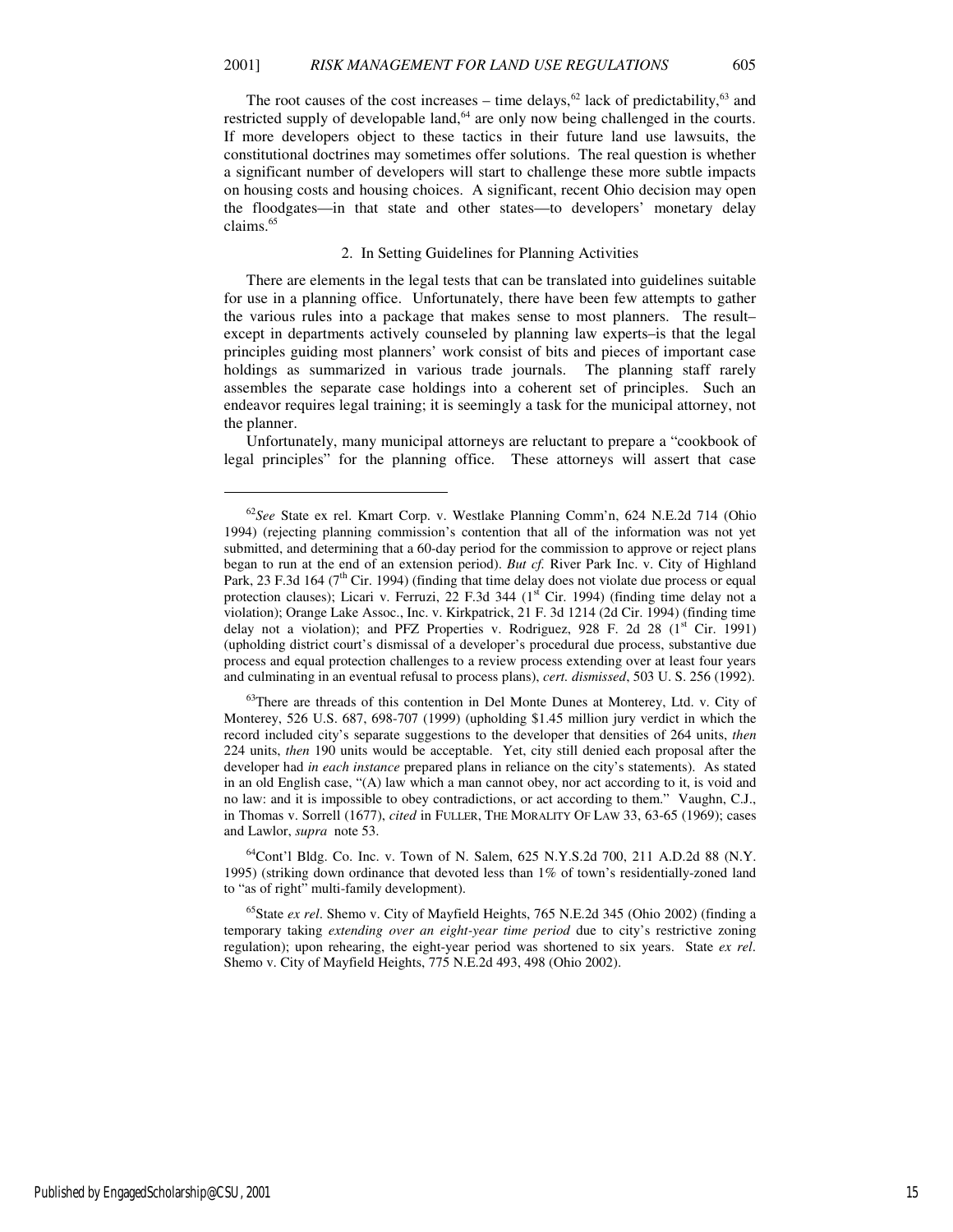holdings contain subtle distinctions incapable of being summarized in "black-letter rules." Further, municipal attorneys who are unfamiliar with planning methods and processes will encounter difficulty devising legal principles tailored to the daily functions of the planning office.

Yet, the fundamental planning principles learned by planners during their education or in practice are not vastly different from some of the tests employed by the courts in their review of planning activities. An effective legal guide for a planning office must build on these similarities. Specifically, the Substantive Due Process test discussed above can form the core of a reorganized planning process.

First, consider the objectives of planning. The comprehensive planning process begins with the specification of goals and objectives. Similarly, the first prong of the Substantive Due Process test asks whether an ordinance is motivated by a permissible police power objective. Traditionally, planning objectives are categorized under physical development headings–residential, commercial, industrial, open space–while the police power "nouns" used by lawyers include public health, public safety, and public welfare (as defined in particular decisions). To the extent that planners can re-phrase their objectives so that they more generally track the police power nouns,<sup>66</sup> their various planning studies, which document the need for action on a planning objective, will also serve as useful evidence in future court actions.

Second, consider the implementation of plans. Under traditional planning theory, the implementation phase of planning consists of the search for "a course of action which best achieves the stated objectives."<sup>67</sup> The authors of a standard text on urban land use planning, who refer to a collection of implementation measures as a "guidance system," offered the following standards:

- 1. Guidance system approaches should be formulated which employ the least costly tools and interject the least interference with the land market, consistent with achieving a degree of control necessary to serve the intended purpose . . .
- 2. Regulations should not be more restrictive of uses than is necessary to achieve the public purpose being sought.
- 3. A guidance system should cause as few "windfalls" and "wipeouts" as possible, regardless of their legality,
- 4. Costs should, as much as possible, be distributed to those receiving the benefits (except for those strategies pursuing income redistribution).
- 5. Facilities and guidance tools efficiently serving multiple purposes are preferable to single-purpose facilities and tools.<sup>68</sup>

All these statements are consistent with, and actually enhance, the second admonition of the Substantive Due Process test: that a legislative scheme be

 $\overline{a}$ 

<sup>66</sup>For examples of the use of police power objectives in planning texts, *see* F. STUART CHAPIN, JR. & EDWARD KAISER, URBAN LAND USE PLANNING  $48-58$  ( $3<sup>d</sup>$  ed. 1979); EDWARD KAISER, et al., URBAN LAND USE PLANNING  $266-68$  (4<sup>th</sup> ed. 1995).

<sup>67</sup>R. J. Burby III, Planning and Politics: Toward a Model of Planning-Related Policy Outputs in American Local Government (1968) (Unpublished paper: University of North Carolina Environmental Policies and Urban Development Thesis Series No. 12).

<sup>68</sup>*See* CHAPIN & KAISER, *supra* note 66, at 107.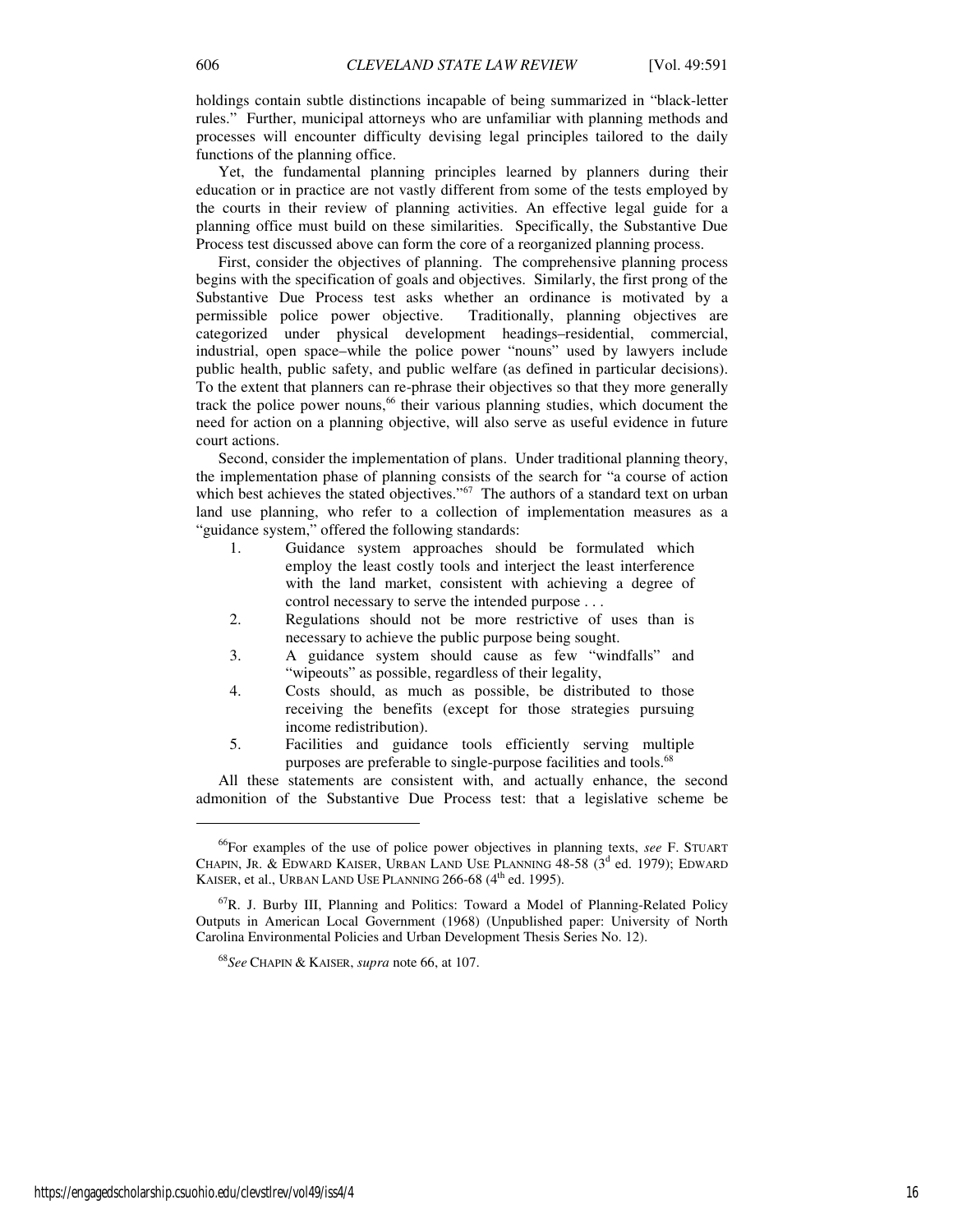rationally related to permissible police power objectives. Realizing, therefore, that legal guidelines for planners can be formulated by recasting the vocabulary but not the core theory of land use planning practice, the remainder of this Article constructs a model for long-range and current planning activities.

### II. OFFICE GUIDELINES FOR LONG-RANGE PLANNING

As noted above, traditional land use planning regarded the production and periodic amendment of the long-range (i.e., 20-25 years) comprehensive plan as its essential activity. Further, the essence of the comprehensive plan (as it was then defined) consisted of a map indicating detailed future land uses. $69$  Critics of this process have argued for a planning procedure that instead regards a short-term (i.e.,five years) policies plan as the key element. Although maps may be prepared in conjunction with such policies plans, they usually consist of general land classifications rather than specifications of detailed land uses.<sup>70</sup>

This Article's model is based on the short-term policies plan approach. The long-range planning division of the typical planning office will undertake its policy planning in four major phases: planning base studies, the four major elements of the plan, goals and objectives of the plan, and a land classification map and short-term public action program for the plan.

### *A. The Information Base for the Five-Year Policies Plan*

One of the early steps in the planning process is a survey of basic data relating to the community's physical, economic and social conditions. Traditionally, these basic technical studies are gathered under a few major groupings:

We can think of phenomena involved in planning analyses in terms of major systems, of which there are at least five: economic, population, activity, land development, and environmental. In developing the information base for these systems, some general guidelines for recording, storing, processing and retrieving data are required. These general requirements . . . precede studies of the five systems so that information collected in these basic studies can be organized on the basis of certain common characteristics.<sup>71</sup>

A 1995 urban land use planning textbook provides a good summary of these "tooling-up studies."<sup>72</sup> Upon completion of these studies, the planning staff should

Published by EngagedScholarship@CSU, 2001 17

 $\overline{a}$ 

<sup>69</sup>KAISER & GODSCHALK, *supra* note 17. As courts have begun to take seriously the requirement of conformity with master plans, some serious difficulties have arisen when the detailed future land use map is regarded as the essence of the plan. *See, e.g.,* Green v. Hayward, 552 P.2d 815, 817-19 (Ore. 1967).

 $70$ See text associated with note 157. German land use planning and zoning (which preceded American activities by 30 years) used a land classification system. The inner city was divided from the outer city; and the outer city was divided into: "an inner, an outer, and a rural zone, in which the permissable height of new buildings and percentage of the lot that they may cover progressively decrease." Williams, *Public Control of Private Real Estate, in*  CITY PLANNING 48, 70-73 (J. Nolen ed. 1928).

<sup>71</sup>*See* CHAPIN & KAISER, *supra* note 66, at 107.

<sup>72</sup>*See* KAISER, et al., *supra* note 66, at 85-248.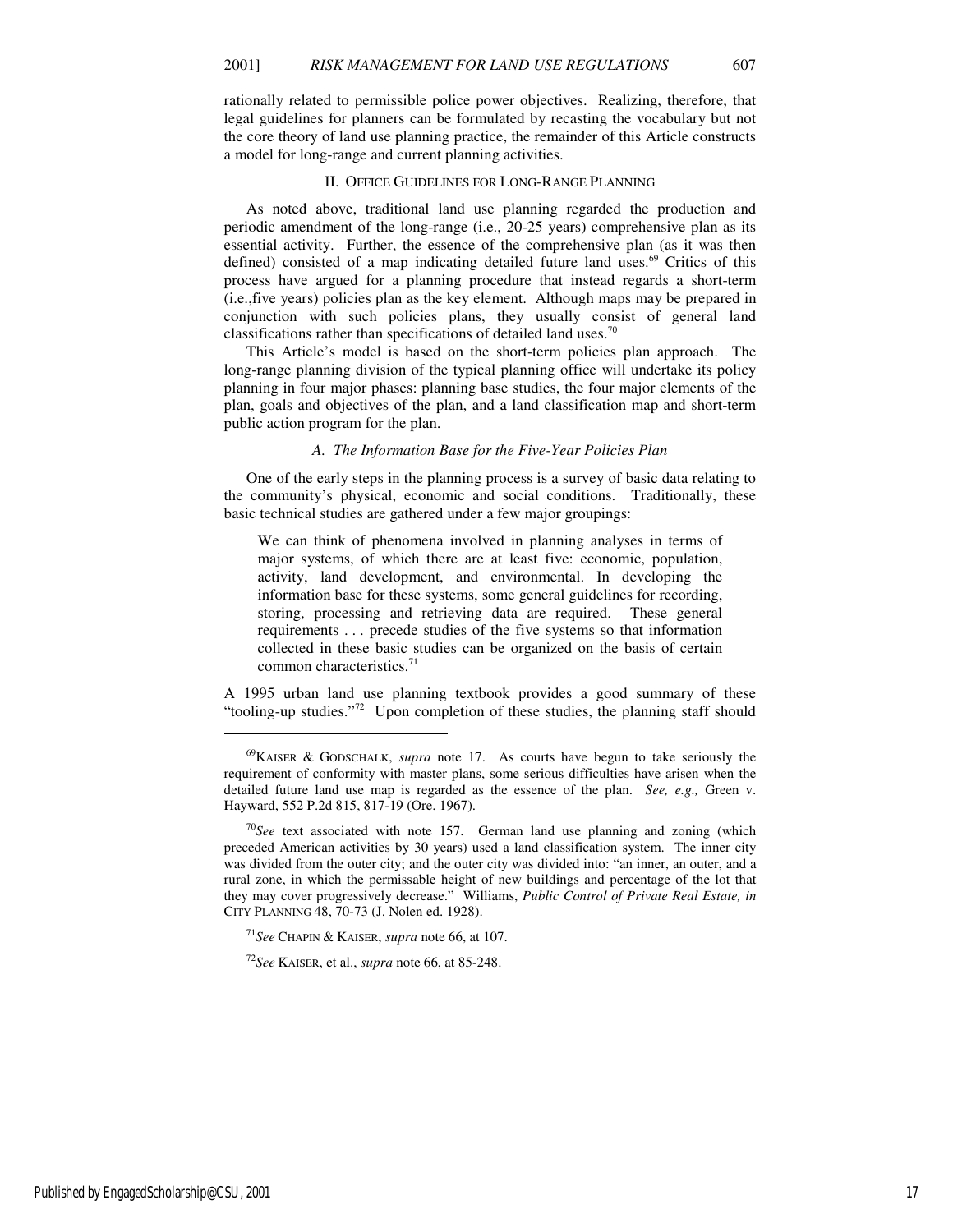prepare an executive summary of the technical data. Over time, the planning staff should periodically (e.g., every six months) supply the municipal attorney with a brief written summary of additional technical studies being conducted by the department. The executive summary and the periodic updates will enable the attorney to suggest modifications that will provide a stronger technical base for regulatory actions.

One of the major functions of the technical studies is to establish an informational base out of which the policy plan "findings" grow. As stated in Section II (B) *infra*, findings and policies will be extremely dependent on public comment within the community.

# *B. The Plan's Four Elements: Goals, Police Power Objectives, Findings and Policies*

The planning studies discussed in Section II (A) above are designed to provide both a snapshot of the community as it now exists and a projection of the community as it is most likely to develop. Once these studies are completed, the planning office will have a technical foundation to support the four major elements of the five-year policies plan.

As noted above, the traditional comprehensive plan consists of a set of physical development goals and objectives with detailed policies or principles listed under each objective.<sup>73</sup> By contrast, I propose a policies plan consisting of goals, police power objectives, findings and policies. The goals are ends toward which planning efforts are directed: they constitute the most general statements of the police power. The police power objectives are the more specific methods by which land use planning contributes to the goals. Findings are short statements summarizing existing and future conditions as expressed and predicted in the planning base studies. Policies are guides for future action: they are the recommended methods for achieving the objectives, given the current situation as disclosed by the findings.

Although the goals and police power objectives will generally remain constant over time, the findings and policies are dynamic and largely dependent on public input. The long-range planning division should continually monitor (and revise) these latter two elements to insure that they always reflect the current state of the community.

The model proposes the following major goal headings: (1) health and safety; (2) protection of natural resources; (3) economic efficiency/energy conservation; (4) aesthetics (amenity); (5) economic development; and (6) community development.<sup>74</sup> Section II(C) *infra*, separately addresses these six major goals: within each goal category, I will cite specific police power objectives associated with the goal. I will

<sup>73</sup>*Id.* at 342-43.

 $74$ These goal headings are derived (with some modifications) from the discussion of "Elements of the Public Interest" in CHAPIN & KAISER, *supra* note 66, at 48-58. In summary: The public interest is frequently used in law to refer to what the courts will sanction as a public purpose. . . . For example, health, welfare, morals and safety have become generally recognized tests of the public interest in American jurisprudence…. [however], for planning purposes, a more advanced concept of the public interest is warranted, one which builds on the legal tests but seeks forward-looking guideposts. *Id.* at 48.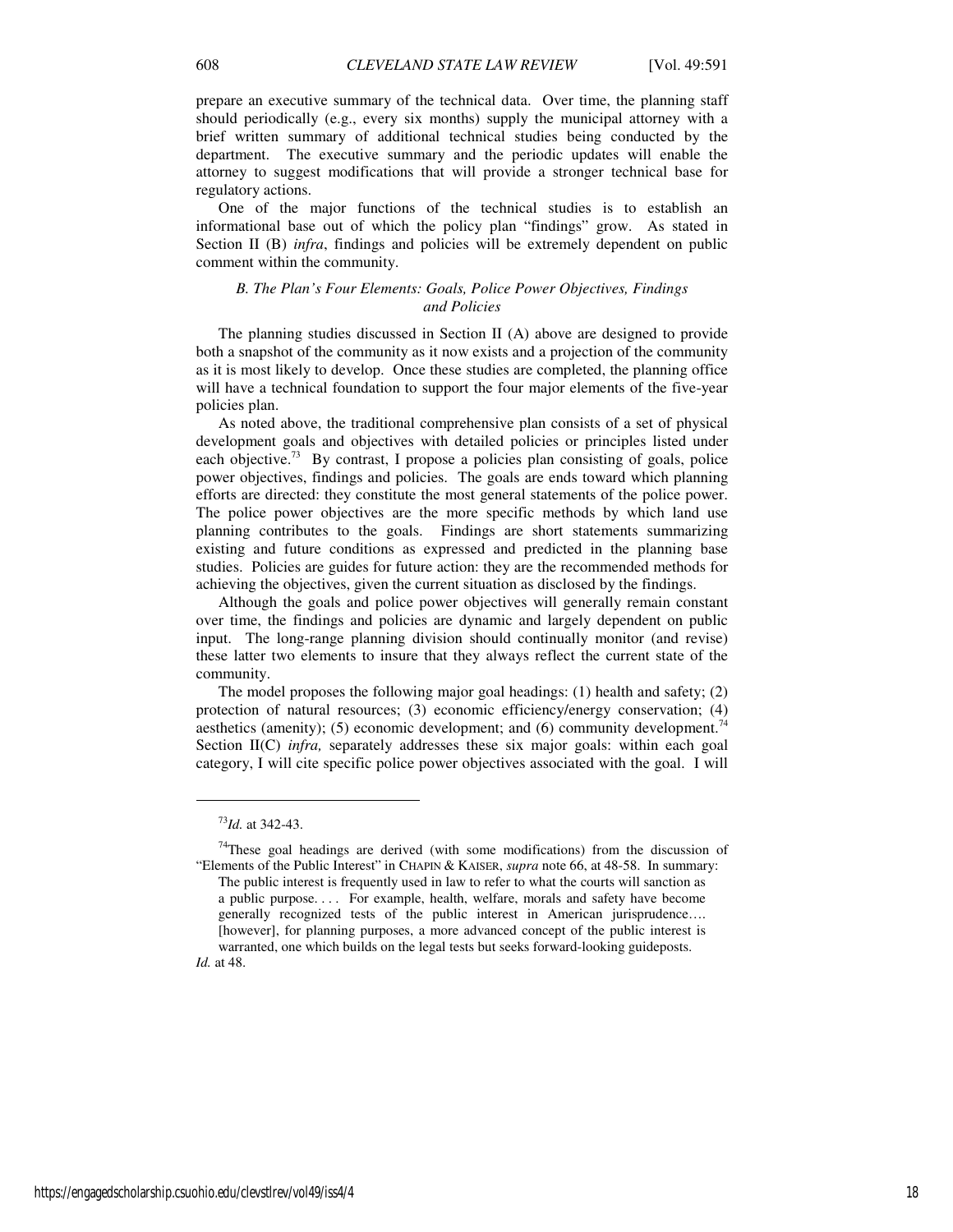also give some indication of the extent to which the courts have accepted the separate objectives as proper exercises of the police power.

Since findings and policies will depend on the community's unique characteristics, I will not discuss the specifics of these elements in this article. However, when planners attempt to develop regulations based on some of the lessaccepted objectives described below, the drafting of the findings and policies are critical steps that should be conducted with the assistance of the municipal attorney.<sup>75</sup>

Public participation is essential during planning staff's development of both findings and policies. I recommend two rounds of extensive public participation. The first round would commence immediately after the completion of the base studies and would solicit the community's involvement in the identification of, and drafting of, the findings based on the technical studies. Staff members would prepare draft policies after its incorporation of public comments into the findings. The draft policies would touch off round two of public participation: at that time, the staff would solicit pubic comment (including proposed amendments) on the draft policies.<sup>76</sup>

#### *C. The Goals and Police Power Objectives in the Plan*

#### 1. Protecting the Public Health and Safety

The protection of the public health and safety is the most basic and most accepted exercise of the police power. Health and safety based controls on land use were enacted and enforced in American urban areas prior to the Revolutionary War.<sup>77</sup> Apart from the historical acceptance of such regulations, the very statement "health and safety" conveys the urgency of a problem; like the general public, courts are quick to respond to such problems. Accordingly, planning objectives that are related to legitimate health and safety concerns should be explicitly categorized as such.

*a. Exclusion of nuisances from residential areas–*The prohibition of nuisances (e.g., heavy industries, livery stables) from residential areas is a clearly established objective that predates formal zoning.<sup>78</sup>

*b. Regulating intense development–*Overcrowding, lack of adequate light and air, and inadequate open space were all familiar problems to city residents in the late 19th and 20th centuries. Bulk regulations designed to curb these problems have long been regarded as proper exercises of the police power; more recently, requirements

 $<sup>75</sup>A$  North Carolina appellate court upheld denial of a permit due to conflict with a county</sup> land use policy. Everhart & Assoc., Inc. v. Dep't of Envt'l Health & Natural Res., 493 S.E.2d 66 (N.C. Ct. App. 1997), *cert. denied*, 502 S.E.2d 590 (N.C. 1998).

<sup>&</sup>lt;sup>76</sup>The Cleveland City Planning Commission used a roughly analagous public participation process in its preparation of a 2000 update to the city's downtown plan.

<sup>77</sup>*See generally* John F. Hart, *Colonial Land Use Law and Its Significance for Modern Takings Doctrine,* 109 HARV. L. REV. 1252 (1996).

<sup>78</sup>Professor Daniel Mandelkar has stated:

Courts recognize the land use heirarchy implicit in nuisance cases by granting relief to plaintiffs who sue to prohibit noxious nonresidential uses in residential neighborhoods. Nuisance suits against industrial uses seldom present difficulties.

DANIEL MANDELKAR, LAND USE LAW § 4.05 (4<sup>th</sup> ed. 1997). *See also* Hart, *supra* note 77, at 1289-99; Williams, *supra* note 14, at 331.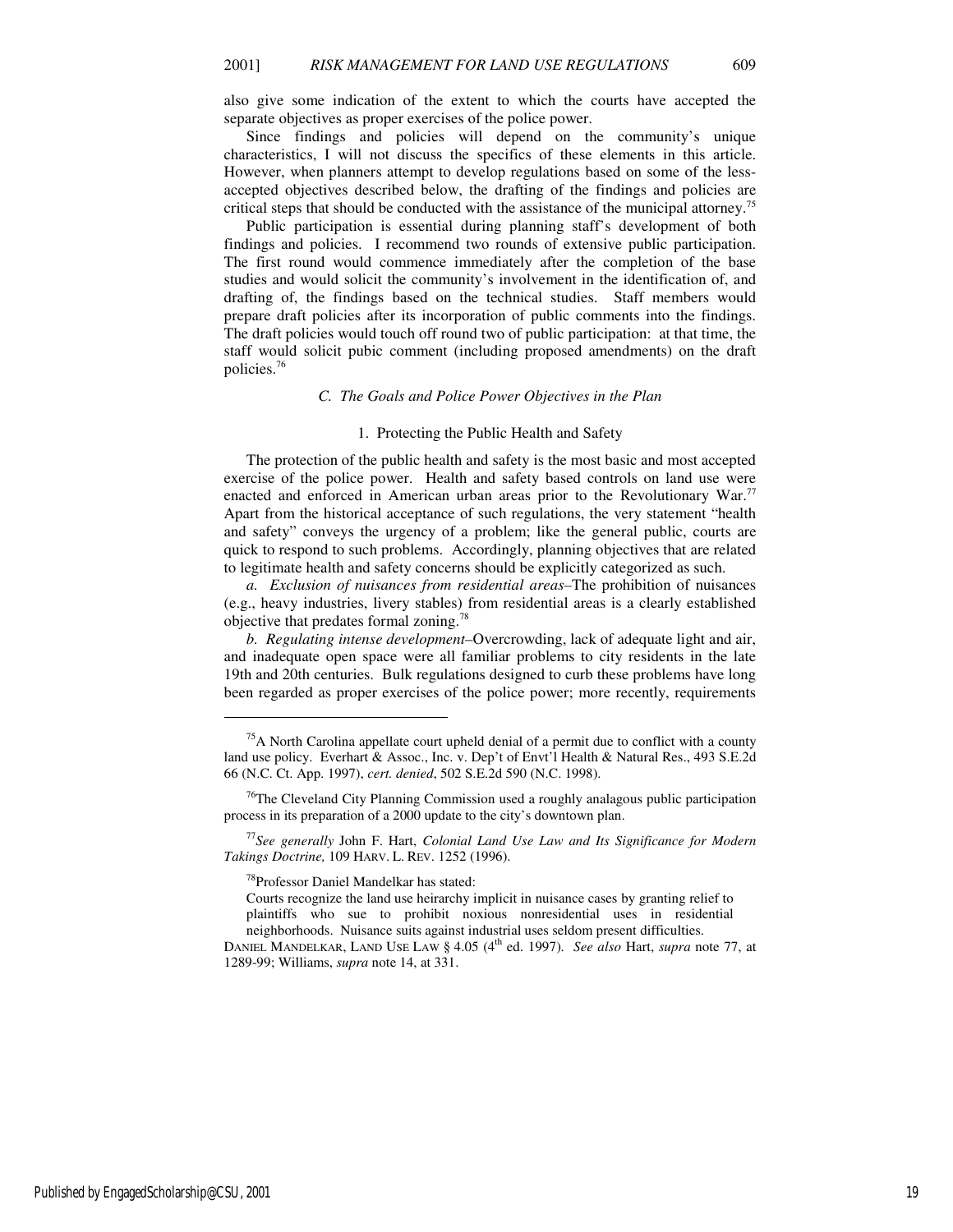that dense development be served by urban services (i.e., public water, sewer and drainage) have been upheld.<sup>79</sup>

*c. Minimizing traffic hazards and traffic congestion–*The safety threat posed by increased traffic attributed to a proposed multi-family use was a significant factor in the U.S. Supreme Court's validation of zoning in the 1926 *Village of Euclid* case.<sup>80</sup> Since that time, regulations responding to problems of traffic safety have enjoyed favorable treatment by the courts, ${}^{81}$  however, Ohio courts have been reluctant to embrace this as a "stand-alone" objective.<sup>82</sup>

*d. Regulating development in natural hazard areas–*The regulation of natural hazard areas is a fairly recent development; examples prior to 1970 are rare. In contrast to the objectives above (that deal with relationships between and intensity of particular uses), natural hazard area regulations focus on particular geographic areas. These areas–including floodplains, ocean beaches and dunes, areas of seismic activity and steep slope areas–have particular limitations for development due to their natural characteristics.

Floodplain regulations are increasingly accepted as valid safety measures.<sup>83</sup> Successful attacks on these ordinances have generally focused on applications to particular sites rather than the validity of the planning objective.<sup>84</sup> The restriction of development on ocean beaches and dunes is also receiving favorable treatment from the courts.<sup>85</sup> Threats posed by erosion and hurricanes supply the public safety

<sup>81</sup>*See* Railway Express Agency, Inc. v. New York, 336 U.S. 106, 109 (1949); Williams, *supra* note 14, at 332; Allen Fonoroff, *The Relationship of Zoning to Traffic Generators,* 20 LAW & CONTEMP. PROBS. 238 (1955).

<sup>82</sup>While many states have recognized "relative traffic congestion" as an appropriate zoning consideration, the State of Ohio has "gone both ways" on this point. 1 WILLIAMS, *supra*  note 35, § 10.05. *Cf.* Columbia Oldsmobile, 564 N.E.2d 455, 461 (Ohio 1990) (stating that, while traffic safety may be insufficient standing alone as an objective, traffic safety can be one factor in a comprehensive analysis) *with* State *ex. rel*. Killeen Realty Co. v. City of East Cleveland, 160 N.E.2d 1, 8 (Ohio 1959) (stating that traffic regulation must remain a "byproduct" of zoning activities).

 $83$ Dolan v. City of Tigard, 512 U.S. 374, 387 (1994) (dicta); Turner v. County of Del Norte, 101 Cal. Rptr. 93 (Cal. Ct. App. 1972); Turnpike Realty Co. v. Town of Dedham, 284 N.E.2d 891 (Mass. 1972), *cert. denied*, 409 U.S. 1108 (1973); Responsible Citizens v. City of Asheville, 302 S.E.2d 204 (N.C. 1983). Professor Mandelkar has stated: "Although the Supreme Court's Lucas decision changes taking law as it applies to floodplain regulations, it is not likely to change the favorable view most courts had adopted toward floodplain regulation under the taking clause." MANDELKAR, *supra* note 78, § 12.06. *See generally* Alan Weinstein, *Revisiting the National Flood Insurance Program,* 48 LAND USE LAW & ZONING DIGEST (No. 10) 3 (1996); Rebecca S. Thiem, Note, *Various Aspects of Flood Plain Zoning,*  55 N.D. L. REV. 429, 438 (1979); Zygmund J. B. Plater, *The Takings Issue in a Natural Setting: Floodlines and the Police Power,* 52 TEX. L. REV. 201, 218 (1974).

<sup>84</sup>*See infra* notes 177-202, and accompanying text.

 $85$ McNulty v. Town of Indiatlantic, 727 F. Supp. 604 (M.D. Fla. 1989); Adams v. N.C. Dep't of Natural Res. and Cmty. Dev., 249 S.E.2d 402 (N.C. 1980) (upholding North Carolina's Coastal Area Management Act, which provides special protection for ocean hazard

<sup>79</sup>*See* Williams, *supra* note 14, at 332; BEUSCHER & WRIGHT, *supra* note 11, at 522-23.

<sup>80</sup>272 U.S. 365, 394-95 (1926).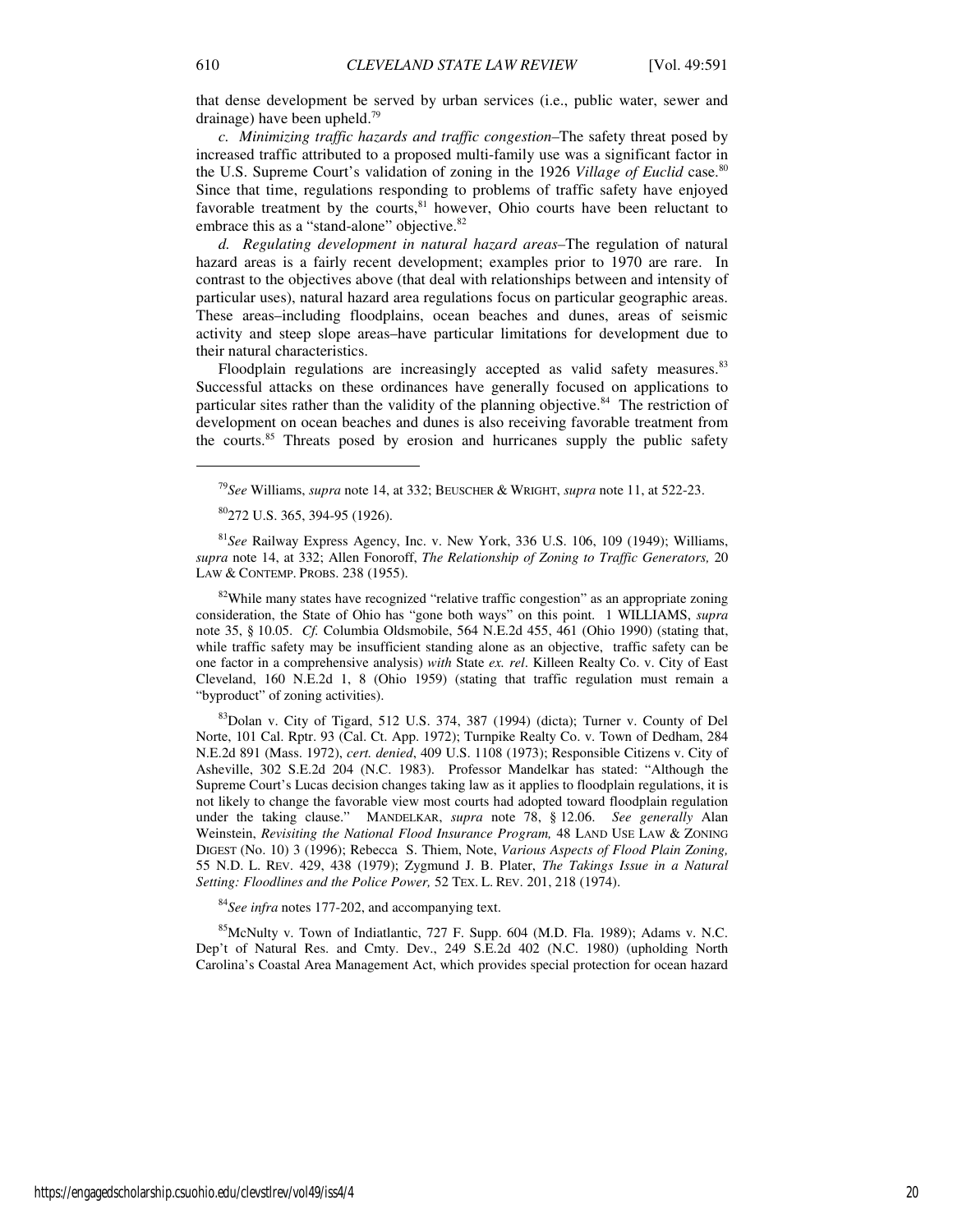rationale for these regulations. Steep slope areas and areas of high seismic activity are now receiving attention, particularly in California. The objective of discouraging development in such areas should be valid;<sup>86</sup> regulatory problems here usually stem from the difficulty of delineating precise boundaries.<sup>87</sup>

*e. Regulating man-made hazards–*A number of facilities (e.g., airports, refineries, nuclear power plants) present particular risks that demand individualized regulatory treatment. Major state and regional legislative enactments have addressed this problem in recent years.<sup>88</sup> There is little doubt that the protection against threats posed by such facilities is a valid objective.<sup>89</sup>

*f. Emergency measures–*Occasionally, regulations that would be unlawful as permanent measures are upheld as permissible short term (i.e., one-two years) emergency measures. Crises such as overburdened sewer lines, contamination of water supplies, droughts, and landfill closings all fall within this category.<sup>90</sup>

# 2. Protecting Natural Resource Areas

General regulations applicable to natural resource areas have been accepted for some time, $91$  however, the protection of natural resource areas as a separate objective for land use controls is a comparatively recent development. Nevertheless, many state courts now recognize natural resource protection as a permissible objective, particularly when clear ties to a community's economic base can be established.<sup>92</sup>

The most commonly accepted resource objectives are discussed below. Generally, the validity of the objective is no longer the major legal question

<sup>86</sup>*See, e.g., In re* Kiesel, 772 A.2d 135, 139 (Vt. 2000); Girton v. City of Seattle, 983 P.2d 1135 (Wash. Ct. App. 1999). *See generally,* Robert B. Olshansky, *Planning for Hillside Development,* AM. PLAN. ASS'N. No. 466 PLAN. ADVISORY SERV. (1996). The total financial loss due to slope failures is probably greater than that for such geologic hazards as floods, hurricanes, tornadoes and earthquakes. Fleming, et al., *Landslide Hazards and Their Reduction,* 45 J. AM. PLAN. ASS'N. 428 (1979).

<sup>87</sup>*See infra* notes 177-88, and accompanying text.

l

<sup>88</sup>Regarding power plant siting, *see, e.g.,* MINN. STAT. ANN. § 116C.51-.69 (1997) (2002 Cum. Annual pocket part); N.Y. PUB. SERV. L. §§ 120-130 (2000); VT. STAT. ANN. TIT. 30, §§ 2901-2925 (2000). Regarding coastal facilities, *see, e.g.,* N.J. STAT. ANN. §§ 13:19-1 through 13:19-21 (1991 & Supp. 2001 cum. Annual pocket part). Regarding heavy industry in coastal zone, *see, e.g.,* DEL. CODE ANN. TIT. 7 §§ 7701-7717 (2001).

<sup>89</sup>*See, e.g.,* Kahl v. Consol. Gas & Elec. Light & Power Co., 60 A.2d 754 (Md. 1948), *cited in* 1 YOUNG *supra* note 10, §§ 7.10, 15.04.

<sup>90</sup>*See* James A. Kushner, *Growth Management and the City,* 12 YALE L. & POL'Y REV. 68, 71 (1994).

 $91$ An extensive list of early statutes is cited in a 1936 opinion issued by the Solicitor to the U. S. Department of Agriculture, reprinted in BEUSCHER & WRIGHT, *supra* note 11, at 612-15.

<sup>92</sup>*See infra* notes 97 and 100 for cases cited*.*

areas—and other "areas of environmental concern—against several forms of constitutional challenges). Ocean hazard areas (e.g., beaches, dunes and inlets) are directly exposed to wave, wind, and current action. During storms, these forces are intensified and can cause significant changes in the bordering landforms and to structures located on them. *See* tit. 15A N.C. ADMIN. CODE 7H § .0302 (2002).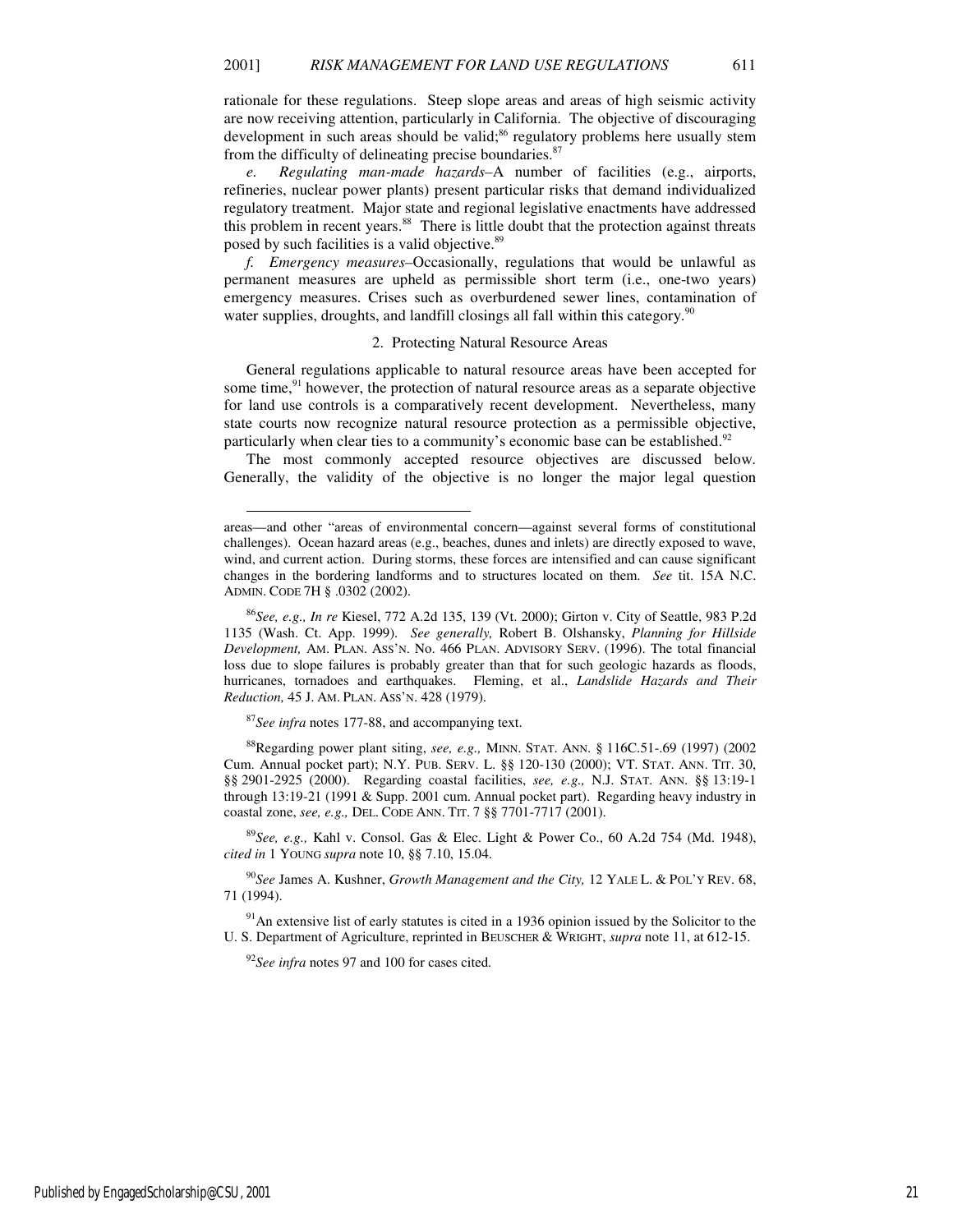associated with protection of these areas; instead, the more troubling question involves the definition of fair and precise boundaries for the resource areas.<sup>9</sup>

*a. Wetlands, shorelands and estuarine waters–*Wetlands are transitional areas between land and open water characterized by low topography, poor drainage and standing water. Boundaries of wetlands are usually determined by reference to predominate water depth, vegetation and salinity of water.<sup>94</sup> Shorelines are less precisely defined; they are areas, including wetlands, which are adjacent to water bodies.<sup>95</sup> Estuarine waters are waters found in the mouth of a river or sound where the tide flows in. The natural functions of these areas are closely related. Wetlands protect offshore water resources from pollution, stabilize the water table, and provide breeding, nesting, resting and feeding grounds for fish and wildlife.<sup>96</sup> Biologists and economists have documented the economic contributions of this latter function.<sup>97</sup>

Although shoreline areas outside wetland boundaries perform less significant natural functions, they have deservedly received protection based on the impact that development in these areas can have on wetlands. Specifically, development in upland areas can destroy a wetlands' filtering function by overloading it with nutrient and sediment inflow.<sup>98</sup>

Estuaries serve as breeding areas for many commercially important species of fish.<sup>99</sup> Many states now regard the preservation of these natural resources as a valid purpose under the police power.<sup>100</sup> However, the definition of reasonable boundaries for these areas (particularly shorelands) remains a problem.<sup>101</sup>

<sup>96</sup>THUROW, et al., *supra* note 94, at 38; JOHN R. CLARK, COASTAL ECOSYSTEMS 68 (1974).

Since Lucas, state courts have upheld a designation of a wetlands and the denial of development permits against taking claims. They have been able to find economic uses of the land that avoids the application of the Lucas per se taking rule, even though those uses were wetlands and recreation uses.

MANDELKAR, *supra* note 78, § 12.04.

<sup>98</sup>THUROW, *supra* note 94, at 40; *see* CLARK, *supra* note 95, at 96.

<sup>99</sup>Tihansky & Meade, *supra* note 97.

<sup>100</sup>Candlestick Properties, Inc. v. San Francisco Bay Conservation and Dev. Comm'n., 89 Cal. Rptr. 897, 906 (Cal. Ct. App. 1970); Graham v. Estuary Properties, Inc., 399 So. 2d 1374, 1383 (Fla. 1981), *cert. denied*, 454 U.S. 1083 (1981); *Potomac Sand and Gravel Co*., 293 A.2d at 241; Lopes v. City of Peabody, 629 N.E.2d 1312, 1316 (Mass. 1994); FIC Homes of Blackstone, Inc. v. Conservation Comm'n., 673 N.E.2d 61, 68 (Mass. App. Ct. 1996); Sibson v. State, 282 A.2d. 664, 666 (N.H. 1971); Gazza v. New York State Dept. of Envtl. Conservation, 679 N.E.2d 1035, 1040 (N.Y. 1997), *cert. denied*, 522 U.S. 813 (1997); Mills,

1

<sup>93</sup>*See infra* notes 177-88, and accompanying text*.*

<sup>&</sup>lt;sup>94</sup>CHARLES THUROW, et al., PERFORMANCE CONTROLS FOR SENSITIVE LANDS: A PRACTICAL GUIDE FOR LOCAL ADMINISTRATORS 38 (1975).

<sup>&</sup>lt;sup>95</sup>DANIEL MANDELKAR & ROGER CUNNINGHAM, PLANNING AND CONTROL OF LAND DEVELOPMENT 1107 (1979).

<sup>97</sup>Potomac Sand and Gravel Co. v. Governor of Md., 293 A.2d 241, 249, *cert. denied*, 408 U.S. 1040 (1972); Tihansky & Meade, *Economic Contribution of Commercial Fisheries in Valuing U. S. Estuaries,* 2 COASTAL ZONE MGMT. J. 411 (1976). Although the decision in *Lucas*, 505 U.S. at 1003, has cast a shadow over wetlands regulation, Professor Mandelkar remains optimistic: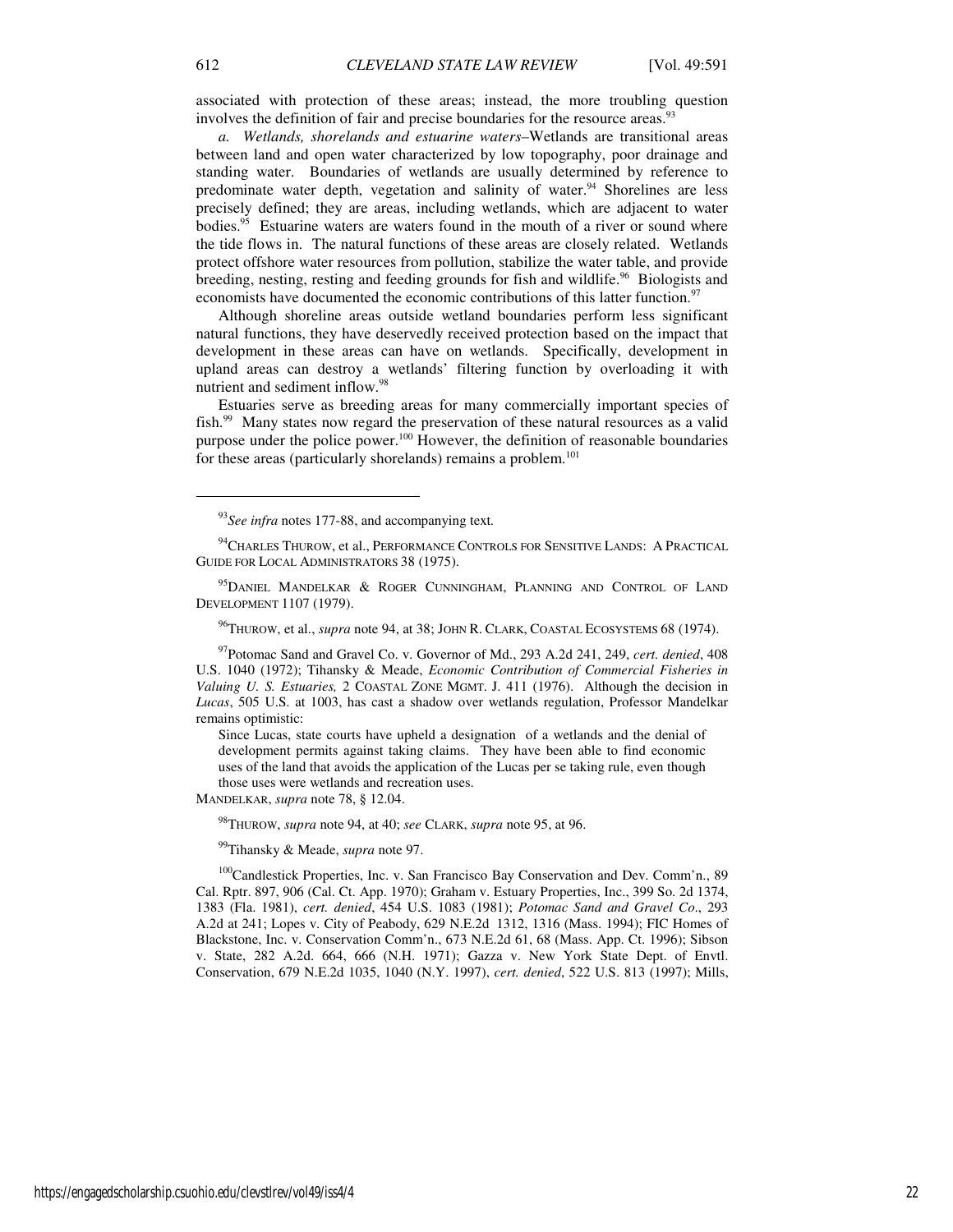*b. Primary aquifer recharge areas–*Primary aquifer recharge areas consist of those land surfaces that serve to recharge an underground water supply. When recharge areas are densely developed, the attendant increase in impervious surface area reduces the amount of rainwater seeping into, and recharging, the aquifer. The legal protection of land areas performing this recharge function has been upheld in several states.<sup>102</sup> Again, the problem seems to lie less with the objective than with the accurate definition and delineation of a particular recharge area.

*c. Agricultural and forest land –* Prior to 1980, the preservation of prime agricultural land was rarely a generally accepted "stand-alone" objective under the police power.<sup>103</sup> The sparse case law at that time usually focused on non-exclusive agricultural zoning (carried out through requirements of large lots which also allow for residential uses). In the past twenty years, however, many state courts have specifically accepted this police power objective and have endorsed significant protections based on the objective.<sup>104</sup>

By contrast, the preservation of prime forestland remains a rarely endorsed objective, and case law is sparse on this topic.<sup>105</sup> Given the uncertain treatment of the forest preservation objective, I advise the planning staff to proceed very cautiously. The staff should base its regulatory programs on thorough technical studies, carefully drafted findings, and extensive consultation with the municipal attorney.

*d. Air and water quality—*In the 1970's, the federal government directly undertook the protection of air and water quality through enactment of the Clean Air Act,<sup>106</sup> and the Federal Water Pollution Control Act.<sup>107</sup>

<sup>101</sup>*See* notes 177-88, and accompanying text.

l

<sup>102</sup>Moviematic Indus. Corp. v. Bd. of County Comm'r, 349 So. 2d. 667, 669-71 (Fla. Dist. Ct. App. 1977), New Jersey Builders Ass'n. v. Dep't of Envtl. Prot., 404 A.2d 320, 330-31 (Sup. Ct. App. Div. 1979); Ketchel v. Bainbridge Township, 557 N.E.2d 779, 782-83 (Ohio 1990), *cert. denied*, 498 U. S. 1120 (1991).

<sup>103</sup>Rare instances of pre-1980 cases upholding agricultural zoning were in California, Consol. Rock Prod. Co. v. City of Los Angeles, 370 P.2d 342 (Cal. 1962), *appeal dismissed*, 371 U.S. 36 (1962) and Oregon, Joyce v. City of Portland, 546 P.2d 1100 (Or. 1976) (upholding against a taking challenge the rezoning of 842 acres from "low density residential" to "farm and forest"). The case law as of 1980 was summarized in John C. Keene, *Agricultural Land Preservation: Legal and Constitutional Issues,* 15 GONZ. L. REV. 621 (1980).

<sup>104</sup>See Von Kerssenbrock-Praschma v. Saunders, 121 F.3d 373, 378 (8<sup>th</sup> Cir. 1997); Harvard State v. County of McHenry, 620 N.E.2d 1360, 1364-68 (Ill. App. Ct. 1993); Wilson v. County of McHenry, 416 N.E.2d 426, 428-30 (Ill. App. Ct. 1981) (upholding 160 acre minimum lot sizes); Smythe v. Butler Township, 620 N.E.2d 901, 905 (Ohio Ct. App. 1993), *appeal dismissed*, 619 N.E.2d 419 (Ohio 1993). *See generally* M. W. Cordes, *Takings, Fairness and Farmland Preservation,* 60 OHIO ST. L.J. 1033 (1999).

<sup>105</sup>See Dodd v. Hood River County, 136 F.3d 1219, 1229-30 (9<sup>th</sup> Cir. 1998).

<sup>106</sup>42 U.S.C. §§ 7401-7515 (1994).

<sup>107</sup>33 U.S.C. §§ 1251-1387 (1994)*.*

Inc. v. Murphy, 352 A.2d 661, 669 (R.I. 1976); Just v. Marinette County, 201 N.W.2d 761, 768 (Wis. 1972).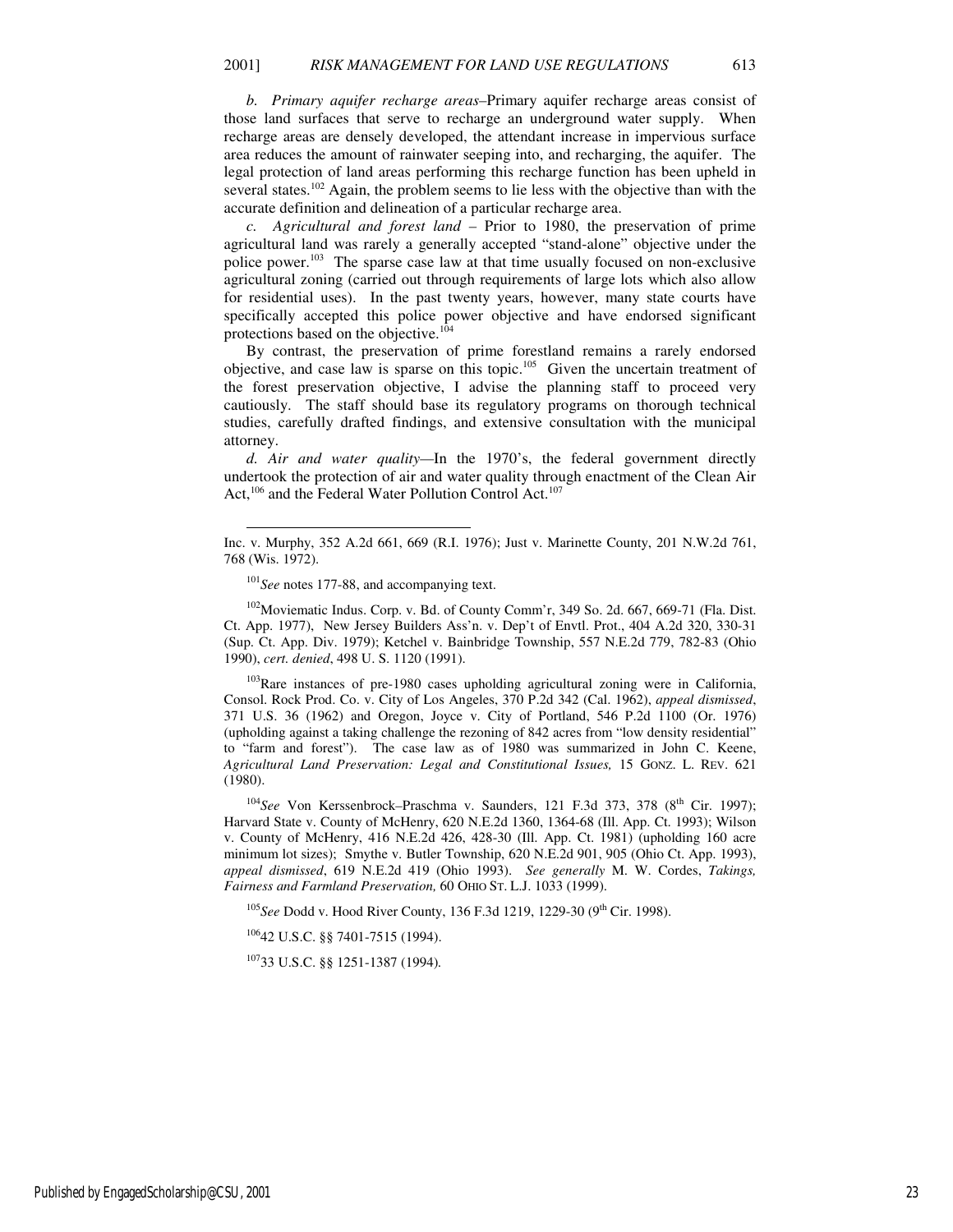Both the air and water quality programs have as their main statutory objective the attainment of statutory air and water quality standards . . . There are two sets of standards; primary standards are established to protect the public health while secondary standards are established to protect the public welfare.<sup>108</sup>

Were it not for the protection afforded by these federal statutes, these objectives would certainly fall under the health and safety goal of the local policies plan.<sup>109</sup> To the extent that federal protection is eroded by poor implementation or relaxation of standards, local governments may find themselves more actively involved in this area.

#### 3. Economic Efficiency/Energy Conservation

Most planners would include the objectives discussed in this section under the heading of growth management. However, growth can be managed for a number of reasons, some of them permissible and some exclusionary and illegal (e.g., exclusion of lower-income persons).<sup>110</sup> By avoiding the use of the "growth management" phrase and focusing instead on the legitimate reasons for its application, the ensuing discussion can better demonstrate the proper limits of growth management strategies. Some definitions are required:

(Economic) efficiency is associated with public cost implications whether in terms of municipal expenditures or cost to the urban dwellers in general . . . (Energy conservation) is a special case of cost efficiency in which scarcity of energy supply rather than a whole mix of considerations becomes the basis of figuring costs.<sup>111</sup>

Although few of the cases reference it specifically, a review of the objectives discussed in this section will reveal that "economic efficiency" is the core goal involved in these cases. Energy conservation is a newer concern, and this writer is

<sup>110</sup>Consider the warning issued by Professor Norman Williams in 1955:

<sup>108</sup>MANDELKAR & CUNNINGHAM, *supra* note 95, at 1154.

<sup>&</sup>lt;sup>109</sup>Localities contemplating regulation of air and water quality must first overcome a significant federal preemption hurdle:

With the advent of increasingly sophisticated federal and state environmental regulations and enforcement mechanisms the idea of costly local enforcement of local performance standards seems a needless redundancy for both the local government and the industrial community. Legally, such local efforts are, in any event, frequently pre-empted by federal and state laws and regulations.

ROBERT BABCOCK & CLIFFORD WEAVER, CITY ZONING: THE ONCE AND FUTURE FRONTIER 83 (1979).

There is a difference, sometimes rather subtle but none the less real, between those communities which want to grow by admitting only "the right kind of people," and others which do not want to grow at all. The latter type of community simply does not want *anybody* to move in, because it prefers to maintain its status as a small semi-rural or rural village, untouched by "development."

Williams, *supra* note 14, at 348. *See also* Kushner, *supra* note 90, for a thorough review of permissible growth management objectives.

<sup>111</sup>CHAPIN & KAISER, *supra* note 66, at 52.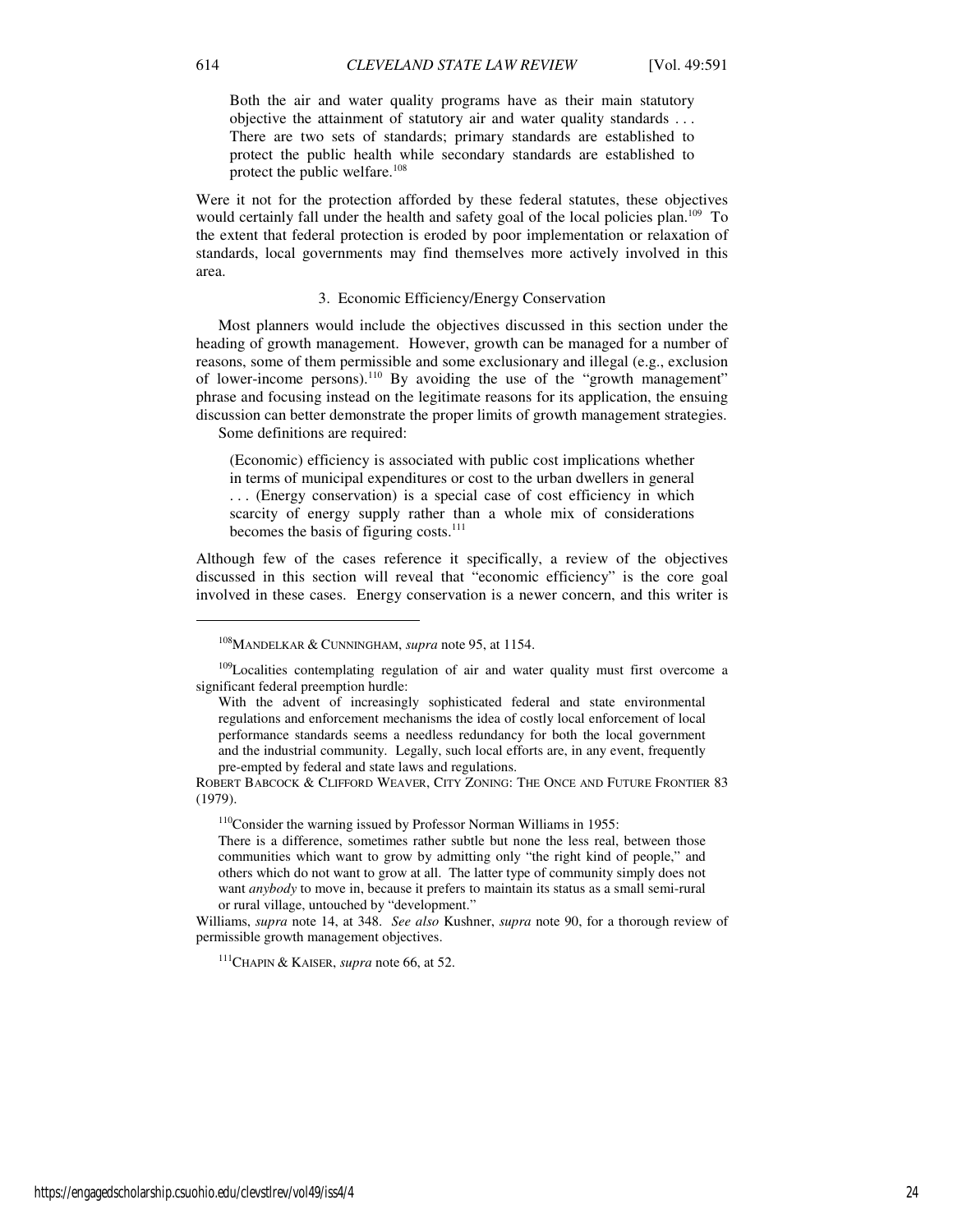aware of no cases validating it as an independent end of regulation. However, the economic impact of energy waste is documented, $112$  and eventual acceptance by the courts is possible.

*a. Staging growth–*Can a municipality stage or "time" growth so as to prevent unreasonable increases in land areas for which urban services (e.g., public water, sewer, drainage) must be provided? The courts approving such measures do so with qualifications. The qualifications usually include the presence of a capital improvements program, a provision for eventual service (even if 10-20 years in the future) of all areas, and a provision allowing developers to advance the approval date by installing urban services at their expense.<sup>113</sup> Further, the notable growth timing schemes upheld by the courts have been adopted in communities experiencing rapid population growth. Accordingly, findings associated with this objective should document: (1) the existence of rapid growth in the community; and (2) the fiscal impact of this growth on the community.

*b. Encouraging an efficient pattern of land development–*In contrast to the timing objective discussed above, this objective seeks to achieve a permanent pattern of land development that is more efficient than that which would develop in the absence of controls. Governments pursuing this objective frequently concentrate financial resources by "providing services and utilities to limited, prespecified areas."<sup>114</sup>

This objective has not received general acceptance by the courts; planners attempting to implement water and sewer extension policies by denying services to uneconomic areas, have found their schemes struck down by several state courts.<sup>115</sup>

Schenck v. City of Hudson, 114 F.3d 590, 594-95 (6<sup>th</sup> Cir. 1998). *Accord* Golden v. Planning Bd., 285 N.E.2d 291 (N.Y. 1972). However, several state courts have struck down growth control measures that were not properly linked to these permissable objectives. *See, e.g.,* City of Boca Raton v. Bocas Villas Corp., 371 So. 2d 154 (Fla. 1974) (voiding city charter amendment that set a cap of 40,000 dwelling units); Stoney Brook Dev. Corp. v. Town of Fremont, 474 A.2d 561 (N.H. 1984) (finding no careful study of community's needs and no means to insure relaxation of growth controls); Beck v. Town of Raymond, 394 A.2d 847 (N.H. 1978) (voiding annual ceiling on each londowner's available building permits—but allowing to survive as an interim measure ); Toll Brothers, Inc. v. West Windsor Township, 712 A.2d 266 (N.J. Super. Ct. App. Div. 1998) (voiding complex permit allocation formula that took too long to ripen); Continental Bldg. Co., Inc. v. Town of North Salem, 211 A.D.2d 88 (N.Y. App. Div. 1995) (finding the community set too small of a percentage–1%–of community's residentially-zoned land available for multi-family development "as of right").

<sup>114</sup>KAISER, et al., *supra* note 66, at 290; CHAPIN & KAISER, *supra* note 66, at 52.

<sup>115</sup>*See, e.g.,* Robinson v. City of Boulder, 547 P.2d 228 (Colo. 1976), *overruled on other grounds in* Bd. of City Com'rs v. Denver Bd. of Water Com'rs, 718 P.2d 246 (Colo. 1986) ; United Farmworkers of Fla. Housing Project, Inc. v. City of Delray Beach, 493 F.2d 799 (5<sup>th</sup> Cir. 1974). *See generally* Carol R. Stone, *The Prevention of Urban Sprawl through Utility Extension Control,* 14 URB. LAW. 357, 366-69; 375-77 (1982).

1

<sup>112</sup>*See* ROBERT STOBAUGH & DANIEL YERGIN, ENERGY FUTURE 55-64 (1979).

<sup>&</sup>lt;sup>113</sup>In upholding Hudson, Ohio's growth management scheme against a number of constitutional challenges, a federal appellate court stated:

The City of Hudson wishes to control growth of residential areas until such time as its infrastructure is able to meet current and future needs. . . . Slowing the rate of growth will allow the City to improve its infrastructure to meet existing and future needs without straining resources.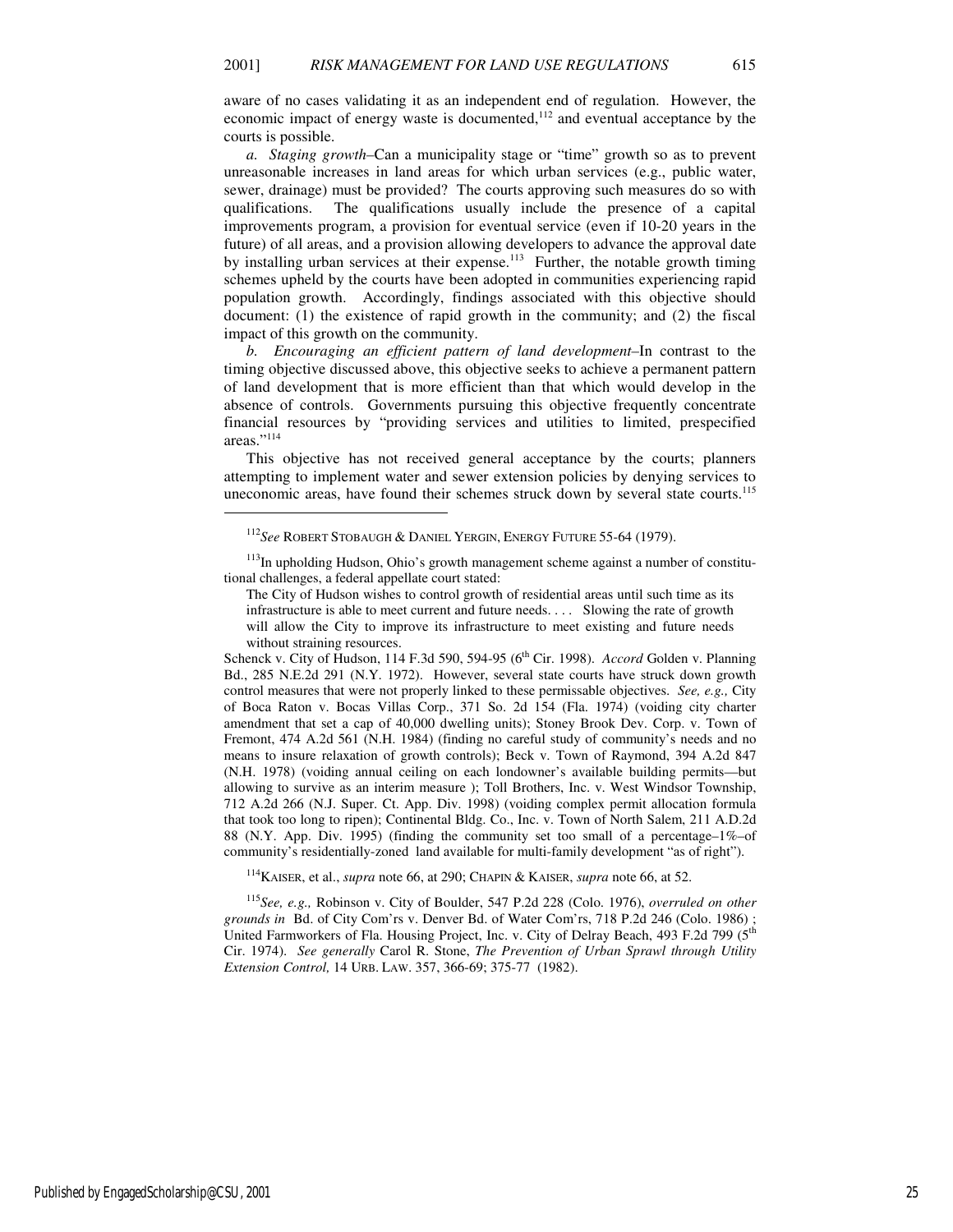Further, the planning profession itself has never agreed on what constitutes an economically efficient pattern of land development.<sup>116</sup>

Accordingly, until better planning information is available, I advise the planning staff to avoid regulatory schemes based solely on this objective. When that planning information becomes available, the staff should then seek the active involvement of the municipal attorney in drafting land use controls based on this objective.

*c. Encouraging economic and energy-efficient site design—*The previous subsection considered the objective of promoting efficient development patterns for the community as a whole. By contrast, this subsection addresses the more localized objective of encouraging and requiring economic and energy-efficient site planning. A study of thirteen communities enacting ordinances based on this latter objective has identified four major areas of energy use regulation: (1) reducing heating and cooling needs; (2) reducing the dependence on automobile transportation; (3) reducing the consumption of energy in construction material and processes; and (4) promoting the use of alternate energy.<sup>117</sup>

Regulations based on these objectives are very new, and few have been litigated in the courts. Note, however, that regulatory actions in this area have concentrated on encouraging (and removing regulatory barriers to) energy conserving practices, $^{118}$ yet few localities have actually required such practices.<sup>119</sup>

*d. Requiring new development to pay a larger percent of public costs of land development—*Local governments have traditionally required developers to install certain types of improvements–streets, utility house connections and laterals, onsite drainage–as a condition of subdivision approval. However, many rapidly growing communities have sought to ease municipal finance burdens by requiring developers to install, or pay for, other improvements that have traditionally been paid for out of general revenues.<sup>120</sup>

<sup>118</sup>*Id.* at 33*.*

<sup>119</sup>*Id.*

1

<sup>120</sup>Street lights, parks, school sites, firehouses, off-site sewerage facilities (all of which were once financed from general funds) are now often exacted from developers, and bicycle paths and traffic control devices are on the horizon. *Ellickson*, *supra* note 27, at 465. *See, e.g.,* OHIO REV. CODE ANN. § 711.101 (Baldwin's 1994) (authorizing cities to require new subdivisions to include streets, curbs, gutters, sidewalks, sanitary sewers and storm sewers). For a recent summary of state law cases on subdivision exactions (followed by a new "rough proportionality" test) *see* Dolan v. City of Tigard, 512 U.S. 374, 389-91 (1994). North Carolina will probably use the mid-level "rational nexus" test. *See* Batch v. Town of Chapel Hill, 376 S.E.2d 22, 31 (1989), *rev'd. on other grounds*, 387 S.E.2d 655 (N.C. 1990). *Cf.*  River Birch Associates v. City of Raleigh, 388 S. E. 2d 538 (N.C. 1990) (upholding a three acre park dedication when the subdivider creates "the specific need" for the park) with Buckland v. Town of How River, 541 S.E.2d 497 (N.C. 2000) (striking down town's attempt to require construction of adjacent street). Ohio used to follow the conservative rule that exactions must be "specifically and uniquely attributable" to the project's impact, *see* McKain v. Toledo City Plan Comm'n., 270 N.E.2d 370, 374 (Ohio Ct. App. 1971), but in Home

<sup>116</sup>*Cf.* Peter Gordon and Harry W. Richardson, *Are Compact Cities a Desirable Planning Goal,* 63 J. AMER. INST. PLANNERS 95 (1997) *with* Reid Ewing, *Is Los Angeles-Style Sprawl Desirable?,* 63 J. AMER. INST. PLANNERS 107 (1997).

<sup>117</sup>Duncan Erley & David Mosena, *Energy Conserving Development Regulations: Current Practice,* AM. PLANNING ASSOC. #352 PLANNING ADVISORY SERVICE REPORT 1 (1980).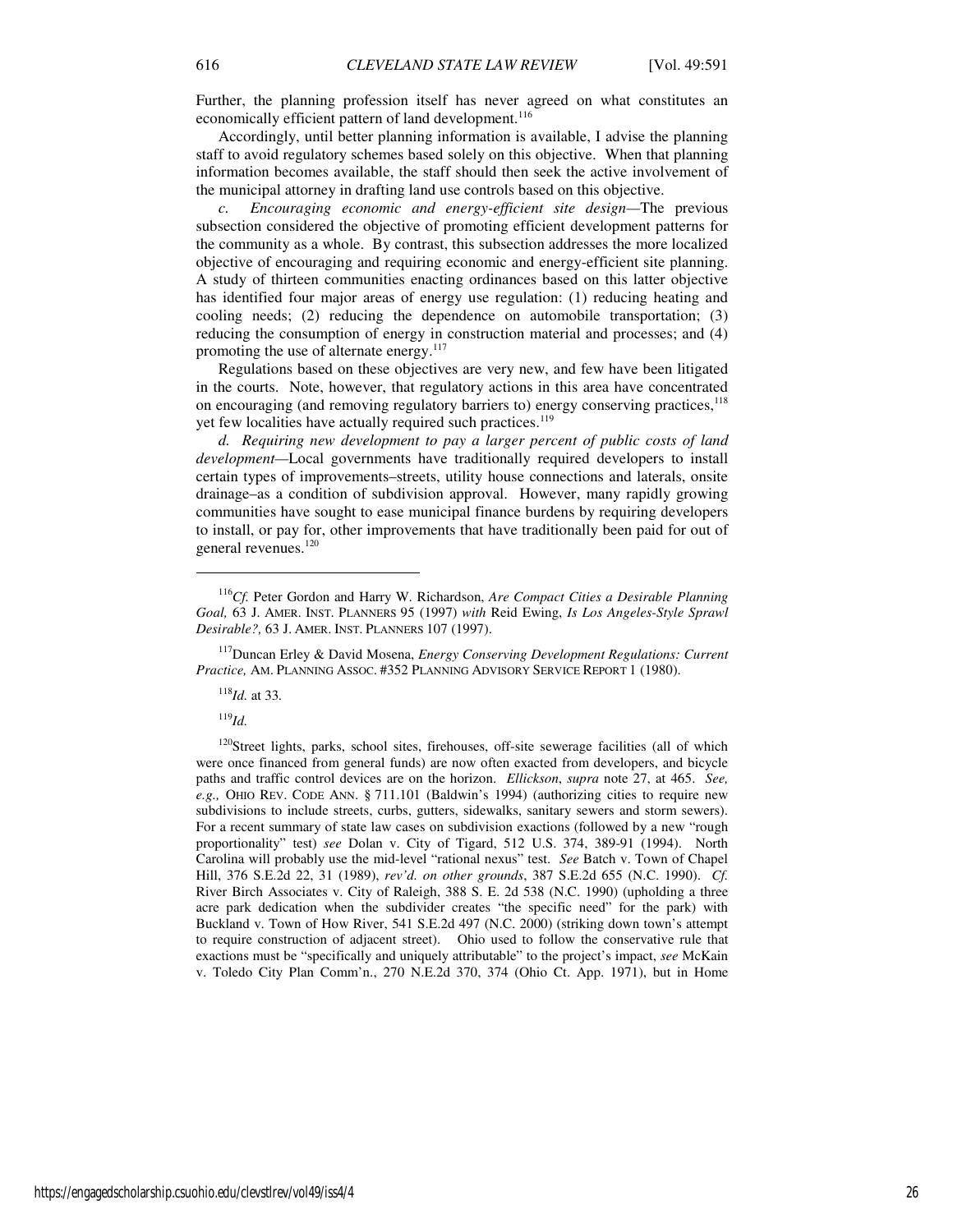The early cases from the 1960's authorized dedications of land for road widening,<sup>121</sup> recreation areas,<sup>122</sup> and school sites.<sup>123</sup> By the end of that decade, some state courts were upholding regulations authorizing governments to accept cash payments in lieu of land allocations.<sup>124</sup> In the past thirty years, governments have employed progressively extreme measures such as requiring dedications or payments for thoroughfares, water and sewerage treatment plants and trunk lines, and major offsite drainage improvements. Although cases upholding each of these requirements can be found,<sup>125</sup> communities that have traditionally financed such services with general tax revenues will encounter serious difficulties in the courts.<sup>126</sup>

Accordingly, the planning staff should proceed with extreme caution in this area. Regarding parks and school sites, the community should ask the developer to pay only that portion of the cost bearing "a rational nexus to the needs created by and benefits conferred upon, the subdivision."<sup>127</sup> Through careful drafting of findings and policies, staff should develop criteria to aid in this evaluation.

-

 $121$  Ayres v. City Council, 207 P. 2d 1 (Cal. 1962); 181 Inc. v. Salem County Planning Bd., 336 A.2d 501 (N.J. Super. 1975).

<sup>122</sup>Jordan v. Vill. of Menomonee Falls, 137 N. W. 2d 442 (Wis. 1965), *appeal dismissed*, 385 U.S. 4 (1966). *But cf.* Pioneer Trust & Savings Bank v. Vill. of Mount Prospect, 176 N.E. 2d 799 (Il. 1961) (finding the need for facilities not adequately established in the record).

<sup>123</sup> Morris Cmty. High School Dist. No. 101 v. Morris Dev. Co., 320 N.E. 3d 37 (Ill. Ct. App. 1974). *See also* Ellickson, *supra* note 27, at 486-87.

<sup>124</sup>Associated Homebuilders, Inc. v. City of Walnut Creek, 484 P.2d 606 (Cal. 1970); Jenad, Inc. v. Vill. of Scarsdale, 218 N.E.2d 673, (N.Y. 1966); Jordan, *supra* note 122. *But cf.*  Ellickson, *supra* note 27, at 483, who noted that local governments lost eight of the twelve park exaction cases reported in the decade between 1966-1976.

<sup>125</sup>*See* Associated Homebuilders, Inc. v. City of Livermore, 366 P.2d 448 (Cal. 1961) (upholding off-site utility charges); Wald Corp. v. Metro Dade County, 338 So.2d 863 (Fla. Dist. Ct. App. 1976) (upholding dedication for canal); Krieger v. Planning Comm., 167 A.2d 885 (Md. 1961) (upholding dedication for road widening); Ridgefield Land Co. v. City of Detroit, 217 N.W. 58 (Mich. 1928) (upholding dedication for road widening); Divan Builders, Inc. v. Planning Bd., 334 A.2d 30 (N.J. 1975) (upholding requirement for off-site drainage).

<sup>126</sup>McKain v. Toledo City Plan Comm'n., 270 N.E.2d 370 (Ohio Ct. App. 1971) (invalidating a subdivision requirement to widen a thoroughfare 700 feet distant from developer's project); R. G. Dunbar, Inc. v. Comm'n., 367 N.E.2d 1193 (Ohio Ct. App. 1976) (stating that city planning commission cannot "freeze" construction based on an uncertain street concept for a future highway). *See also* Ellickson, *supra* note 27, at 486.

 $127$ Longridge Builders, Inc. v. Planning Bd., 245 A.2d 336, 337 (N.J. 1967)(per curiam), discussed in Ellickson, *supra* note 27, at 482. *Accord* the "rough proportionality" test announced by the U. S. Supreme Court in Dolan v. City of Tigard, 512 U.S. 374, 391 (1994). For an example of an ordinance designed to meet the *Longridge* test, see the discussion of the City of Naperville's ordinance contained in Krughoff v. City of Naperville, 354 N.E.2d 489 (Ill. Ct. App. 1976) (reviewing and upholding an ordinance providing for land dedications or fee exactions under standards based on the estimated final population of the proposed subdivision). *See also* Wald, 338 So.2d at 863; Collis v. City of Bloomington, 246 N.W.2d 11

Builders Ass'n. v. City of Beavercreek, 729 N.E.2d 349, 356 (Ohio 2000) the Ohio Supreme Court endorsed a "middle level of scrutiny" in upholding an impact fee for off-site road improvements. *See also* Connie B. Cooper, *Transportation Impact Fees and Excise Taxes,* AMERICAN PLANNING ASSOCIATION, #493 PLANNING ADVISORY SERVICE 1 (2000).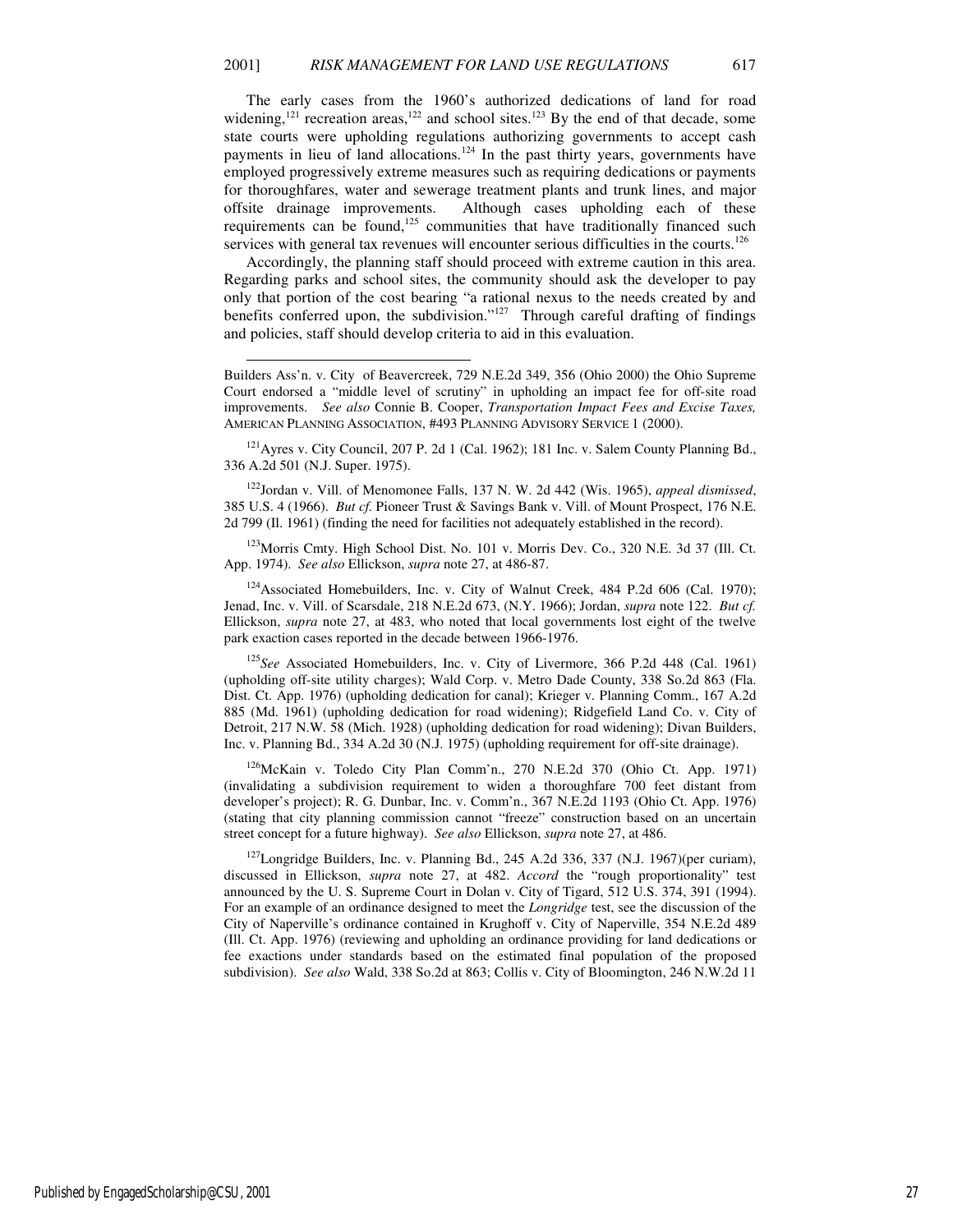In considering dedication requirements or impact fees for other traditionally "public" improvements, the planning staff should first confirm the existence of state enabling legislation. Second, the staff should prepare a five-year capital improvement program (including projections of federal and state funding at current levels) with allowance for facility dedications or impact fees to compensate for shortfalls. Third, the staff should seek governmental adoption of the five-year program.

Upon completion of these initial actions, the staff can then work with the municipal attorney to draft an impact fee ordinance. The ordinance should apply to all significant development projects and should specify all needed community service facilities. The ordinance should require construction of off-site facilities (or payment of a fee for same) only after the community's planning commission finds that: (1) the development will generate a need for the facility; and (2) the required construction or charge is reasonably related to the need generated by the project.

When the community assesses a specific fee, it should deposit that fee in a special account established for the given facility. The community should spend the fee within a reasonable (no more than five years) time period. Finally, planning staff should develop standard formulas to calculate fees and should insure that expenditures are confined to pre-designated benefit zones.

*e. Encouraging development/redevelopment in areas already served by urban services–*To the extent that future urban development can be encouraged to locate in areas already served by urban services (i.e. public water, sewer, drainage, police and fire protection), a community minimizes the expenses of utility construction and expansion. Policies directed toward this objective normally speak in terms of "promoting infill development."<sup>128</sup> The objective itself is usually acceptable as a valid economic measure.<sup>129</sup> Additionally, it is usually supplemented with aesthetic objectives relating to the revitalization of cities. The difficulty comes in implementing the objective through valid yet effective measures.<sup>130</sup>

<sup>128</sup>As early as 1635, a Massachusetts court ordered that court permission was required prior to building a dwelling more than one-half mile from the meeting house in any town. Hart, *supra* note 77, at 1273. *See generally* J. Terrance Farris, *The Barriers to Using Urban Growth Infill Development to Achieve Smart Growth,* 12 HOUSING POLICY DEBATE 1 (2001). Portland, Oregon and Minneapolis–St. Paul are generally regarded as national leaders in the promotion of infill development. Portland has focused on regional growth management regulatory tools to discourage exurban development, while Minneapolis- St. Paul has focused on both regulations *and* regional tax sharing. *Cf.* Carl Abbott, *The Portland Region: Where City and Suburbs Talk to Each Other—and Often Agree,* 8 HOUSING POLICY DEBATE 11 (1997), *with* Freilich & Ragsdale, *supra* note 22.

<sup>129</sup>Berman v. Parker, 348 U. S. 26, 33 (1954).

 $130$ For a discussion of this "infill" objective and the problem of structuring programs to achieve it, see AMERICAN PLANNING ASSOCIATION, *supra* note 19, at 201-202; BABCOCK & WEAVER, *supra* note 109, at 281-294. *See generally* Peter A. Buchsbaum, *Old Wine in New Bottles: Redevelopment Tales of a City, a Suburb and a State,* 30 URB. LAW. 745 (1998).

-

<sup>(</sup>Minn. 1976); River Birch Associates v. City of Raleigh, 388 S.E.2d 538 (N.C. 1990) (upholding required dedication of three acres–out of a 19.6 acre townhouse development—for a private homeowners association's recreational use). Ellickson would probably further qualify the *Longridge* test by insisting that the exaction also be consistent with the manner in which the community has traditionally financed the specific services. Ellickson, *supra* note 27, at 483.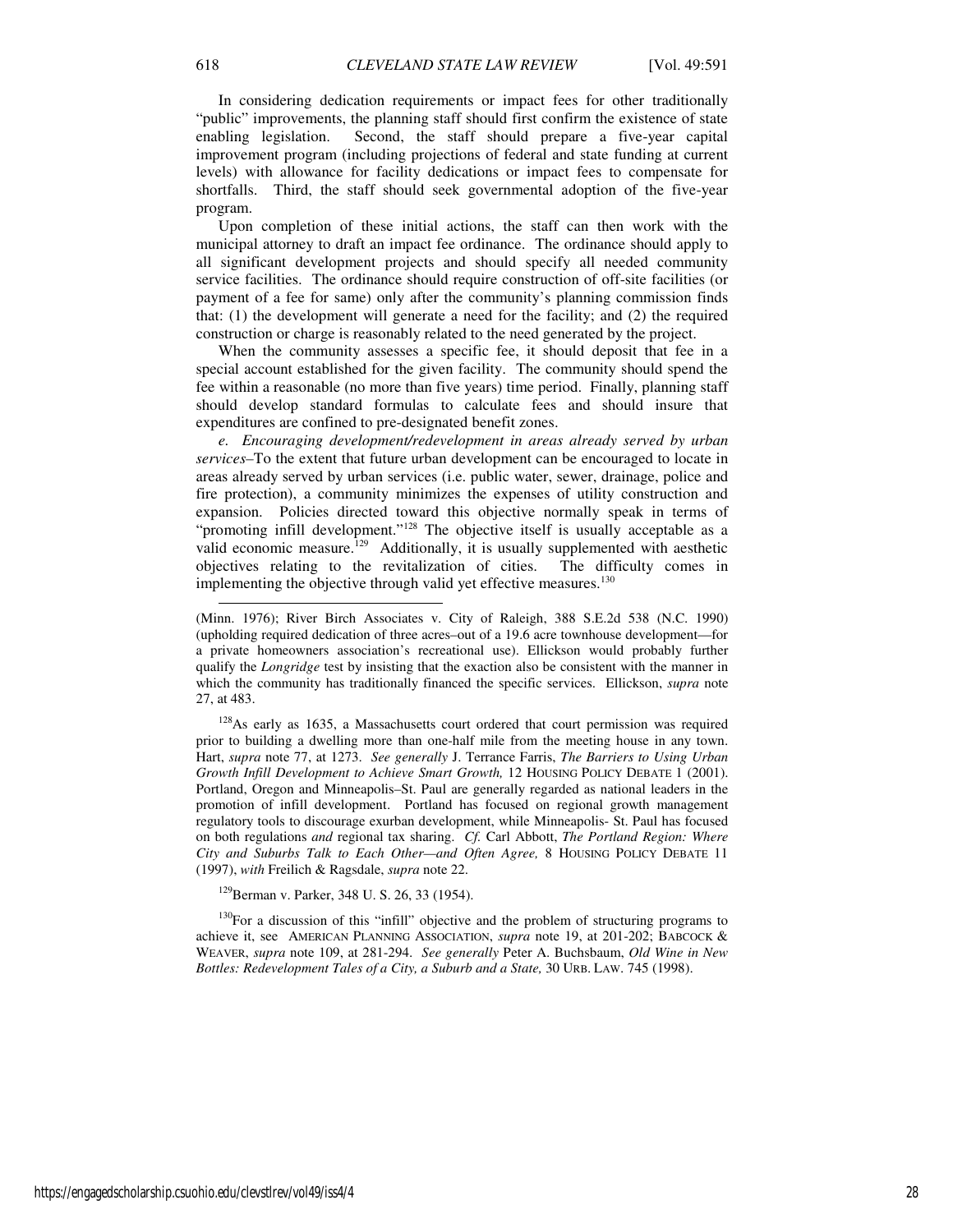#### 4. Aesthetics

Although conservative concepts of zoning authority have always regarded "aesthetics" or "amenity" as insufficient bases for police power regulations, these factors often lie at the core of significant zoning classifications. Some commentators see a trend toward judicial acceptance of aesthetics matters as proper objectives; others see only a more open discussion of these factors (in place of prior judicial manipulations which based decisions on tenuous health and safety grounds).<sup>131</sup> While there are differences in the degree to which state courts will accept aesthetics ends as independent bases for regulations, it does seem clear that courts will readily uphold ordinances that also promote economic ends. $132$ 

*a. Protecting the stability of residential neighborhoods–*Few purposes of land use control have received more consistent judicial support than the promotion of peace and stability in detached residential neighborhoods. The following dictum from the *Village of Euclid v. Ambler Realty* opinion set the stage:

With particular reference to apartment houses, it is pointed out that the development of detached house sections is greatly retarded by the coming of apartment houses . . . Under these circumstances, apartment houses, which in a different environment would be not only entirely unobjectionable but highly desirable, come near to being nuisances.<sup>133</sup>

The state courts have readily accepted single-family zoning as a proper pursuit of this objective; moreover, in 1973, the Supreme Court itself supplied additional encouragement.<sup>134</sup> Accordingly, virtually no court will question a community's right

<sup>132</sup>In the 1980s, both North Carolina and Ohio rendered favorable decisions on "aesthetics zoning." State v. Jones, 290 S.E.2d 675 (N.C. 1982); Franchise Developers, Inc. v. City of Cincinnati, 505 N.E.2d 966 (Ohio 1987); Vill. of Hudson v. Albrecht, Inc., 458 N.E.2d 852 (Ohio 1984), *cert. denied* 467 U. S. 1237 (1984). In a survey undertaken prior to these decisions, a commentator observed that sixteen states accepted aesthetics as a legitimate police power objective and nine states did not. Bufford, *Beyond the Eye of the Beholder: A New Majority of Jurisdictions Authorize Aesthetic Regulation,* 48 UMKC L. REV. 125, 127 (1980).

<sup>133</sup>Vill. of Euclid, 272 U.S. 365, 394-95 (1926).

 $134$ In Vill. of Belle Terre v. Boraas, 416 U.S. 1 (1973), the U.S. Supreme Court upheld a village's establishment of an exclusive single-family zone against numerous constitutional challenges. The court issued the following dictum:

A quiet place where yards are wide, people few, and motor vehicles restricted are legitimate guidelines in a land use project addressed to family needs. . . . The police power . . . is ample to lay out zones where family values, youth values, and the blessings of quiet seclusion and clear air make the area a sanctuary for people.

1

<sup>&</sup>lt;sup>131</sup>Consider the following quotation from a 1913 Missouri case sustaining billboard regulations:

The evidence also shows that behind the obstructions the lowest form of prostitution and other acts of immorality are frequently carried on, almost under public gaze; they offer shelter and concealment for the criminal while lying in wait for victim; and last, but not least, they obstruct the light, sunshine and air, which are so conducive to health and comfort.

St. Louis Gunning Adver. Co. v. City of St. Louis, 137 S.W. 929, 942 (Mo. 1913). For a classic discussion of the reasoning in the early aesthetics zoning cases, *see* J. J. Dukeminier, Jr., *Zoning for Aesthetic Objectives*: *A Reappraisal*, 20 LAW & CONTEMP. PROB. 218 (1955).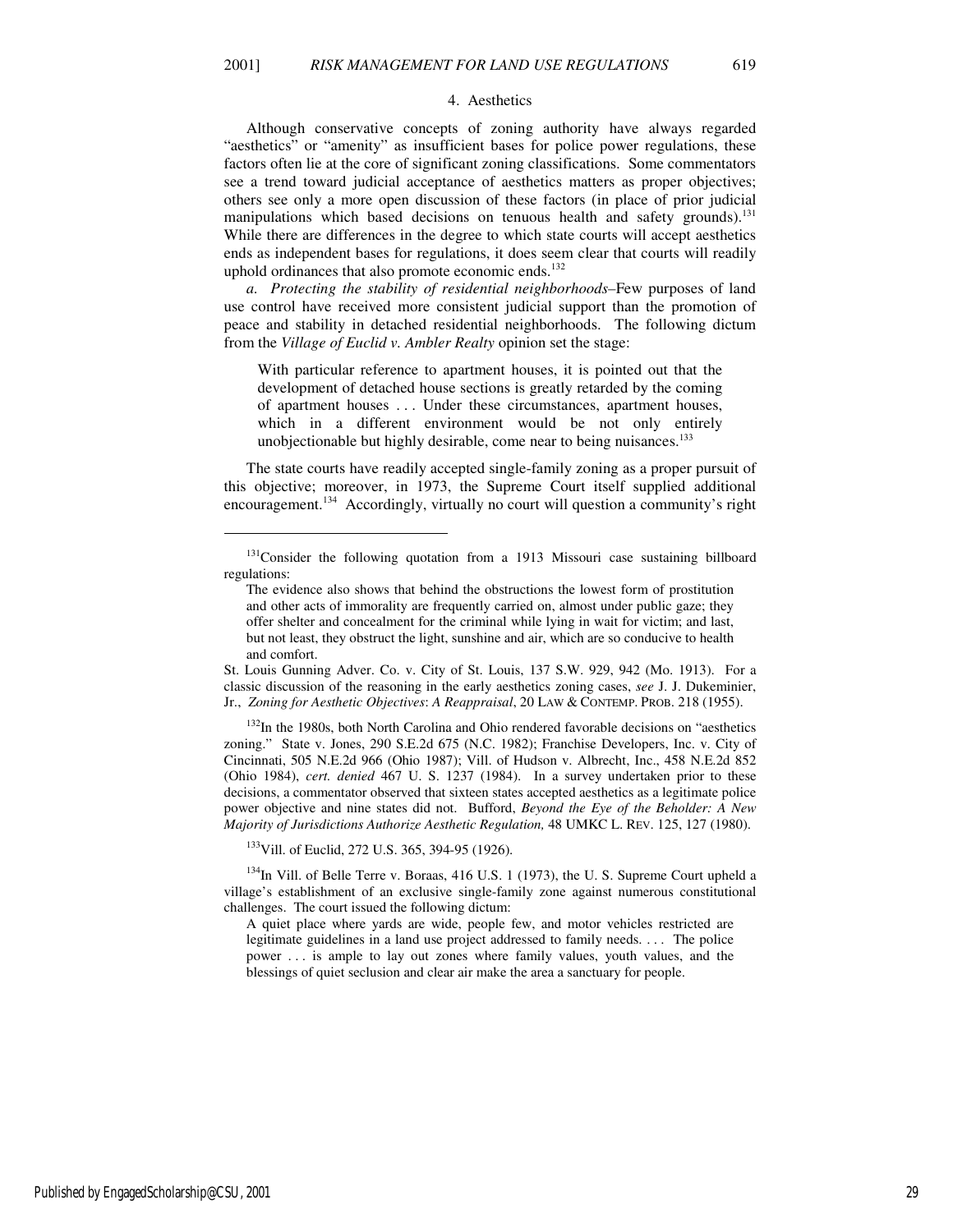to set aside protected detached residential areas; difficulties will only arise when attempts are made to classify all, or nearly all, of a jurisdiction's residential lands for such use. $135$ 

*b. Historic and scenic areas–*The regulation of unique historic and scenic areas to preserve the aesthetic features of such areas is a valid police power objective in some states.<sup>136</sup> Such regulations are supported by the so-called "aesthetic-economic rationale," which holds that scenic or historic areas that attract large numbers of tourists are deserving of protection due to economic as well as aesthetic reasons.<sup>137</sup> Additionally, as high technology employers increasingly target "amenity" as a key location factor, unique historic areas can be protected under a "job attraction" economic rationale.<sup>138</sup>

*c. General design and appearance–*Regulation of the design and appearance of buildings in typical (although usually expensive) residential and commercial areas

<sup>136</sup>North Carolina embraced the "historic preservation" objective in A-S-P Associates v. City of Raleigh, 258 S.E.2d 444 (N.C. 1979). To date, Ohio courts have sidestepped the question of whether historic preservation, standing alone, constitutes an acceptable police power objective. *See, e.g.,* State *ex. rel*. BSW Dev. v. Dayton, 699 N.E.2d 1271 (Ohio 1999), *cert. denied,* 526 U. S. 1067 (1999). *See generally* R. Netherton, *The Due Process Issues in Zoning for Historic Preservation,* 19 URB. LAW. 77 (1987).

<sup>137</sup>*See, e.g.,* Bohannon v. City of San Diego, 106 Cal. Rptr. 333 (Cal. Ct. App. 1973); Sunad, Inc. v. City of Sarasota, 122 So. 2d 611 (Fla. 1960); City of New Orleans v. Pergament, 5 So. 2d 129 (La. 1941); Opinion of the Justices to the Senate, 128 N.E.2d 563 (Mass. 1955); City of Santa Fe v. Gamble-Skogmo, 389 P.2d 13 (N.M. 1964); Hayes v. Smith, 167 A.2d 546 (R.I. 1961). *See generally* MODEL LAND DEV. CODE § 2-209 (1976) and accompanying note.

<sup>138</sup>In a recent economic analysis, three University of North Carolina professors stated: Studies of the locational preferences of high-technology firms in the Southeast have found that the livability and education factors were the most important criteria, followed by local transportation and infrastructure availability (Malizia, 1985). Raleigh-Durham is consistently rated by business magazines as one of the best places in the United States to live and work. The concentration of research universities and research-based industries in Research Triangle Park has drawn a significant number of achievement-oriented people, reflected in the fact that the area contains the highest per capita concentration of Ph. D.'s in the United States.

Dennis A. Randinelli, et al., James, *The Changing Focus of Urban Economic Development: Globalization and City Competitiveness in the 21st Century,* 3 CITYSCAPE: A JOURNAL OF POLICY DEVELOPMENT AND RESEARCH 89 (No. 3) (1998), *citing* Emil Malizia, *The Locational Attractiveness of the Southeast to High Technology Manufacturers, in* HIGH HOPES FOR HIGH TECHNOLOGY (Dale Whittington, ed. 1985). In a recent discussion of the relationship between "amenity" and economics, Partners for Livable Communities stated: "We urged cities to incorporate cultural facilities, parks and open space, natural and scenic resources, architecturally distinct buildings, and preserved or restored historic areas in their planning for economic development." PARTNERS FOR LIVABLE COMMUNITIES, THE LIVABLE CITY: REVITALIZING URBAN COMMUNITIES 9 (2000). *See generally* R. MCNULTY, ET AL., THE ECONOMICS OF AMENITY: COMMUNITY FUTURES AND QUALITY OF LIFE (1985).

l *Id.* at 9.

<sup>135</sup>*See* S. Burlington County NAACP v. Township of Mount Laurel, 336 A.2d 713, *appeal dismissed, cert. denied,* 423 U. S. 808 (1975); Berenson v. Town of New Castle, 341 N.E.2d 236 (N.Y. 1975).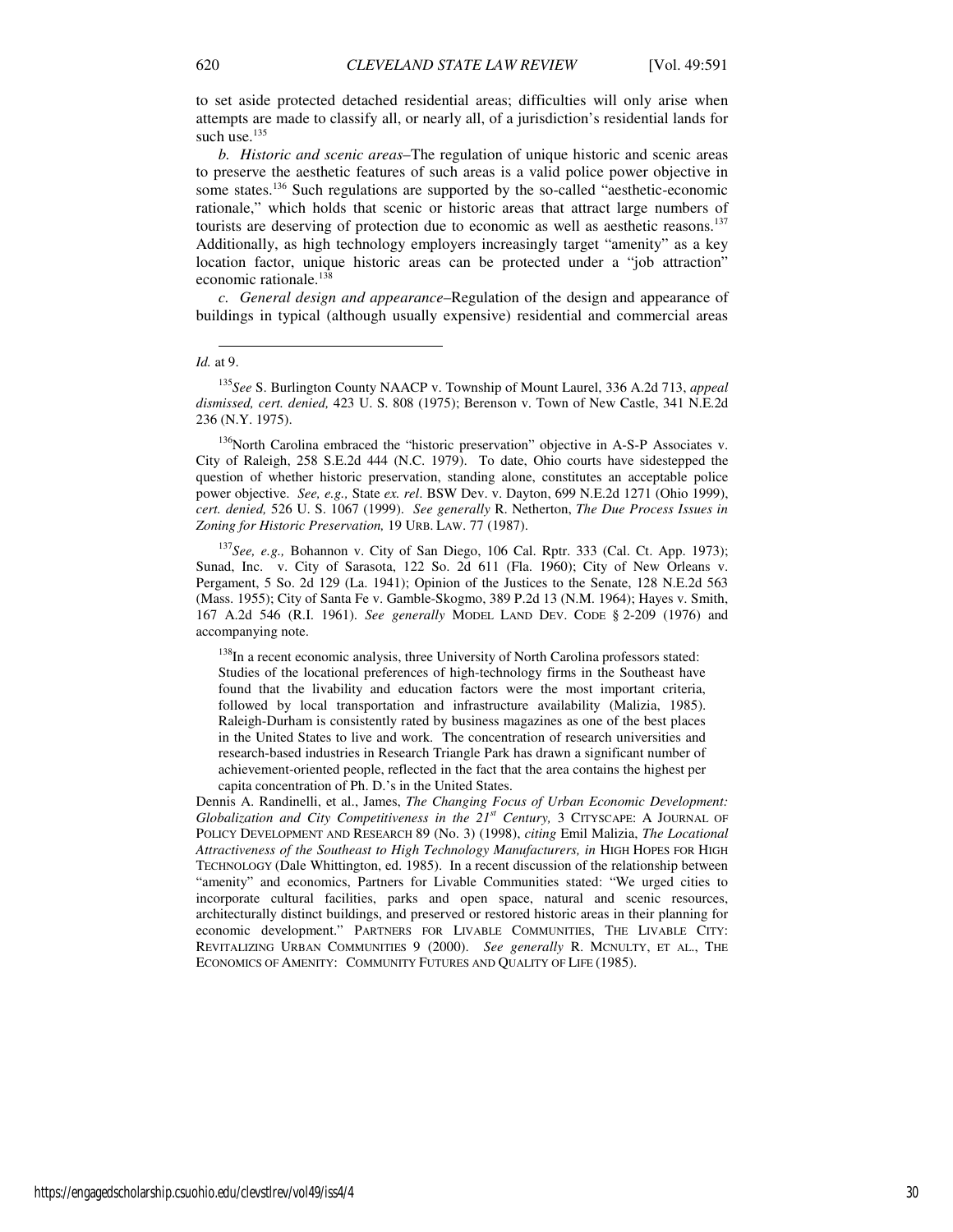may represent the most extreme intrusion of government into the amorphous area of "beauty." Nevertheless, courts occasionally uphold such regulations, particularly when strong ties between design and neighborhood property values can be established.<sup>139</sup> Naturally, technical planning foundations and legal precision are again crucial factors in the defensibility of such programs.

*d. Maintaining a rural residential lifestyle–*The first aesthetics objective discussed above was "preserving the stability of residential neighborhoods." A closely related yet separate objective is "maintaining a rural residential lifestyle." The difference between the objectives lies in the latter's "rural" emphasis that speaks to the dominant visual impression of open space rather than structures.<sup>140</sup> A number of state courts have approvingly cited this objective while upholding large lot zoning schemes.<sup>141</sup> However, the presence of other permissible objectives for large lot zoning in most of these cases makes it difficult to assess the independent standing of the specific aesthetic purpose.<sup>142</sup>

A carefully crafted and geographically limited regulatory scheme based on this objective will probably succeed in most courts. However, staff should expect serious problems when it seeks to devote all of its residential areas to low-density living.<sup>143</sup> Relatively few rural communities–those with virtually no commercial or industrial development, no public service or facilities, and no low-income residents–can hope to succeed in allocating most of their lands to rural residential use.<sup>144</sup>

#### 5. Economic Development

Prior to the 1970's, most planning offices gave little attention to the goal of economic development. However, as the local economies in many major cities continued to deteriorate, more planners instituted local economic development planning.

<sup>140</sup>MANDELKAR & CUNNINGHAM, *supra* note 95, at 430. An Ohio appellate court recognized the validity of protecting a small town environment in Loretto Dev. Co, Inc. v. Vill. of Chardon, 695 N.E.2d 1151 (Ohio 1996). *Accord* B.P. Am., Inc. v. Avon City Council, 753 N.E.2d 947 (Ohio Ct. App. 2001).

<sup>141</sup> Agins v. City of Tiburon, 447 U.S. 255 (1980); Ybarra v. City of Town of Los Altos Hills, 370 F. Supp. 742 (N.D. Cal. 1973), *aff'd*, 503 F.2d 250 (9<sup>th</sup> Cir. 1974); Senior v. Zoning Comm'n, 153 A.2d 415 (Conn. 1959), *appeal dismissed*, 363 U.S. 143 (1960); Norbeck Vill. Joint Venture v. Montgomery County Council, 254 A.2d 700 (Md. App. 1969); Simon v. Needham, 42 N.E.2d 516 (Mass. 1943).

 $142$ For lists of objectives frequently used to support large lot zoning, see BEUSCHER & WRIGHT, *supra* note 11, at 485-86 and MANDELKAR & CUNNINGHAM, *supra* note 95, at 430- 31.

<sup>143</sup>*See* cases cited at *supra* notes 113 and 135.

<sup>144</sup>*See* Ybarra, 370 F. Supp. at 746, 750-51.

Published by EngagedScholarship@CSU, 2001 31

<sup>&</sup>lt;sup>139</sup>People v. Stover, 191 N.E.2d 272 (N.Y. 1963) (upholding ordinance prohibiting the stringing of clotheslines in front yards), *appeal dismissed*, 375 U. S. 42 (1963); Reid v. Architectural Bd. of Review, 192 N.E.2d 74 (Ohio Ct. App. 1963) (upholding architectural board of review's denial of permit for home clashing with general neighborhood design in a fashionable (but not historically unique) suburb).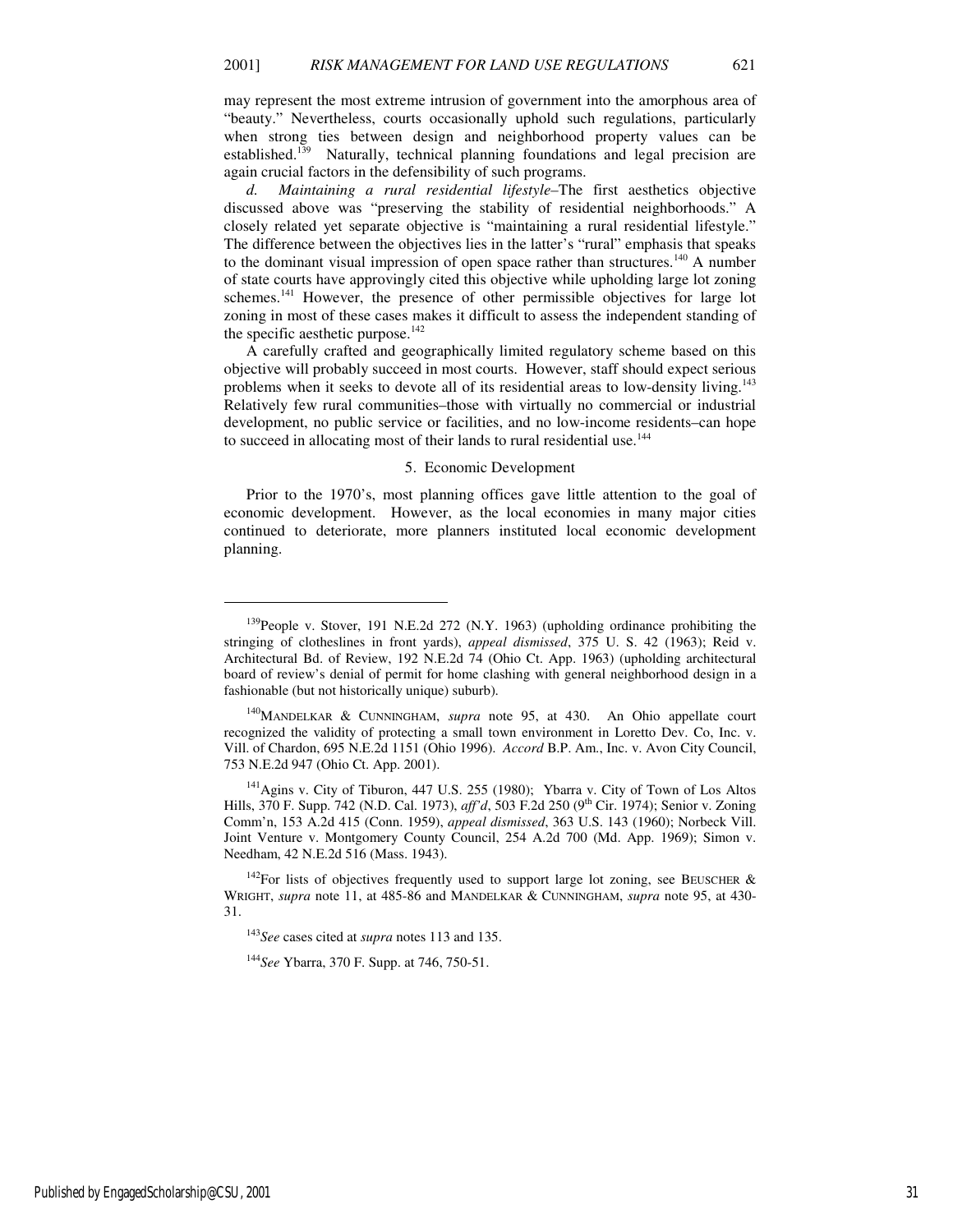Local economic development planning is a central feature of the planning process today, just as the segregation of land uses was for an earlier era. The new goal of economic development planning–to increase the number and variety of job opportunities available to local residents—requires that local governments and community groups use local resources to design and develop the local economy.<sup>145</sup>

In short, the economic development goal reflects the public interest in a healthy and diversified local economy. Because planners have only recently promoted this goal, few courts have ruled on its validity. Further, the nature of the goal is such that regulatory responses are frequently inappropriate; deregulation and public spending programs are often better strategies in ailing urban areas.<sup>146</sup>

*a. Protecting the local economic base–*The objective of protecting the local economic base often arises as a side issue in cases involving wetlands protection and the protection of scenic or historic areas. $147$  In these cases, discussion of the need to protect the local economy occurs often. Questions remain as to the validity of regulatory measures designed solely to protect an area's economy, but this is an area where planning background studies can convince the courts of the legitimacy of the objective.

*b. Preserving/improving the central business district–*Regulations based on the need to protect and enhance a community's central business district have occasionally received favorable judicial treatment.<sup>148</sup> Commenting on a New Jersey borough's refusal to rezone outlying areas for shopping center use, a New Jersey court concluded that the intention to preserve the central business district was the only possible objective behind the ordinance; nevertheless, the court upheld the borough's action.<sup>149</sup> Other courts are now beginning to accept this reasoning.<sup>150</sup>

*c. Encouraging new industrial development–*Apart from the objective of protecting the existing economic base, a community can actively seek to attract new industrial development. This is seldom discussed as a police power objective, primarily because police power responses to the problem are rarely appropriate. Instead, deregulation and technical assistance strategies are usually employed.

<sup>149</sup>*Id.* at 806-07.

1

<sup>145</sup>EDWARD J. BLAKELY, ECONOMIC DEVELOPMENT, *in* INTERNATIONAL CITY MANAGEMENT ASSOCIATION, THE PRACTICE OF LOCAL GOVERNMENT PLANNING 286 (2000).

<sup>146</sup>*See* BABCOCK & WEAVER, *supra* note 109 at 81-82 (maintaining industrial economic base) and 295-298 (supporting some deregulation in central business districts). Baltimore followed this approach in the early 1970s. *See* AMERICAN PLANNING ASSOCIATION, *supra* note 23, at 20, 63-64.

<sup>147</sup>*See* cases cited *supra* notes 97 and 137.

<sup>&</sup>lt;sup>148</sup>Forte v. Borough of Tenafly, 255 A.2d 804 (N.J. Sup. Ct. Law Div. 1969).

<sup>&</sup>lt;sup>150</sup>Jacobs Visconsi & Jacobs v. City of Lawrence, 927 F.2d 1111, 1120 (10<sup>th</sup> Cir. 1991); Oberndorf v. Denver, 900 F.2d 1434, 1441 (10th Cir. 1990), *cert. denied*, 498 U. S. 845 (1990); Boone v. Redevelopment Agency of San Jose, 841 F.2d 886, 892 (9<sup>th</sup> Cir. 1988), *cert*. *denied*, 488 U. S. 965 (1988). *But cf.* Westborough Mall Inc. v. Cape Girardeau, 693 F.2d 733 (8th Cir. 1982), *cert. denied*, 461 U. S. 945 (1983). *See generally* Clifford L. Weaver and Christopher J. Duerkson, *Central District Planning and the Control of Outlying Shopping Centers,* 14 URBAN LAW ANNUAL 57 (1977).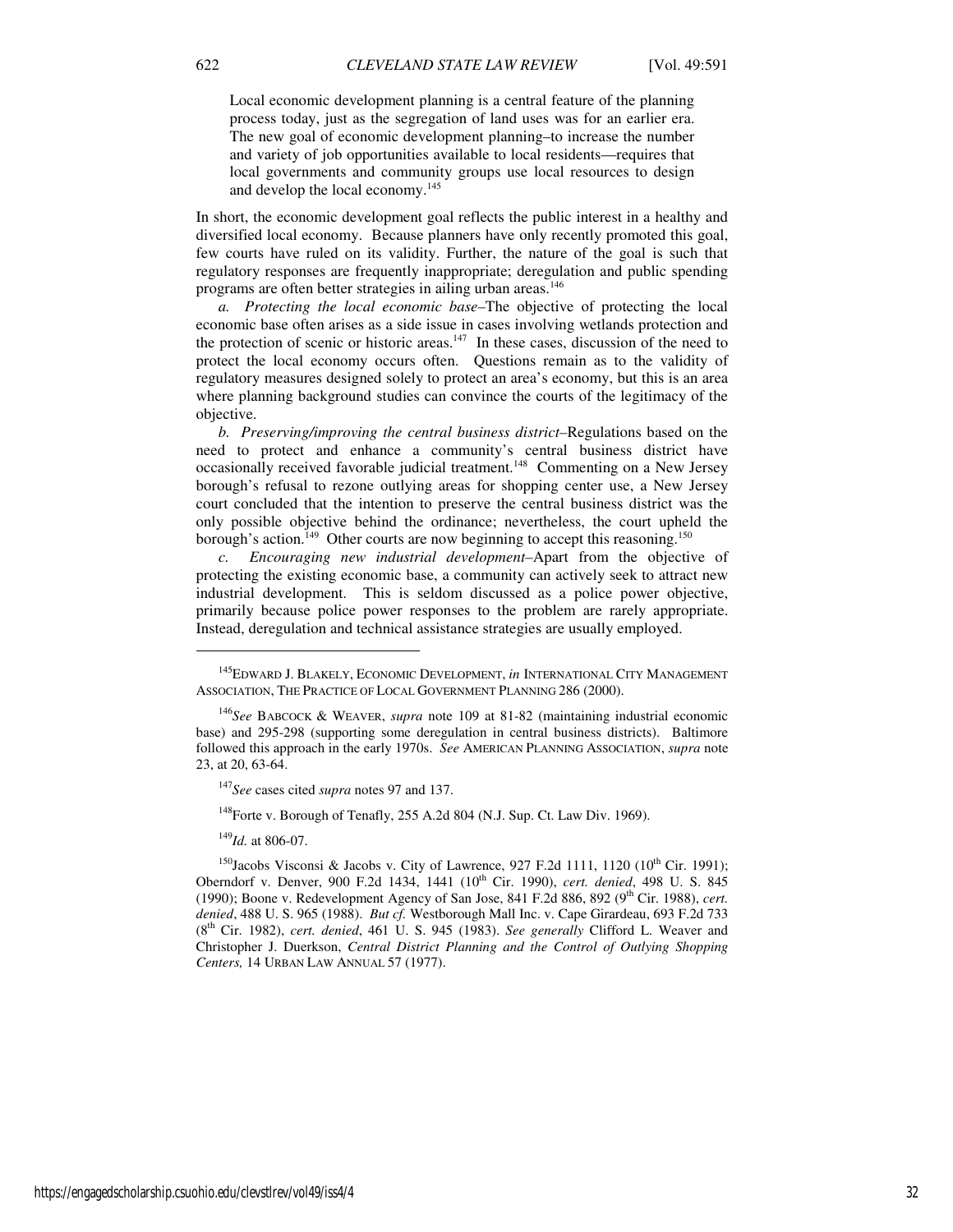#### 6. Community Development

If asked to define a "community development" goal, many communities would simply equate it to the programs funded under the federal community development block grant program. Under a different heading ("Equity"), the authors of an urban planning text identified a much broader goal: it involves "fundamental human rights" and includes both social equity and social choice objectives.<sup>151</sup>

*a. Achieving social equity—*Social equity encompasses the civil rights of the community's populace, particularly insofar as those rights intersect (or should intersect) with the local government's land use and public improvement programs:

Social equity includes not only equal access to education, recreation, and other services provided by tax funds for the general welfare, but also equal opportunity to be employed, to lease or acquire property, and to be served in the businesses (restaurants, hotels, theaters, etc.) without regard to race, religion, or social status, including the right to travel or to move into a community.<sup>152</sup>

b*. Increasing choices for those constituents who have the fewest choices—* This goal has its roots in the "advocacy planning" concept articulated by planners Paul Davidoff and Thomas Reiner in a 1962 article.<sup>153</sup> The advocacy planning approach was implemented by Professor Norman Krumholz during his tenure as Cleveland planning director in 1969-1979. As articulated by Professor Krumholz:

Our approach, we decided, would be based on one overriding goal: that, in a context of limited resources, we must place first priority on the task of promoting more choices for those Cleveland residents who had few, if any, choices. We were not aiming at more choices for all, but more choices for those who had few.<sup>154</sup>

In practice, the proponents of these objectives have used the city spending and taxation powers (as opposed to regulatory powers) as their primary tools.

*c. Enhancing constituents' self-determination—*Some may contend that the pursuit of self-determinism is a means to an end, rather than an independent objective. However, in many cities, decision-making at the block and neighborhood level is an independent–and a strongly accepted–local objective.<sup>155</sup> Again, this

<sup>152</sup>*Id.* at 55.

j

<sup>153</sup>Paul Davidoff & Thomas A. Reiner, *A Choice Theory of Planning,* 28 J. AM. INST. PLANNERS 103 (1962).

<sup>154</sup>NORMAN KRUMHOLZ, *Government, Equity, Redistribution, and the Practice of Urban Planning,* CLEVELAND: A METROPOLITAN READER 312 (W. Dennis Keating, et al eds., 1995). The U.S. Supreme Court has arguably endorsed this objective in a *unanimous* decision upholding Hawaii's use of eminent domain to disperse land ownership and create fee estates for former tenants. *See* Hawaii Hous. Auth. v. Midkiff, 467 U.S. 229 (1984).

<sup>155</sup>*See generally* Judith A. Martin & Paula R. Pentel, *What the Neighbors Want: The Neighborhood Revitalization Program's First Decade*, 68 J. AM. PLAN. ASS'N 435 (2002).

<sup>151</sup>CHAPIN & KAISER, *supra* note 66, at 54-55.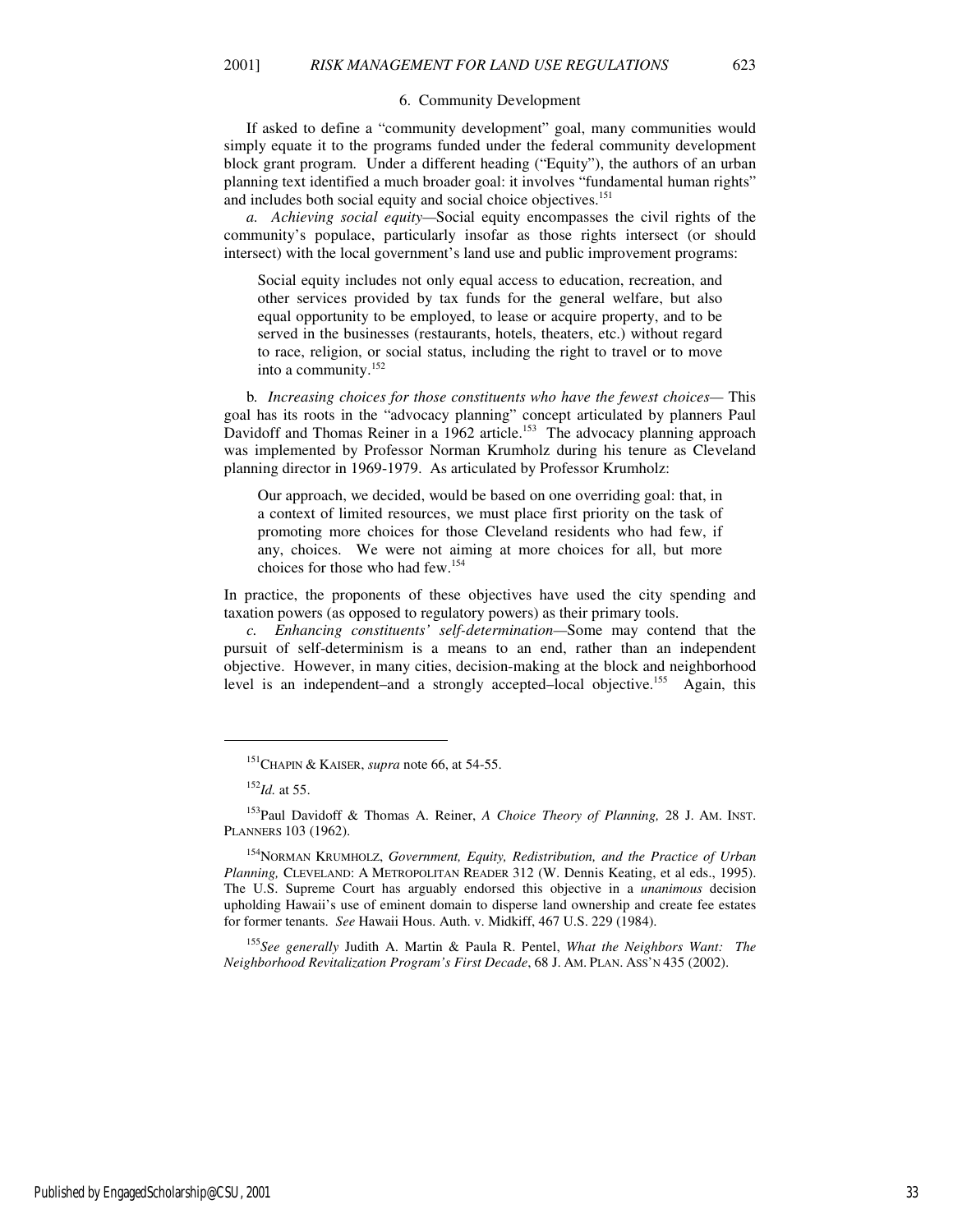# *D. Land Classification Map and Short Term Public Action Program for the Policies Plan*

The public goals and police power objectives described in Section II(C) above comprise the raw materials for the community's five-year policies plan. The planning staff must then incorporate these goals and objectives into two operational documents: a land classification map and a short-term public action program.

# 1. Land Classification Map

The purpose of the land classification map is to graphically represent the consequences of the goals, police power objectives, findings and policies. The map should divide the community's total land area into four major categories of land use: "developed," "transition," "rural," and "conservation."<sup>157</sup>

The "developed" category should coincide with the existing pattern of intense urban development. The "transition" category should indicate the areas where intense urban development (or redevelopment) is anticipated—and is appropriate during the next five years.

The "rural" category may represent either of two distinct concepts. A "pure rural" category indicates those portions of the community where preservation of a low-density, rural environment is desirable for a long-term (20-25 year) period. By contrast, a "rural holding area" indicates areas where intense urban development is not expected within five years, but may occur soon thereafter.

The "conservation" category encompasses those environmentally sensitive areas (or neighborhoods) where additional development activity of almost any kind will destroy significant natural or historic resources.

#### 2. Short-Term Public Action Program

This short-term public action program is gradually becoming an accepted element in the comprehensive planning process.<sup>158</sup> Its functions are detailed in the American Law Institute's [hereinafter "ALI"] Model Land Development Code:

First, it demands that planners devote major attention to accomplishment of desired objectives rather than simply to formulating them. Second, it gives meaning to the objectives by detailing their costs and consequences. Third, it makes the plan more realistic because the programming time is

<sup>156</sup>*Id.*

<sup>&</sup>lt;sup>157</sup>This four-part classification is based on the standards required to be adopted by the North Carolina Land Policy Act, N.C. GEN. STAT. § 113A-156 (West's 1999).

<sup>&</sup>lt;sup>158</sup>The American Law Institute's Model Land Development Code requires the local planning office to prepare a short-term program of specific public actions to be undertaken. MODEL LAND DEV. CODE § 3-105 (1975). In North Carolina, coastal counties preparing mandated land use plans under that state's Coastal Area Management Act must incorporate into their plans a list of "implementation actions." N.C. ADMIN. CODE TIT. 15A, § 7B-.0214 (July, 2001).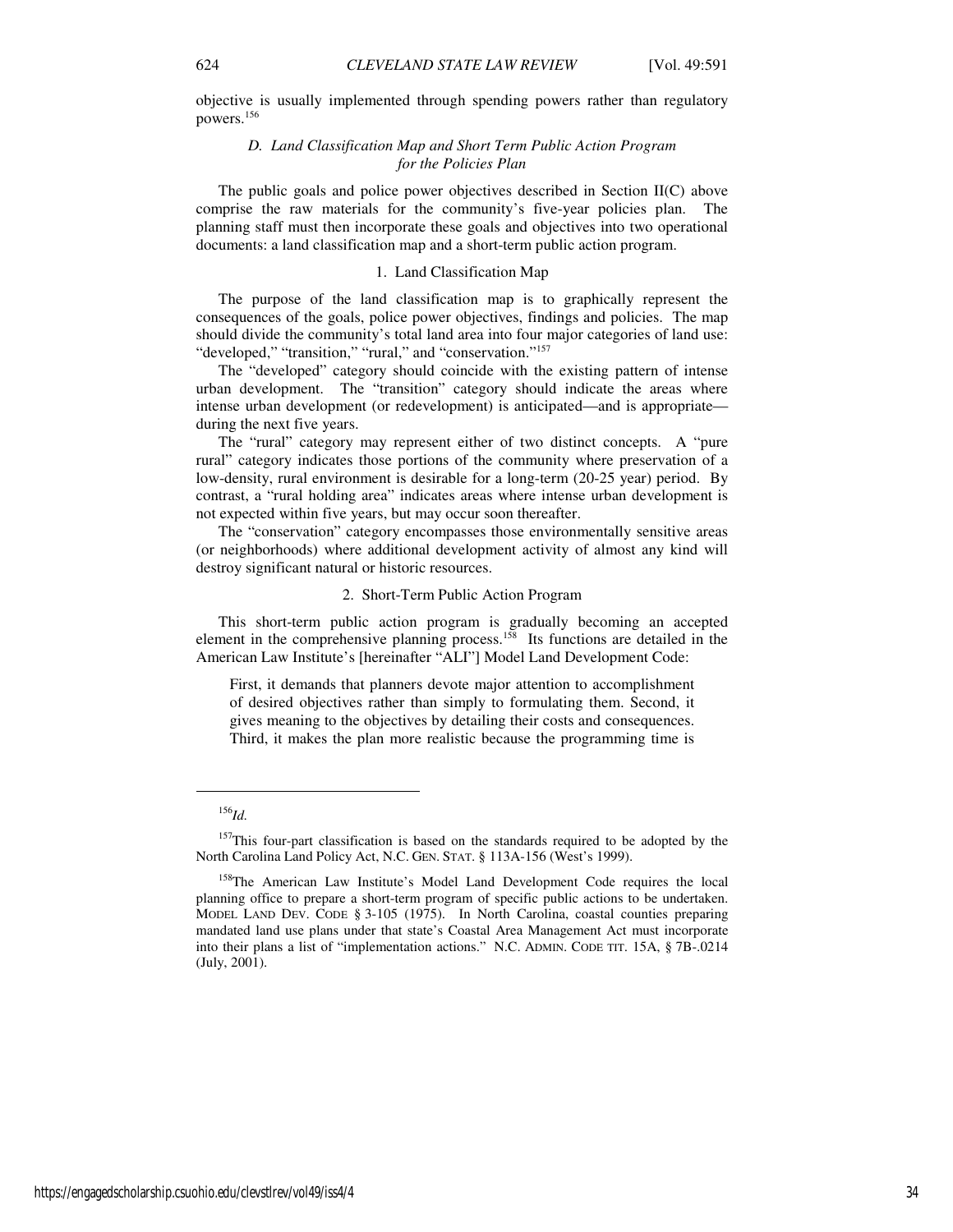short enough to be comprehended and action is more likely to flow from the plan's adoption by the governing body.<sup>159</sup>

A recent planning textbook adds the following:

Regardless of how well plans are related to goals, the land planning program and the community will fail to achieve their potentials unless regulations and public investments follow plans. It is important to attend to each function of the planning program and to each link in the planning chain, from goals and problems right through to the administration and enforcement of regulations.<sup>160</sup>

Accordingly, in the short-term public action program, the long-range planning staff pursues the general coordination of a range of action instruments. By contrast, the "current planning" staff will perform the specific administrative actions and ordinance drafting. Additionally, both sections of the planning staff should consider alternate implementation schedules; methods for evaluating the consequences of different programs are available. $161$ 

### *E. Summary: The Functions of Long-Range Planning*

The major function of the long-range planning division is to produce, and continually update and revise, a five-year policies plan (including a land classification map and a short-term public action program.) These functions reflect the new emphasis on planning as a continuing process, rather than one that ends with the preparation of a future land use map.

The staff should follow the American Law Institute's approach to the planning "process;" the Institute requires that staff submit to the local governing body periodic "Land Development Reports."<sup>162</sup> The reports should indicate the extent to which plan objectives have been achieved by the previous short-term public action program, and indicate the extent to which there have been significant changes in the Plan's technical base. The reports should also recommend changes in objectives and policies, and propose periodic revisions in the short-term public action program.<sup>163</sup>

#### III. IMPLEMENTING THE PLAN: ORDINANCES AND MAPS

This section discusses two major planning activities: a) devising specific ordinances and investment practices to achieve the directives of the policies plan;

<sup>163</sup>*Id.*

 $\overline{a}$ 

<sup>159</sup>MODEL LAND DEV. CODE, *supra* note 158.

<sup>160</sup>KAISER, et al., *supra* note 66, at 82.

<sup>&</sup>lt;sup>161</sup>Chapin and Kaiser recommend that guidance system designs be continuously tested against both land use objectives and the real-life development market. CHAPIN & KAISER, *supra* note 66, at 484, 486. They discuss a number of land use models suitable for performing these evaluations. *Id.* at 512-601. For a procedure to monitor the impact of regulations on land costs for housing, *see* David E. Dowall, *Reducing the Cost Effects of Local Land Use controls,* 47 J. AM. INST. PLANNERS 145 (1981).

<sup>162</sup>MODEL LAND DEV. CODE, *supra* note 158, at § 3-107.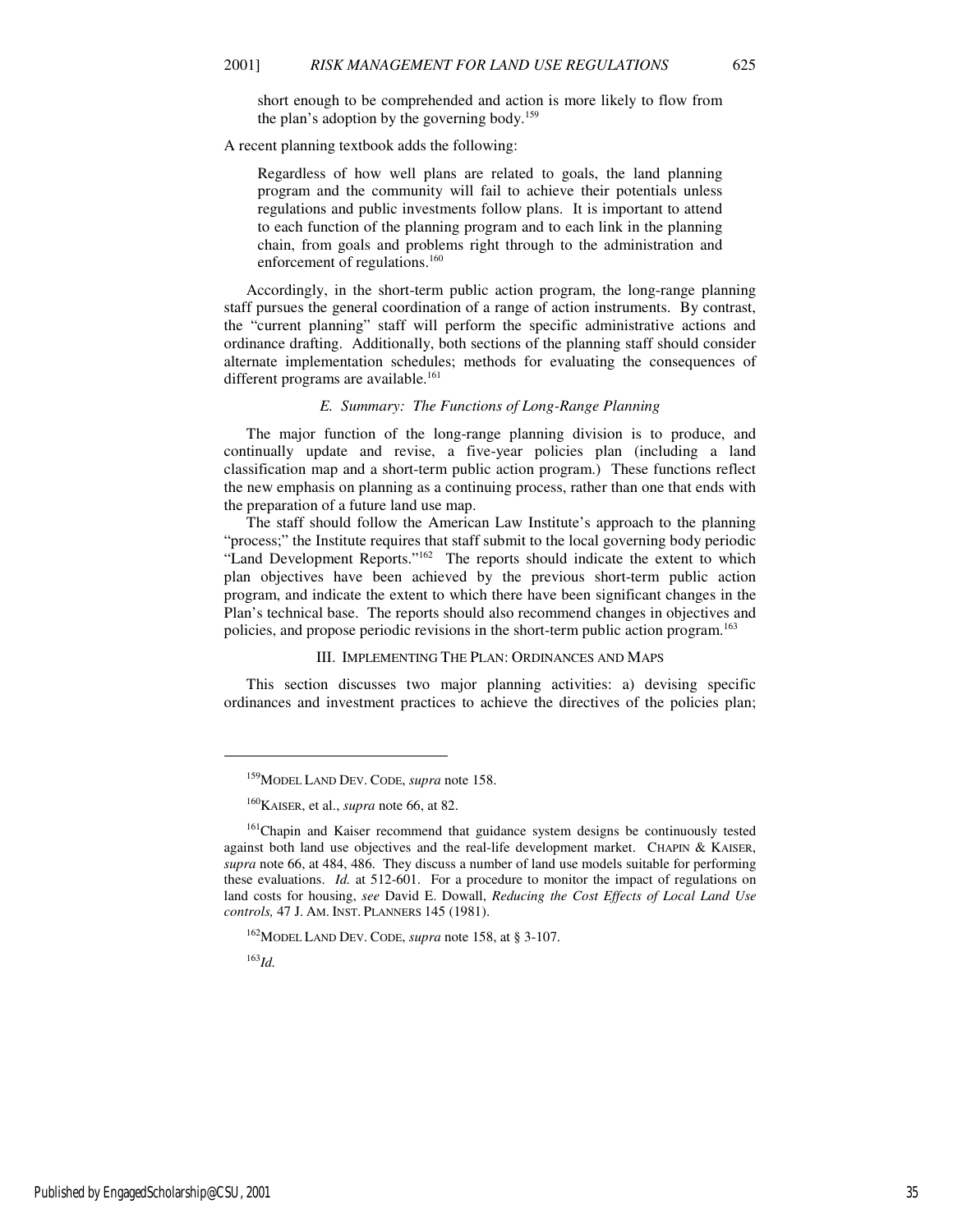and b) applying these regulations and investment practices to particular parcels through mapping.

These activities lie at the heart of the planning process; they form a bridge between the empirical, normative long-range planning function and the hard realities and political choices encountered by the current planning section. Consequently, it is essential that the long range and current planning sections of the planning office jointly discuss and decide on the implementation actions discussed here.

#### *A. Enacting Specific Action Instruments*

*Ordinances, Investments, and Technical Assistance Programs.* The planning staff has many available action instruments to implement its plan: these include zoning ordinances, subdivision regulations, five-year capital improvements programs, and impact fee ordinances. This section recommends specific office procedures to be followed whenever the planning staff considers a particular action instrument affecting private land development rights.

As previously noted, the implementation phase of planning and the second prong of the Substantive Due Process test focus on the same general inquiry: whether a particular land use control is reasonably related to a permissible planning objective. However, this Article's model sets a more selective approach than that applied by most courts. In each case, the model proposes that planning staff search for the least restrictive regulatory alternative–the control that is no more restrictive of uses than is necessary to achieve the relevant objectives.<sup>164</sup>

The procedure for analyzing a proposed action consists of four steps: list relevant objectives, assess the strength of the relevant objective(s), insure that the action is the least restrictive alternative, and make the "decision."<sup>165</sup>

<sup>&</sup>lt;sup>164</sup>This "least restrictive regulatory alternative" test, while applied in several non-zoning subject areas (*cf.* the fourth prong of the four-part First Amendment test stated in Cen. Hudson Gas & Elec. Corp. v. Pub. Serv. Comm'n., 447 U. S. 557, 563-566 (1980), and the antitrust "rule of reason" summarized in SUSMAN & WHITE, *supra* note 59) is a more severe standard than most courts would use in their review of land use regulations. *See supra* notes 35-50, and accompanying text*.* However, at least in the area of subdivision exactions, the U.S. Supreme Court's decision in Dolan v. City of Tigard, 512 U.S. 374 (1994), arguably achieves a more intense scrutiny of development exactions: "No precise mathematical calculation is required, but the city must make some sort of individualized determination that the required dedication is related both in nature and extent to the impact of the proposed development." *Id.* at 391. Additionally, consider the following advice from a Dallas land use attorney:

Municipalities traditionally have had the advantage as the defendants in land use cases . . . over the years, however, these advantages are diminishing. For instance, in recent years, state legislative action has contracted or restricted the scope of municipal police powers. In addition, substantive theories of relief in land use cases have expanded. At the same time, defenses available to municipalities have been limited or restricted. Consequently, the result is an increased exposure to substantial damages awards arising from implementation of land use regulations.

MORGAN, *supra* note 6, § 9.01[1]. Finally, by choosing an admittedly tight standard of ordinance review *prior to adoption*, this article is endorsing a risk-management approach that should effectively serve the community in the future.

<sup>&</sup>lt;sup>165</sup>The American Law Institute established a roughly analogous process entitled "Statements of Trends, Objectives, Beliefs, Policies and Standards." *See* MODEL LAND DEV. CODE, *supra* note 158, at § 3-104.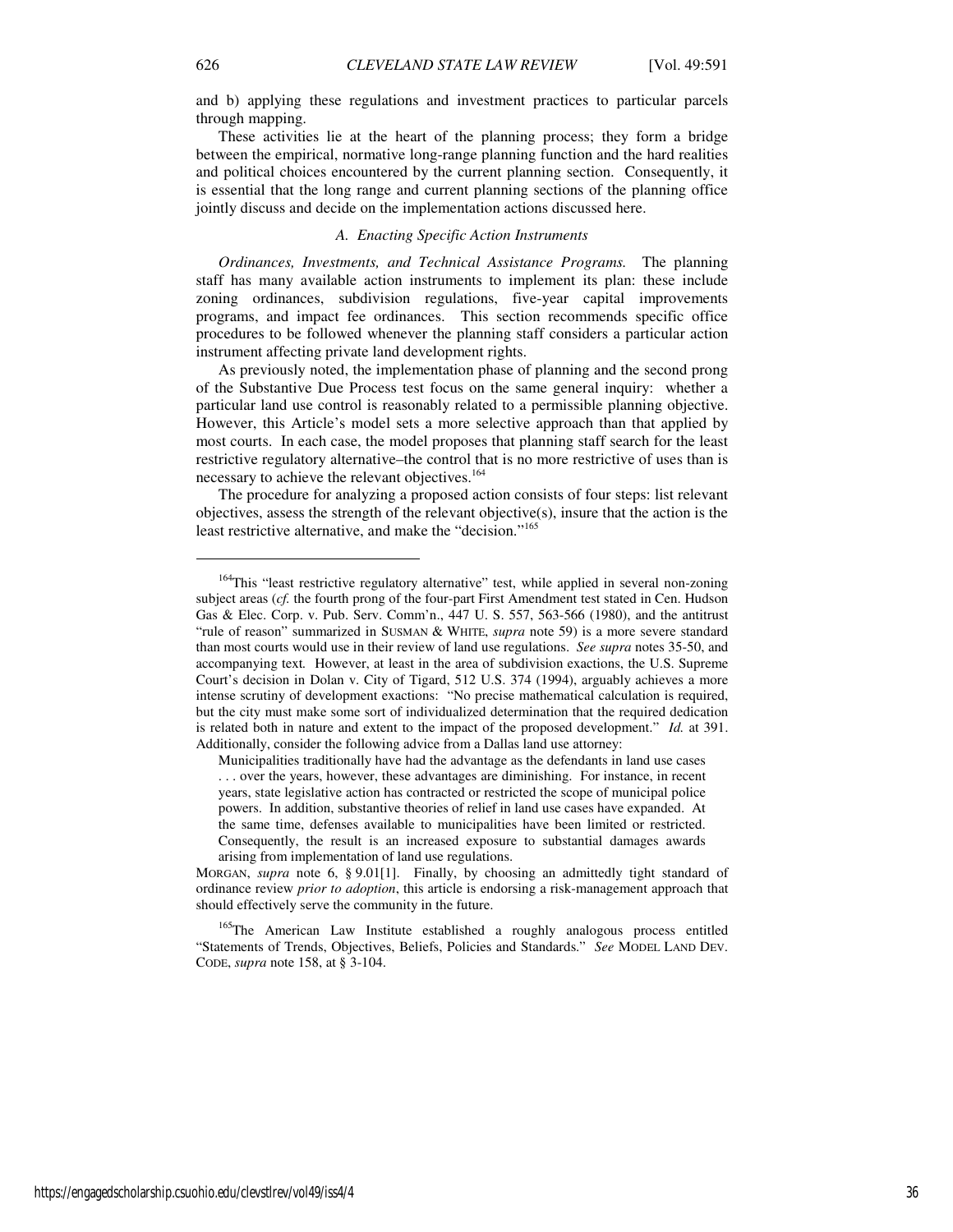#### 1. List Relevant Objectives

The planning staff should review permissable governmental objectives categorized in the policies plan; then it should identify each objective which would be served by the adoption of the proposed action. The advantage of organizing policies under categories of objectives approved by the courts becomes apparent at this stage, for the planning staff following this procedure is anticipating the approach to be taken by a reviewing court.

#### 2. Assess the Strength of the Relevant Objectives

After it has identified the objectives served by the proposed action, the planning staff must next gauge the strength of the objective or combined objectives. As I discussed each objective in Section II(C) above, I offered a general assessment of its relative strength. Based on those assessments, the planning staff must then determine whether the objective (or combination of objectives) supplies sufficient support for the considered action. If the staff doubts the strength of the supporting objectives, the staff should consider whether further studies might sufficiently strengthen the foundation of the action. The municipal attorney's advice and counsel becomes critical at this stage.

#### 3. Insure that the Action is the Least Restrictive Alternative

Assuming there is a reasonable relationship between a proposed action and one or more acceptable police power objectives, the planning staff should next ask: Is there a less restrictive means of accomplishing the objective(s)? The planning staff can simplify this difficult question by classifying possible actions according to the degree to which they appear to interfere with the private land market.

This subsection identifies seven categories of actions listed in ascending degrees of interference with the private market. The staff will answer the "least restrictive question" by first classifying the proposed action into one of these seven categories, and then examining less severe categories of actions to determine whether they might instead be employed to achieve the underlying objectives.

*a. Marketing, technical assistance and deregulation—*These proactive actions have the least negative impact on market conditions because they assist, rather than regulate developers and redevelopers. These actions form the core of redevelopment strategies for older Rustbelt cities and their inner ring suburbs.<sup>166</sup> These urban areas

Published by EngagedScholarship@CSU, 2001 37

<sup>166</sup>The inner ring suburbs in Cleveland, Ohio have formed an effective coalition. *See* John C. Bruening, *Withering Heights: As suburban expansion explodes beyond the county borders, the inner ring fights back,* CLEVELAND FREE TIMES, June 23-29, 1999, at 16; Thomas Ott, *First Suburbs Hope to Unite Development Efforts in Council,* THE PLAIN DEALER, December 18, 2001, at 3-J. Cooperative efforts such as this stand out in northeast Ohio, which often engages in intramural sparring. After travelling to North Carolina's Research Triangle Park, the Chancellor of the Ohio Board of Regents observed:

Unlike North Carolina, Ohio doesn't work together. Our many Ohios, our jealously independent city-states, don't cooperate with one another. Our colleges and universities don't work together. Our elected leaders don't work together. . . . The colleges and universities have defined competition as competition among themselves, in an Ohio environment, in a small league.

Roderick Chu, *We Have Met the Enemy and They Is Us,* CLEVELAND'S PATH TO REGIONAL ADVANTAGE 15 (Case Western Reserve University, ed. 1999).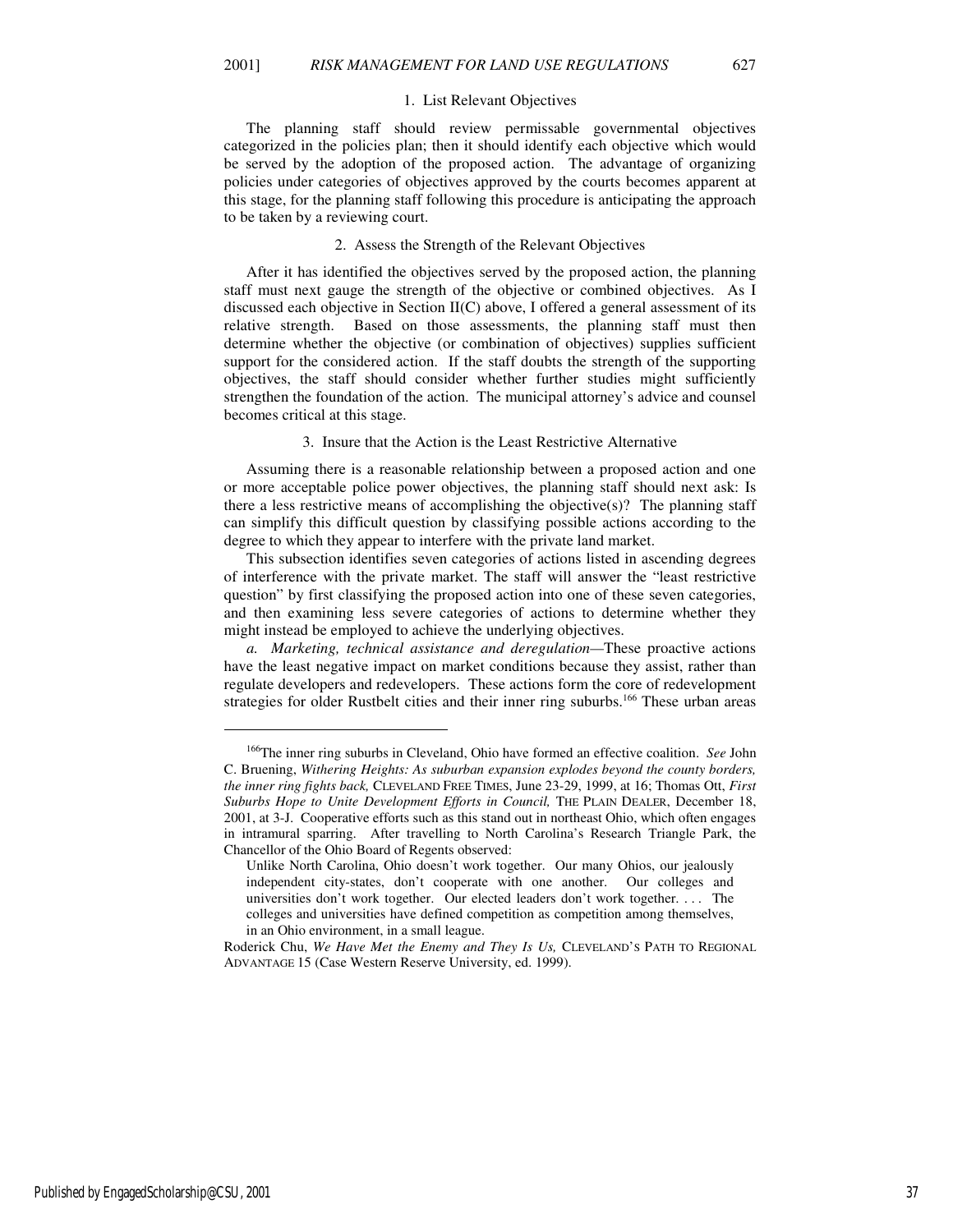do have marketable attributes: "strategic location, local market demand, integration with regional clusters, and human resources."<sup>167</sup> An effective marketing program can convey these attributes to both businesses and potential homebuyers. These communities can also attract developers through technical assistance and deregulation (e.g., simplifying development regulations, replacing discretionary review with predetermined standards, encouraging pre-application conferences, and using technology to make city hall more accessible).

*b. Selective spending and taxation (targeting)–*Assuming a given level of public expenditures and income, a governing body may nevertheless be able to achieve certain objectives by targeting its expenditures or tax assessments to selected neighborhoods or regions. By definition, a targeting strategy restricts the class of beneficiaries of a spending program. Rather than spreading public capital improvements equally throughout a planning region, the government concentrates its spending in certain priority areas.<sup>168</sup> Similarly, preferential tax assessment confers  $\frac{1}{x}$  tax benefits upon a restricted group.<sup>169</sup> Obviously, the planning staff must carefully craft any targeting strategies. The staff should select priority areas through use of criteria designed to yield clear benefits to the public at large; otherwise, the scheme can be attacked as an inequitable distribution of governmental services.<sup>170</sup>

<sup>169</sup>*See, e.g.,* General Motors Corp. v. Tracy, 519 U.S. 278 (1997) (upholding, against an equal protection challege, an Ohio tax approach that exempted local distribution companies from sales and use taxes on sales of natural gas); Deseno, Inc. v. City of Akron, 706 N.E.2d 323 (Ohio 1999) (upholding Ohio statute authorizing joint economic development districts); McCormack v. Attorney General of Texas, 822 S.W.2d 814 (Tex, App. 1992) (upholding open space exemption provision in tax code providing reduced appraisal for land devoted principally to agricultural use for five of preceding seven years). *See generally* Peter D. Enrich, *Saving the States From Themselves: Commerce Clause Constraints On State Tax Incentives for Business,* 110 HARV. L. REV. 377 (1996); Thomas A. Gihring, *Incentive Property Taxation: A Potential Tool for Urban Growth Management,* 65 J. AM. INST. PLANNERS 62 (1999).

<sup>170</sup>See Vill. of Willowbrook v. Olech, 528 U.S. 562 (2000) (invalidating village's demand for a 33-foot easement–from property owner who had previously successfully sued the city when record showed that city had only asked for 15-foot easements from other property owners). *Cf.* Mlikotin v. City of Los Angeles, 643 F.2d 652 (9<sup>th</sup> Cir. 1981) (rejecting an equal protection challenge to city's provision of municipal services) *with* Franklin v. City of Marks, 439 F.2d 665 (5th Cir. 1971) (finding denial of equal protection when city provided inadequate services to residents on "other side of tracks"); Dowdell v. City of Apopka, 511 F. Supp. 1375 (M.D. Fla. 1981) (finding denial of equal protection due to deficiencies in city's provision of paving, street maintenance, storm water drainage, and water distribution) *modified,* 698 F.2d 1181 (11th Cir. 1983); Johnson v. City of Arcadia, 450 F. Supp. 1363 (M.D. Fla. 1978) (finding deficiencies in city's provision of street paving, parks, recreation and water supply).

 $\overline{a}$ 

<sup>&</sup>lt;sup>167</sup>Michael E. Porter, *The Competitive Advantages of the Inner City*, HARV. BUS. REV., May-June 1995, at 55.

<sup>168</sup>*See* Duckworth v. City of Kansas City, 758 P.2d 201 (Kan. 1988) (finding no denial of equal protection to competing developers when city loaned to developer at 8% interest with deferrals); *accord* Maready v. City of Winston-Salem, 467 S.E.2d 615, 626 n.1 (N.C. 1996); Stark County v. Ferguson, 440 N.E.2d 816 (Ohio Ct. App. 1981). *But see generally* Rachel Weber, *Why Local Economic Development Incentives Don't Create Jobs: The Role of Corporate Governance,* 32 URB. LAW. 97 (2000).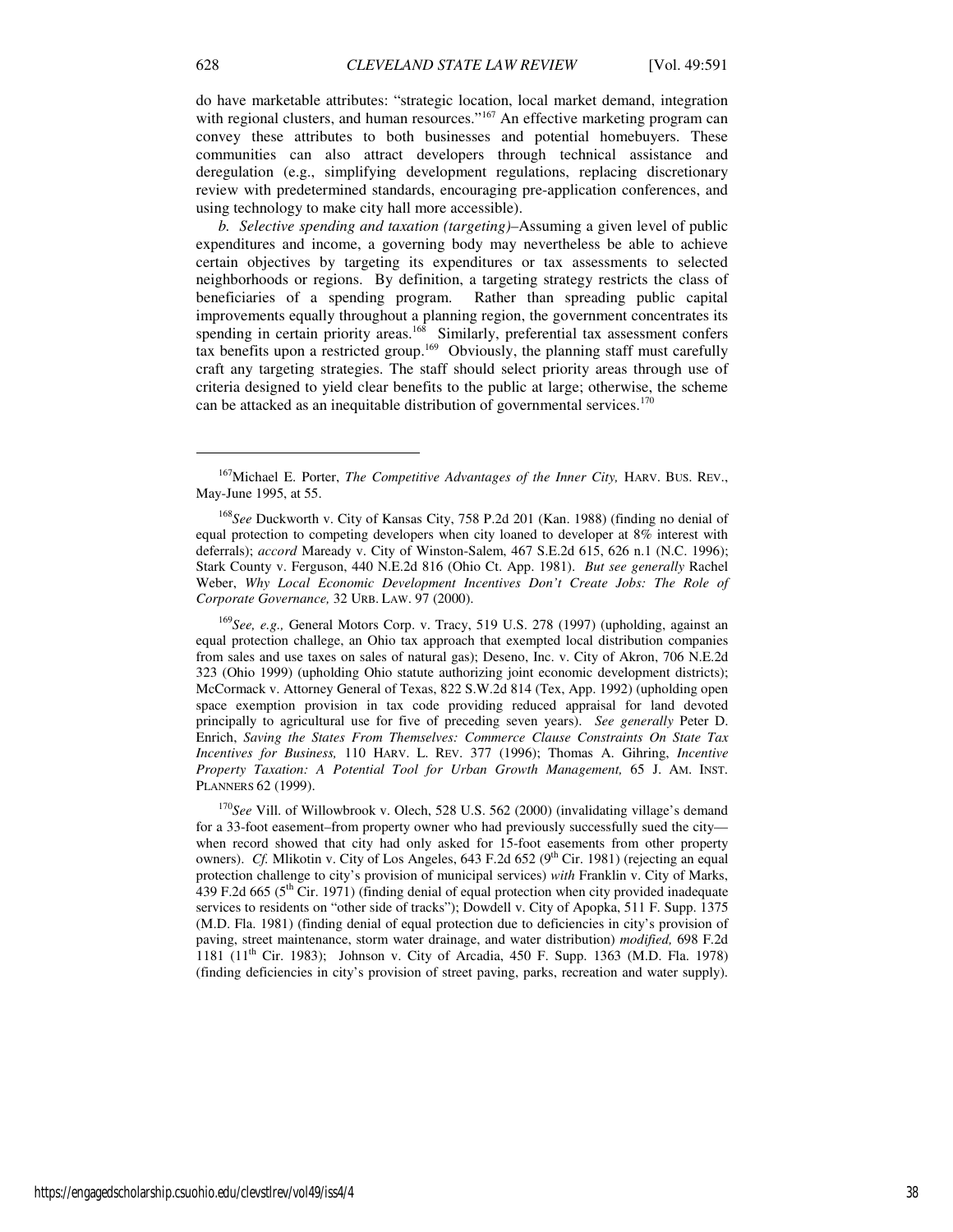*c. Pricing policies–*The governing body can adopt various pricing policies that impose extra costs on land developers. These extra costs may consist of improvement requirements<sup>171</sup> or connection fees to public utilities that use marginal cost pricing to encourage efficient development.<sup>172</sup>

*d. Traditional zoning–*The typical zoning ordinance classifies land. Invariably, the classification of a parcel excludes some form of potential development; frequently, the property's "highest and best use" in the market sense cannot be attained. Nevertheless, the property owner is usually left with permitted development options that allow for a reasonable economic return.

*e. Prohibiting most development options for a specified time period—*Moratoria and staged growth ordinances are examples of actions that focus on the timing of development. Using such measures, a community will seek to ban most or all development options for a parcel for a stated time period.<sup>173</sup>

*f. Prohibiting nearly all development options–*Regulatory programs that attempt to restrict development in general (rather than prohibit particular types of development) are primarily responses to the need to protect critical environmental areas. The police power objectives required to support such programs must be exceedingly strong.<sup>174</sup>

*g. Public land acquisition–*The public acquisition of land over a property owner's objections under the power of eminent domain represents the most drastic interference with private property rights. $175$  Additionally, it is the most costly

-

 $173$ The U.S. Supreme Court recently affirmed the  $9<sup>th</sup>$  Circuit's approval of a 32-month moratorium to allow time for lake basin planning. Tahoe-Sierra Pres. Council v. Tahoe Reg'l Planning Agency, 122 S. Ct. 1465 (2002). Meanwhile, staged growth ordinances have received mixed results. *See* cases cited *supra* note 113.

<sup>174</sup>*See* Lucas v. S.C. Carol. Coastal Council, 505 U.S. 1003, 1014-15 (1992). In the 6<sup>th</sup> Circuit, *see* Stupak-Thrall v. Glickman, 988 F. Supp. 1055, 1064-65 (W.D. Mich. 1997) (finding a motorboat restriction applicable to plaintiff's lake property constituted a taking); Tandy Corp. v. City of Livonia, 81 F. Supp. 2d 800 (E.D. Mich. 1999) (finding that city's downzoning of property from commercial to professional use violated substantive due process but did not constitute a taking). In Ohio, *see* State *ex. rel*. RTG, Inc. v. State of Ohio, 2002 Ohio LEXIS 3064 (Ohio 2002) (upholding lower court finding of a taking of *subsurface rights*  when regulations prohibited mining in areas near village wells, and then finding an additional taking of *surface rights*).

<sup>175</sup>"Government hardly could go on if to some extent values incident to property could not be diminished without paying for every such change in the general law. As long recognized, some values are enjoyed under an implied limitation and must yield to the police power. But obviously the implied limitation must have its limits, or the contract and due process clauses are gone. One fact for consideration in determining such limits is the extent of the diminution. When it reaches a certain magnitude, in most or not all cases there must be an exercise of eminent domain and compensation to sustain the act." Pennsylvania Coal v. Mahon, 260 U.S. 393, 413 (1922).

<sup>&</sup>quot;In general, a utility must provide service without discrimination to all customers within its service area." AMERICAN PLANNING ASSOCIATION, *supra* note 19 at 56.

<sup>&</sup>lt;sup>171</sup>See supra notes 120-27, and accompanying text.

<sup>172</sup>*See* TABORS, *supra* note 22, at 126-127; Downing, *Sewer and Water Pricing and Investment Policies to Implement Urban Growth Policy,* 11 WATER RESOURCES BULLETIN 345 (1975).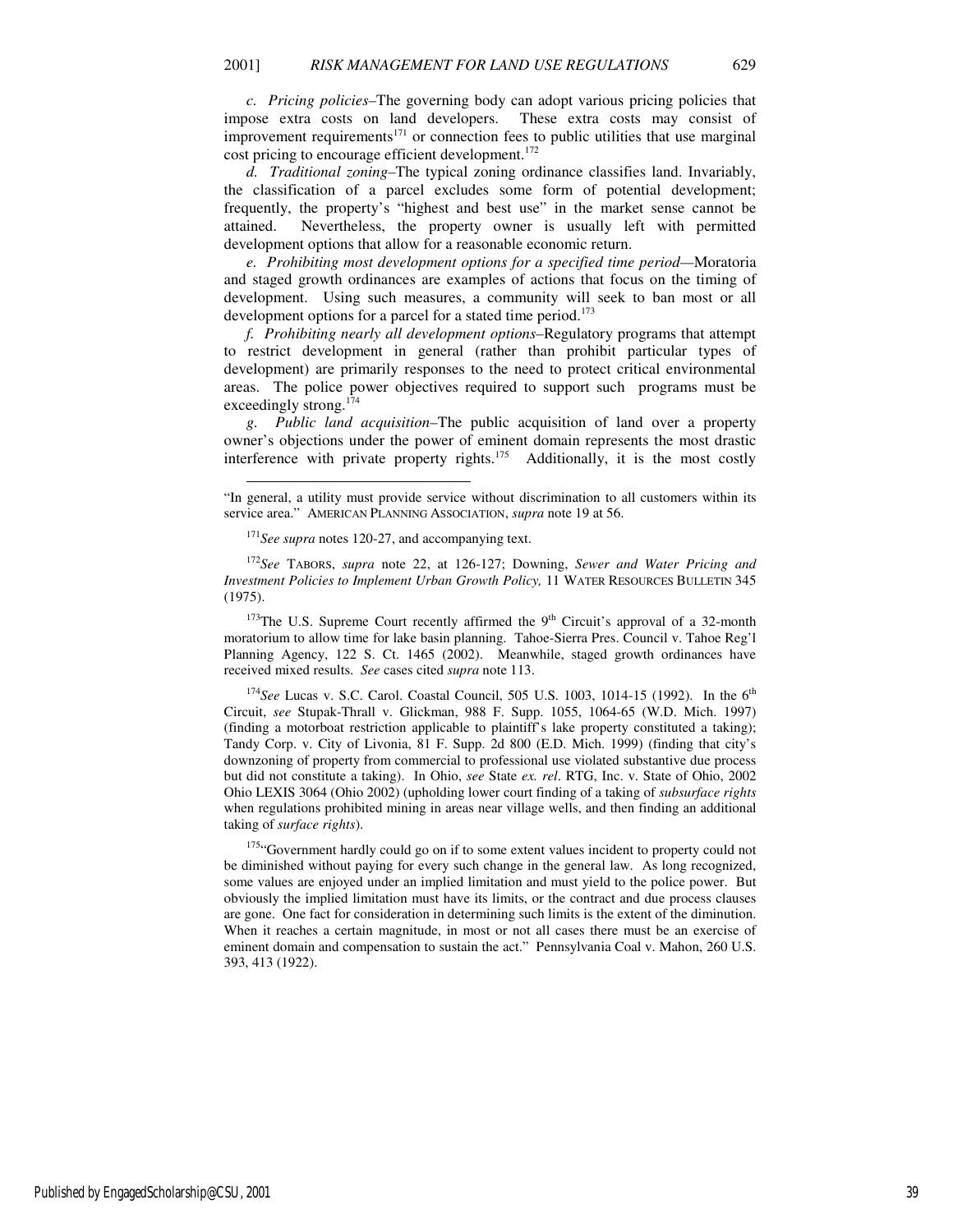implementation action for the municipality.<sup>176</sup> Consequently, a city should only take this action when no other remedy exists for a problem.

# 4. Decision and Preparation of Legislative Findings

The planning staff's procession through the first three steps will result in a decision concerning the particular spending, taxing, or regulatory action proposed. If the proposed action requires legislative authorization, the staff should work with the municipal attorney to prepare legislative findings based on the above-described analyses.

# *B. Mapping: Application of Regulations to Specific Parcels*

Land use regulations, capital improvements programs and taxation policies establish the ground rules for a community's future development. Although the rules themselves may occasionally spark controversy, the "acid test" for a regulatory program does not take place until the rules are applied to specific parcels of property. Concepts that seem remote and esoteric when discussed in the abstract seem to acquire a particular vitality when established as mapped zones.

There is nothing new in the warning that an ordinance valid on its face may nonetheless be held to be confiscatory as applied to a specific parcel.<sup>177</sup> In fact, experienced zoning attorneys will usually concentrate their attacks on the application of the ordinance, rather than its underlying constitutional soundness.<sup>178</sup> Accordingly, there is no more certain invitation to continuous (and often successful) land use litigation against a community than a poorly conceived mapping strategy. Although the task of carefully fitting mapped zones to the text of ordinances is often more art than science, this section reviews the major contentions usually contained in an attack upon an ordinance as applied.

# 1. Mapping of Specific Parcels Must Be Reasonably Related to Valid Police Power Objectives

Substantive Due Process challenges to zoning ordinances are quite common; probably because there are at least two ways a community can err in attempting to achieve an admittedly valid objective. First, as discussed in Section III (A) above, the regulatory measure itself may not be reasonably related to a valid objective.<sup>179</sup> Second, the application of the measure as expressed in the zoning of a specific parcel may be found to be arbitrary.<sup>180</sup>

 $\overline{a}$ 

<sup>178</sup>Corwin W. Johnson, *Consitutional Law and Community Planning,* 20 LAW & CONTEMP. PROBS. 199, 206, 215 (1955).

 $180$ Tuggle v. Manning, 159 S.E.2d 703 (Ga. 1968) (holding that single family zoning prohibited only use for which property was reasonably suited); Bd. of Zoning Appeals v. Koehler, 194 N.E.2d 49 (Ind. 1963) (finding city's prohibition of shopping center not based on reality, since property was located in large and growing commercial sector); Kozenick v. Township of New Jersey, 131 A.2d 1 (N.J. 1959) (declaring industrial zoning invalid as applied to a small parcel that could not be used in that fashion); Rose v. Guilford County, 298 S.E.2d 200 (N.C. Ct. App. 1982) (finding rezoning to be illegal due to county's reliance on

<sup>176</sup>*Id.*

<sup>&</sup>lt;sup>177</sup>Nectow v. City of Cambridge, 277 U.S. 183, 188 (1928).

<sup>179</sup>*See* cases cited *supra* note 42.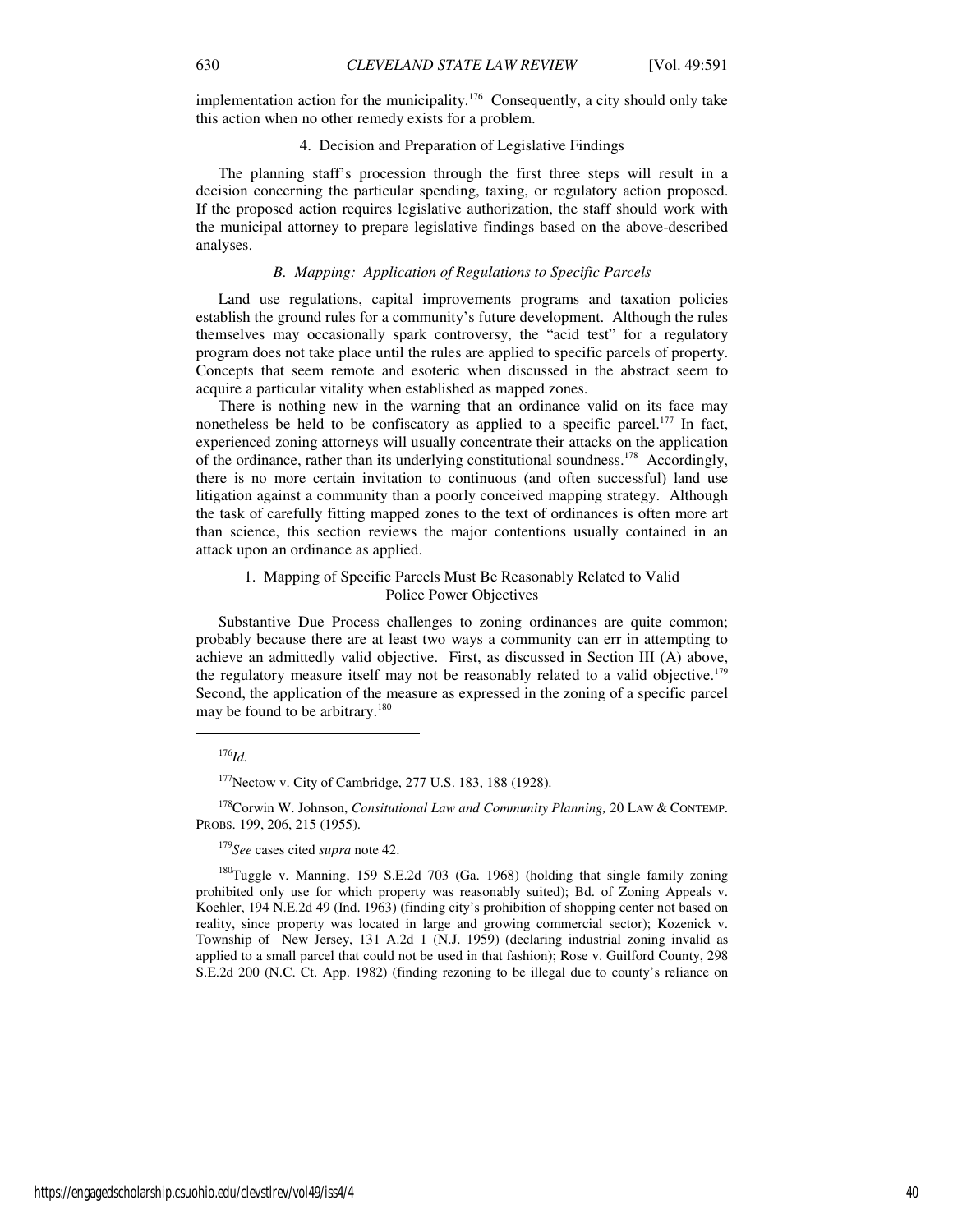Generally, mapping decisions will run afoul of this second requirement when specific properties are zoned for uses that they cannot physically accommodate.<sup>181</sup> Ideally, planning staff would consider the suitability of the zoning for each parcel before the ordinance is enacted; practically, this is usually impossible. Instead, planning staff should consistently refer to the policies plan while mapping decisions are made. Moreover, the community can usually rely on individual property owners to point out the worst mapping mistakes by requesting zone changes. In the context of its decisions on zone changes, the community has the opportunity to correct its earlier mapping errors.<sup>182</sup>

# 2. General Mapping Classifications Must Be Reasonably Related to Valid Objectives

The Equal Protection Clause requires that classifications of areas be reasonably related to proper police power objectives. This potential challenge must be considered when establishing boundary lines between districts. While all boundaries are arbitrary to some extent, the planner can minimize problems by following some general rules.

*a. Boundaries between urban zones–*Planning law authority Philip Green recommended two principles for setting boundaries of urban zones. First, the boundaries of a district should be generally run through a block (along rear lot lines) rather than down the center of a street.<sup>183</sup> Second, when a district line runs parallel to side lot lines, the boundary should follow the lot line rather than splitting the lots.<sup>184</sup>

*b. Boundaries of environmental areas–*Environmental classifications should be tied as closely as possible to the underlying natural characteristics that serve as the basis for regulations. Accordingly, the mapping of environmental zones is highly dependent on the environmental technical studies conducted prior to the preparation of the policies plan.<sup>185</sup> The planning staff must convey the "equal protection" mandates at the mapping stage to those persons responsible for technical studies. The technical studies must supply sufficient criteria to enable the mapper to logically

<sup>181</sup>*Kozenick*, 131 A.2d 16.

<sup>182</sup>Pennsylvania has established a procedure in which a landowner may couple a challenge to an ordinance with a request for a so-called "curative amendment." 53 PA. CONS. STAT. ANN. §10609.01 (West 1997).

<sup>183</sup>PHILIP GREEN, A ZONING PRIMER FOR LOCAL GOVERNMENT ADMINISTRATORS 8 (1978)

l

<sup>185</sup>*See, e.g.*, D. GODSCHALK, F. PARKER & T. KNOCHE, CARRYING CAPACITY: A BASIS FOR COASTAL PLANNING? (1974).

Published by EngagedScholarship@CSU, 2001 41

neighbors' complaints rather than property's suitability for the particular zoning category); Shemo v. Mayfield Heights, 722 N.E.2d 1018 (Ohio 2000), *reconsideration denied*, 727 N.E.2d 596 (Ohio 2000) (holding a cluster single-family zoning unconstitutional as applied to an undeveloped parcel where asserted objective of mixed uses/reduction of traffic congestion were inapplicable to an area that already demonstrated mixed use); W.O. Brisben v. City of Montgomery, 637 N.E.2d 347 (Ohio Ct. 1994) (invalidating a residential zoning classification that rendered the development of a property economically infeasible); Zeltig Land Dev. Corp. v. Bainbridge Twp., 599 N.E.2d 383 (Ohio Ct. App. 1991) (invalidating 5-acre minimum lot size after finding that lot size made public sewer uneconomic, and property's location on shallow bedrock precluded septic tanks).

<sup>184</sup>*Id.*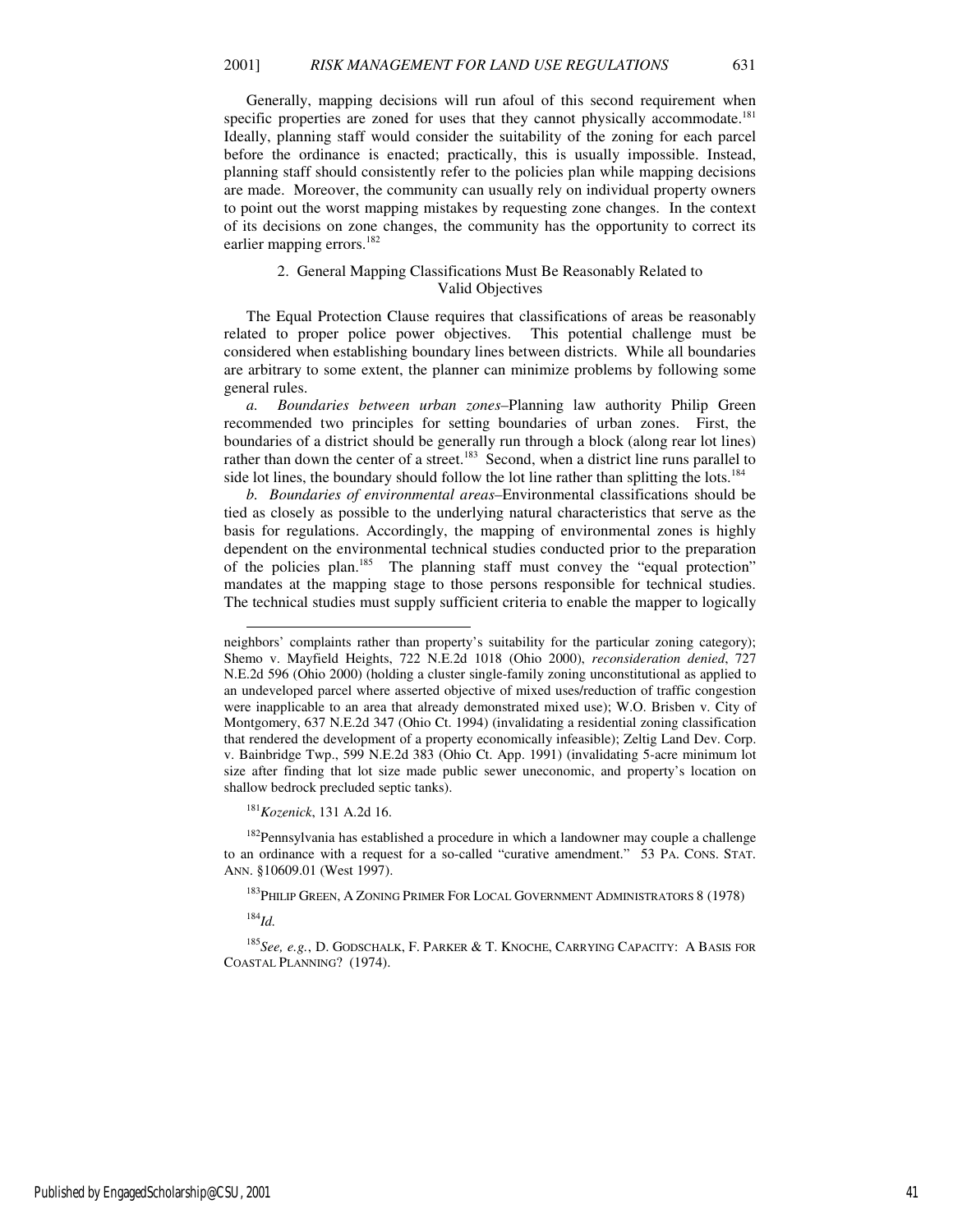distinguish zones; to the extent that the mapper must engage in guesswork, the technical studies have failed in one of their major purposes.

### 3. Boundaries of Zones Must be Sufficiently Precise

The Procedural Due Process requirements of notice and an opportunity to be heard have been discussed above. At the mapping stage of the planning process, these requirements tell the planning staff to describe or draw the boundaries of zones so as to give landowners adequate notice of the restrictions placed on their properties.<sup>186</sup>

The mapper must, therefore, navigate a narrow course between the Equal Protection and Due Process Clauses. Classifications establishing separate zones must be rational; yet, the boundary lines separating these zones must be reasonably precise. The balancing of these factors is particularly problematic in the zoning of critical environmental areas (which by their nature are usually difficult to define).<sup>187</sup>

Nevertheless, the Due Process Clause is not so strict as to require surveyed boundaries. Word definitions and delineations on aerial photographs and tax maps are an acceptable and preferable means of establishing boundaries of environmental zones.<sup>188</sup>

### 4. The Takings Issue

The Fifth Amendment of the U.S. Constitution provides that "nor shall private property be taken for public use, without just compensation."<sup>189</sup> While the so-called "takings clause" operates most directly as a check on a community's exercise of its eminent domain power, its more indirect impact as a limit on the scope of police

THUROW, *supra* note 94, at 13.

<sup>188</sup>Schoenbaum & Silliman, *supra* note 186, at 13.

<sup>189</sup>U.S. CONST. amend. V. This takings prohibition is applicable to the states under the 14th amendment. Chicago B&Q R.R. v. City of Chicago, 166 U. S. 226, 235-241 (1897).

<sup>&</sup>lt;sup>186</sup>Vill. of Westlake v. Elrick, 83 N.E.2d 646 (Ohio Ct. App. 1948) (invalidating a zoning ordinance that failed to define with certainty the location, boundaries and areas of districts); Tirpack v. Maro, 222 N.E.2d 830 (Ohio Ct. App. 1967) (invalidating zoning ordinance that defined boundaries of districts with reference to an unpublished map). *See also* cases cited at *supra* notes 52; Annot., *Validity of zoning regulations with respect to uncertainty and identification of boundary lines,* 39 A.L.R. 2d 766 (1955); Thomas Schoenbaum & Kenneth Silliman, *Coastal Planning: The Designation and Management of Areas of Critical Environmental Concern,* 13 URB. LAW ANNUAL 15, 35 (1977).

<sup>&</sup>lt;sup>187</sup>Consider the following discussion regarding the definition of buffer boundaries for streams and creeks:

There are two principal ways of defining the buffer boundary. The boundary may be a fixed distance from the banks or high water point of the stream. Or the boundary may float or be adjusted according to the character of the adjacent lands…. The main advantage of the fixed-point buffer is the ease with which it is administered. It is relatively simple to determine whether a projected development will fall within the buffer or not. The key weakness is found in the rigidity of fixed boundaries…. (which) may exclude consideration of… related sensitive areas.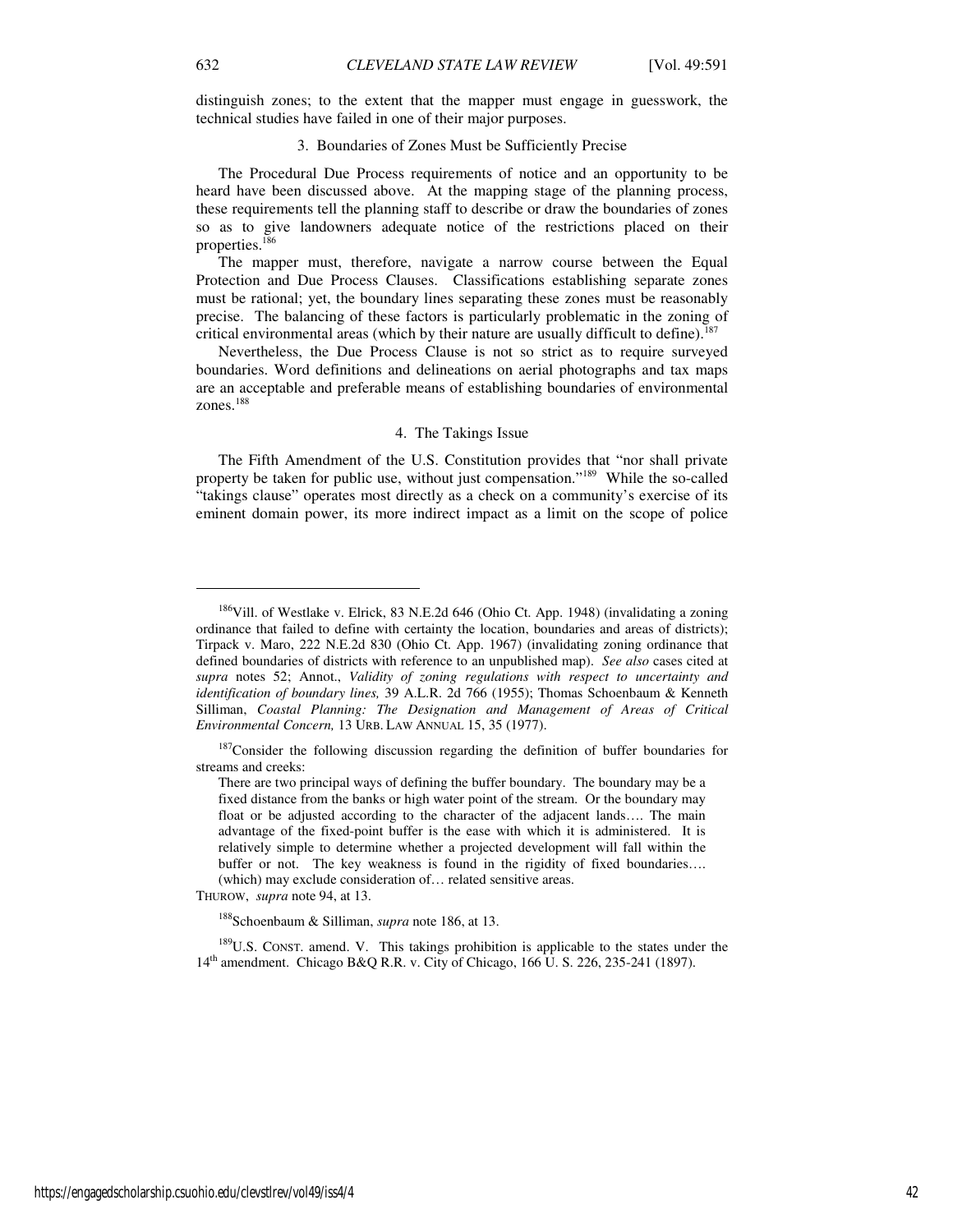power regulations has probably received more attention from courts and commentators.<sup>190</sup>

An informed planning staff will pay close attention to the U.S. Supreme Court's continuing expansion of the remedies available following a determination of a "regulatory taking." Of course, courts have always stated that just compensation must be paid when a taking occurs.<sup>191</sup> The key question is when this obligation is triggered? The traditional view held that (following a court's declaration of a taking coupled with its invalidation of the offending regulation) the municipality would only have to pay for the right to restrict the landowner's property in the future: interpreters assumed that the municipality still had the option of abandoning its public purpose without paying damages for prior impacts of the invalidated regulations.<sup>192</sup>

By contrast, the more recent theory (usually advanced under the heading of "inverse condemnation") requires the government to pay compensation for damages suffered prior to the court's determination of a taking.<sup>193</sup> This apparent strengthening of the remedy lends some additional urgency to the takings issue. The relevant inquiry here is properly limited to a consideration of only those additional precautions, not previously discussed, that a community must take in its application of regulations to specific parcels.

This question can be answered by first listing those elements which often compel courts to find a taking, and then considering only those elements not addressed under another constitutional test. Generally, courts are inclined to find a taking of property when: (1) a use restriction is not reasonably necessary to effectuate a substantial public purpose;<sup>194</sup> or (2) government has physically invaded the land;<sup>195</sup> or (3) the regulations cause an excessive diminution in the value of a parcel.<sup>196</sup> The first element is essentially covered under the Substantive Due Process test;<sup>197</sup>

<sup>192</sup>Fred P. French Investing Co., Inc. v. City of New York, 350 N.E.2d 381, 384-386 (N.Y. 1976); Presbytery of Seattle v. King County, 787 P.2d 907, 914-15 (Wash. 1990).

<sup>193</sup>Del Monte Dunes at Monterey, Ltd. v. City of Monterey, 526 U.S. 687, 704 (1999); Lucas v. S.C. Coastal Council, 505 U.S. 1003, 1016 (1992); First English Evangelical Lutheran Church of Glendale v. County of Los Angeles, 482 U.S. 304, 318-22 (1987).

<sup>194</sup>Penn Central Trans. Co. v. City of New York, 438 U. S. 104, 127 (1977); State *ex rel.* Shemo v. City of Mayfield Heights, 765 N.E.2d 345, 350 (Ohio 2002).

<sup>195</sup>United States v. Causby, 328 U.S. 256, 264 (1946).

<sup>196</sup>*Lucas*, 505 U.S. at 1014-19; Pennsylvania Coal v. Mahon, 260 U.S. 393, 413 (1922); *State ex rel. Shemo*, 765 N.E.2d at 345.

<sup>197</sup>*See* text associated with *supra* note 42. At least one state court seems to use the substantive due process grounds for cases in which it chooses to simply invalidate regulations, while reserving the taking grounds for rare cases in which compensation seems appropriate. P*resbytery*, 787 P.2d at 14-15. *Cf.* Fred P. French, *supra* note 192 (suggesting that a government's exercise of its regulatory police powers can never effect a regulatory taking).

 $\overline{a}$ 

<sup>190</sup>Recent articles include Melvin R. Durchslag, *Forgotten Federalism: The Takings Clause and Local Land Use Decisions,* 59 MD. L. REV. 464 (2000); Hart, *supra* note 77; Joseph L. Sax, *Property Rights and the Economy of Nature: Understanding* Lucas v. South Carolina Coastal Commission, 45 STAN. L. REV. 1433 (1993).

<sup>191</sup>*See, e.g.*, Lucas v. S.C. Coastal Council, 505 U.S. 1003, 1014-19.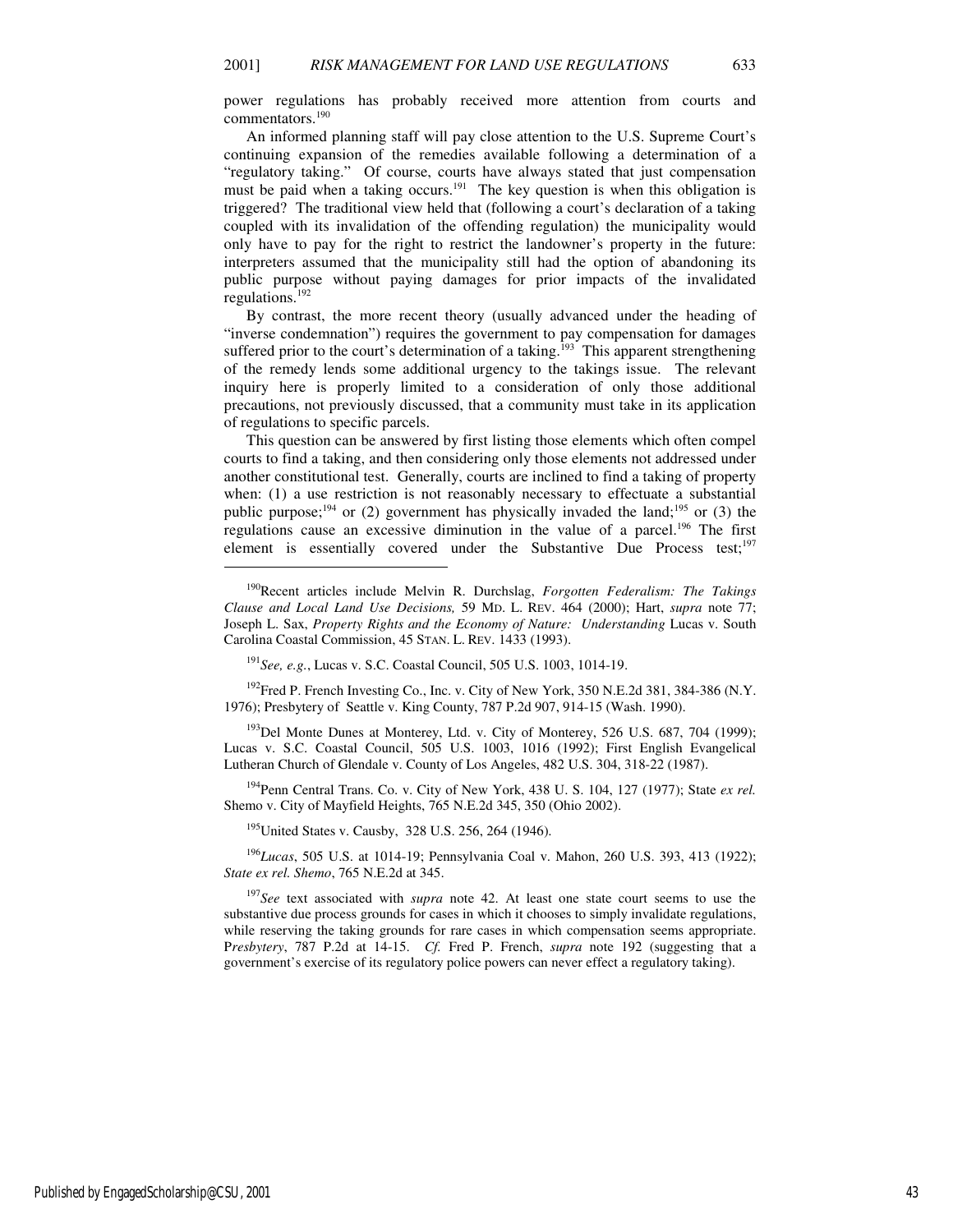recommendations for satisfying this requirement are given in Section III (A) above. Accordingly, the discussion below will focus on the last two elements.

*a. Avoiding governmental physical invasions of land–*Damages to property values caused by physical interference by government are often held to be takings. Examples include cases involving direct flights over a claimant's land<sup>198</sup> and repeated flooding caused by a public water project.<sup>199</sup> Related to these cases, and more significant for land use planners, are those instances in which government institutes restrictive regulatory measures on a land area as a prelude to public acquisition. Such governmental conduct, always closely scrutinized in the past, is even more suspect today.<sup>200</sup> Consequently, the planning staff should clearly distinguish between lands to be regulated and lands to be purchased, and should not use regulation as a tool to facilitate later purchases.

*b. Avoiding excessive diminution in land values–*While only excessive diminution in land values caused by regulations amount to a taking, the court decisions do not offer a uniform definition of "excessive."<sup>201</sup> Consequently, the protection against a takings challenge calls for considerable exercise of judgment and opinion. During the mapping phase of regulatory action, the planner should first use her best judgment to identify those areas where regulations are likely to cause the most severe impact on land values. Second, she should list practical permitted uses for these general areas.<sup>202</sup> Third, she should incorporate the list into the legislative

<sup>198</sup>*Causby*, 328 U.S. at 256; Griggs v. Allegheny County, 369 U.S. 84 (1962).

<sup>199</sup>United States v. Cress, 243 U.S. 316 (1917); Jacobs v. United States, 290 U.S. 13 (1933); United States v. Dickinson, 331 U.S. 745 (1947).

<sup>200</sup>Cities apparently had used regulations as preludes to public acquisition in both San Diego Gas & Elec. v. City of San Diego, 450 U.S. 621 (1981), and Agins v. City of Tiburon, 447 U.S. 255 (1980); however, in neither case did the U.S. Supreme Court's disposition turn on these facts. For a thorough listing of cases holding pre-condemnation downzonings to constitute "takings" violations, *see* Alan E. Brownstein, *Illicit Legislative Motive In the Municipal Land Use Regulation Process,* 57 U. CIN. L. REV. 1, 68-78 (1988). On the more specific subject of "planner's blight" (i.e., property owner's allegation that property values have been "taken" due to inclusion of property in mapped urban renewal areas), *cf.* Sayre v. City of Cleveland, 493 F.2d 64 (6<sup>th</sup> Cir. 1974) (rejecting claim); Woodland Market Realty Co. v. City of Cleveland, 426 F.2d 955 (6<sup>th</sup> Cir. 1970) (rejecting claim); Cook v. Cleveland State Univ., 104 F. Supp. 2d 752 (N.D. Ohio 2000) (rejecting claim), w*ith* Henn v. City of Highland Heights, 69 F. Supp. 2d 908 (E.D. Ky. 1999) (finding inadequate basis for city's designation of a blighted neighborhood), vacated, 248 F.3d 1148 (6<sup>th</sup> Cir. 2001).

<sup>201</sup>*See supra* note 191.

<sup>202</sup>*See* Schoenbaum & Silliman, *supra* note 186, at 46. *See also* Turnpike Realty v. Town of Dedham, 284 N.E.2d 891, 899-900 (Mass. 1972); Just v. Marinette County, 201 N.W.2d 761, 765 (Wis. 1972). In North Carolina, *see* Helms v. City of Charlotte, 122 S.E.2d 817 (N.C. 1961) (remanding to determine whether city's rezoning of a 5,000 square-foot lot from "industrial" to "residential" caused the lot to retain any practical value, given that new zoning required 7,500 square-foot minimum lot size). In Ohio, *cf.* Shreiner v. Russell Township Bd. of Trustees, 573 N.E.2d 1230 (Ohio Ct. App. 1990) (striking down regulations rendering property "valueless") *with* Columbia Oldsmobile, Inc. v. Montgomery, 564 N.E.2d 455 (Ohio 1990) (upholding residential zoning where property left with value between \$664,000 and \$1,025,000) *and* Goldberg COS v. Council of City of Richmond Heights, 690 N.E.2d 510 (Ohio 1998) (remanding to lower court to determine whether denial of variance to reduce required retail parking spaces from 554 spaces to 372 spaces was constitutional ).

1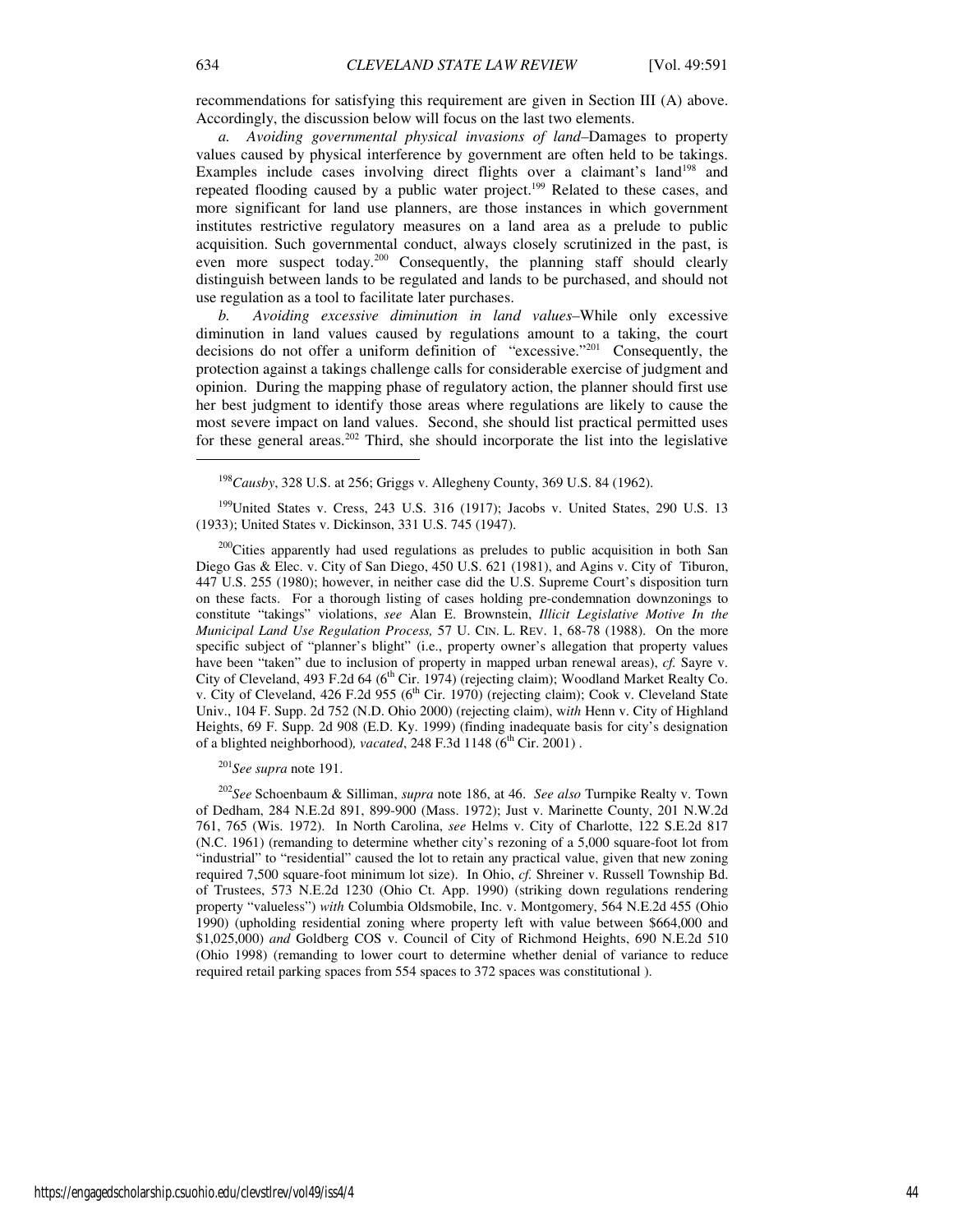findings prepared for the ordinance; the municipal attorney can then use the list in a future defense of the regulation.

# IV. OFFICE GUIDELINES FOR "CURRENT PLANNING"

The "current planning" division of the planning office is primarily concerned with the administration of a community's land development laws. The current planner's task is to draw upon previously established policies and rules to render correct and consistent decisions on individual cases.

These individual cases can be grouped into major categories. Rezoning decisions constitute one important function. Although requests for rezoning frequently issued from individual property owners concerned with the use of a single parcel, rezoning is necessarily a legislative or rulemaking function: one which lays down general policies without regard to the attributes of a specific piece of property.<sup>203</sup>

Rezoning can be contrasted with a second major function of current planning: discretionary review of specific development proposals. Since discretionary review procedures are adjudicatory in nature, these case proceedings must satisfy procedural due process requirements.<sup>204</sup>

Site plan review is the third major function of current planning. Prior to the 1960's, subdivision plats were the only development site plans reviewed by most planners. However, the advent of floating zones, planned unit development, clustering, and other devices, has greatly expanded the types of development subjected to site plan review.

The reader will detect a common thread running through the separate discussions of the three current planning functions: the contention that a considerable amount of discretion can, and should, be removed from the review process.<sup>205</sup> This issue of discretion, and the related issue of time delays in review, are so significant to the land developer that planning reforms in these areas are likely to decrease the volume of litigation faced by a community.

There are at least six steps a planning office can take to minimize delay and uncertainty in its review procedures: pre-application conferences, mandatory time

<sup>205</sup>*Accord* 1 WILLIAMS, *supra* note 35, § 163.50-163.84.

 $\overline{a}$ 

<sup>&</sup>lt;sup>203</sup>Rezoning is regarded as a legislative function in North Carolina, Kerik v. Davidson County, 551 S.E.2d 186 (N.C. Ct. App. 2001); Brown v. Town of Davidson, 439 S.E.2d 206 (N.C. Ct. App. 1994), and in Ohio, BP Am., Inc. v. Avon City Council, 753 N.E.2d 947, 949 (Ohio Ct. App. 2001); *In re* Rocky Point Plaza Corp*,* 621 N.E.2d 566, 569 (Ohio Ct. App. 1993).

<sup>204</sup>Adjudicatory proceedings (also known as "quasi-judicial" proceedings) have been explained as follows:

Quasi-judicial proceedings have been likened to "contested cases" before administrative agencies acting under federal or state administrative procedure acts. In contrast to legislative proceedings, quasi-judicial proceedings must afford procedural due process to the participants.

SHNIDMAN, et al., *supra* note 61, at 98. Most land use discretionary devices (e.g., variances, special use permits, site plan reviews) encompass individualized review involving specific parties and specific applications. In these cases, the reviewing board is determining "adjudicative facts," a term first used by Professor K. C. Davis in 1942. *See* Davis, *An Approach to Problems of Evidence in the Administrative Process,* 55 HARV. L. REV. 364, 402- 16 (1942).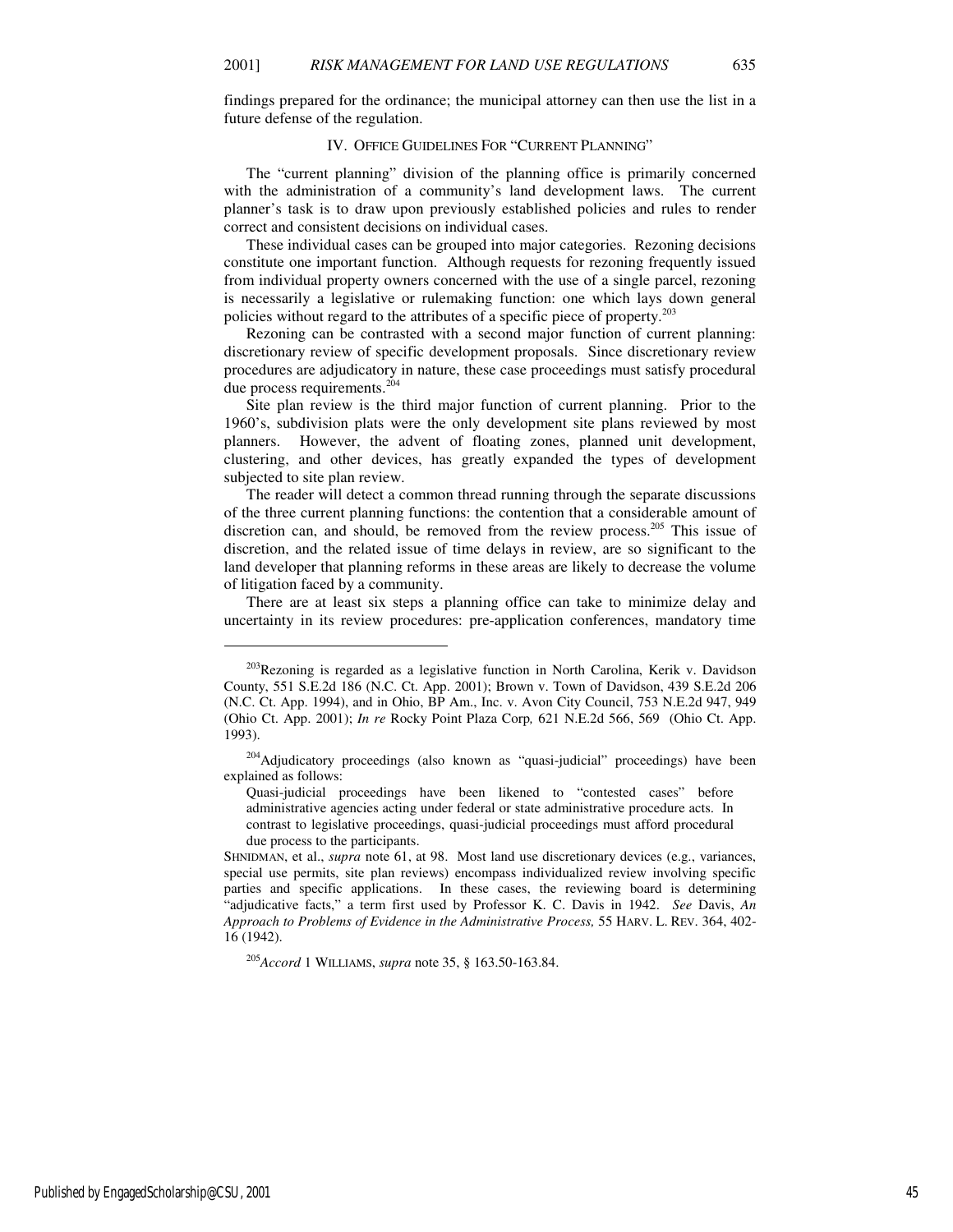frames for review, revised application forms, specification of vested rights in the ordinances, setting standards in advance, and fast-tracking minor permits.<sup>206</sup> A detailed discussion of these methods lies outside the scope of this paper, and the procedures are amply detailed elsewhere.<sup>207</sup> Nevertheless, these general reforms will facilitate the planner's performance of each of the three current planning functions discussed below.

# *A. Rezoning Cases (Rulemaking)*

Rezoning decisions can take a variety of forms and can be initiated by either individual property owners or the municipality. The typical amendment proposed by an individual property owner is the single tract-rezoning request, usually sought to permit the applicant to use the property for a particular planned use. By contrast, municipally-initiated rezonings are frequently based on more general community concerns: for example, comprehensive rezoning usually takes place after a land use plan is prepared or updated.

Most courts apply the same legislative review standard to landowner and cityinitiated rezonings: in deciding either type of rezoning case, a municipality is usually cloaked with a presumption of legislative validity.<sup>208</sup> Those decisions that were successfully overturned were done so under the catchphrase of "spot zoning," which was usually defined as the use of a zoning amendment to single out a small parcel of land and permit the owner to use it in a manner inconsistent with other uses in the area.<sup>209</sup>

Within the past quarter century, however, the single tract rezoning request initiated by an individual property owner has begun to receive special treatment by courts in some states, most notably Colorado, Kansas and Oregon.<sup>210</sup> These courts believe that case-by-case decisions on individual land uses are more appropriately characterized as administrative (or quasi-judicial), rather than legislative decisions. This characterization institutes a stricter standard of review for these cases that may,

<sup>207</sup>*Id.*

j

<sup>209</sup>Consider the following explanation of spot zoning:

"Spot zoning" is essentially an epithet, not a doctrine, and covers essentially the same issues as those involved in interpretation of the comprehensive plan requirement. Three tests have been suggested in the case law to determine the presence of spot zoning, but none of these hold up as criteria under serious analysis: (1) Whether the use permitted is very different from the prevailing use in the surrounding area; (2) Whether the area is small or large; (3) The intent behind the change—whether this is for the benefit of the community as a whole or merely as a favor to a specific individual or group.

1 WILLIAMS, *supra* note 35, § 27. For cases applying this "epithet," see Blades v. City of Raleigh, 187 S.E.2d 35 (N.C. 1972); Zopfi v. City of Wilmington, 160 S.E.2d 325 (N.C. 1968); Allred v. City of Raleigh, 173 S.E.2d 533 (N.C. Ct. App. 1970), *revd. on other grounds,* 178 S.E.2d 432 (N.C. 1971).

<sup>210</sup>Snyder v. City of Lakewood, 542 P.2d 371 (Colo. 1975); Golden v. City of Overland Park, 584 P.2d 130 (Kan. 1978); Fasano v. Bd. of County Comm'r, 507 P.2d 23 (Or. 1973).

<sup>206</sup>*See* AMERICAN PLANNING ASS'N, *supra* note 23, at 8-9, 17-23, 44.

<sup>208</sup>Edward Kancler, *Litigating the Zoning Case in Ohio: Suggestions to Fill the Textbook Void,* 24 CLEV. ST. L. REV. 33, 58 (1975).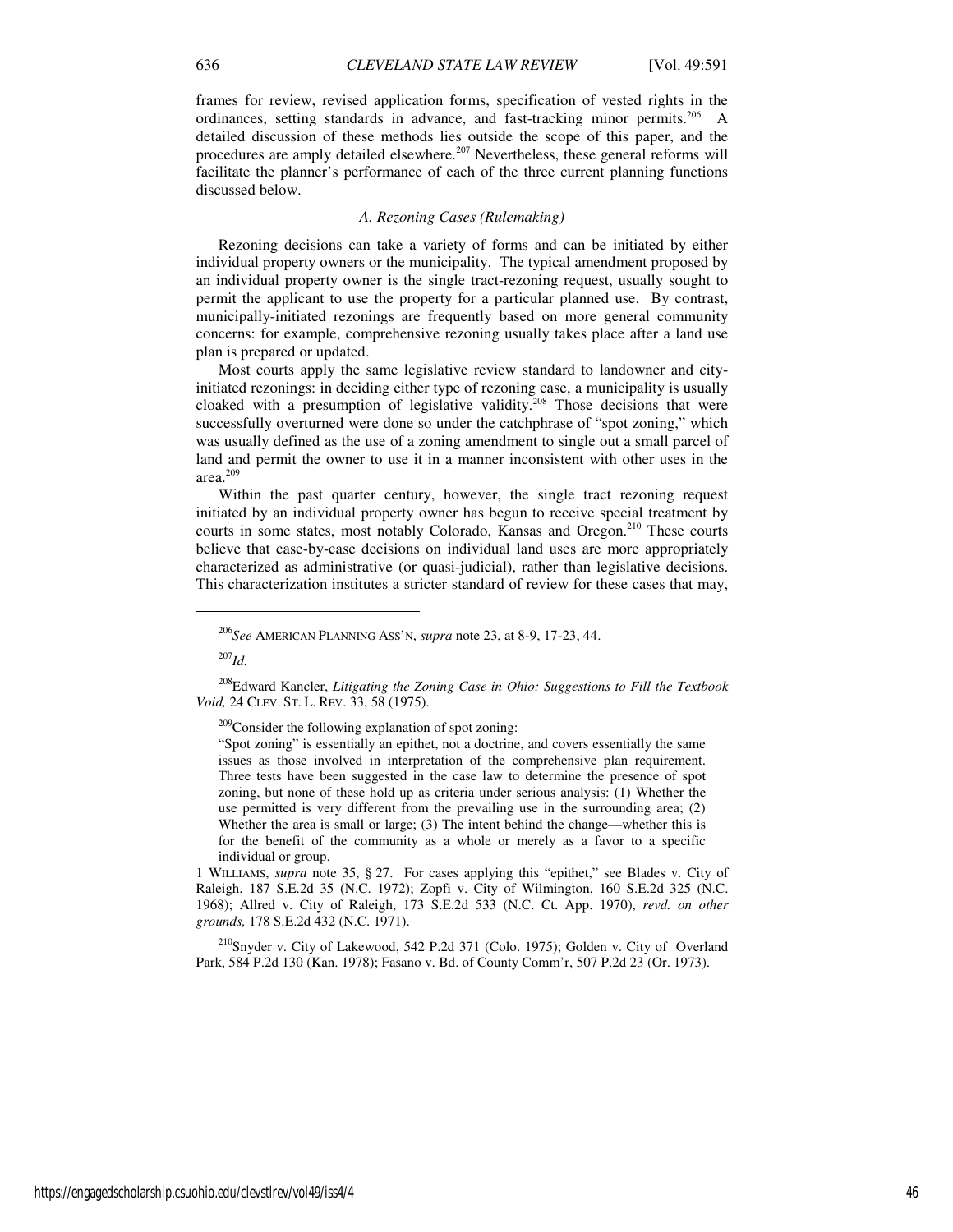as in Oregon, range all the way to requiring hearings with such trial-type features as the opportunity to present and rebut evidence, cross- examination, and a record with adequate findings.<sup>211</sup>

Considering this divergence of views among courts as to the appropriate standard of review for rezoning decisions, the procedures recommended here represent a compromise between practices acceptable under the traditional approach to rezonings and those required under the recent searching inquiries conducted on single-tract zoning decisions. Consequently, the reader is advised that these recommended practices would probably be insufficient in at least Colorado, Kansas and Oregon.

#### 1. Guiding Principles

Given that the methods set forth in this section reflect a compromise, I will start by listing the major principles dictating the establishment of these procedures. First, this model regards all rezoning decisions as rulemaking functions; $^{212}$  it makes no distinction between so-called "comprehensive rezoning" and single parcel zone changes. Second, planning staff should base all future zoning amendments upon the application of officially adopted policies to the particular request: the staff should phrase its rationale for the decision in terms of these policies. Third, particular characteristics of the individual landowner or her parcel of land are irrelevant (except insofar as they clearly relate to existing policies).

# 2. Office Procedures on Zoning Applications

*a. Accepting the application–*The rezoning application should perform a dual function: in addition to supplying the planning staff with the information it needs to consider the application, it should also educate as to the proper factors upon which staff will base its final decision. The application form should encourage the applicant to give some attention to these matters by including policy-related questions (i.e., how is the request consistent with land use policies? How was the original zoning inconsistent? How would the change impact the neighborhood?).

*b. Notification of meeting–*State enabling legislation will usually establish notification requirements for rezoning meetings. A typical provision might require publication in a newspaper of general circulation two weeks in advance of the

<sup>211</sup>*Fasano*, 507 P.2d at 30.

 $2^{12}$ In this writer's view, the courts and commentators who classify rezoning decisions as adjudicatory in nature are less concerned with the need to afford participants trial-type features (e.g., cross-examination, sworn testimony) than they are with replacing a lenient standard of *substantive* review with a closer analysis of the relevant planning background. *See, e.g., Golden*, 584 P.2d at 135-37 (reaffirming that the standard of review is "reasonableness," but requiring the governing body to include minutes summarizing the factors it considered in making its decision); Brough, *supra* note 25, at 944-45; *see also* Note, *Developments in the Law-Zoning, supra* note 54, at 1546-47. Accordingly, this article's recommended rezoning procedures are designed to withstand an intense standard of *substantive review:* rezoning decisions must explicitly reference applicable land use policies and must be based on a sound application of these policies. However, this article's model does not endorse the quasi-judicial *procedures* (sworn testimony, cross examination) required by the courts in Colorado, Kansas and Oregon.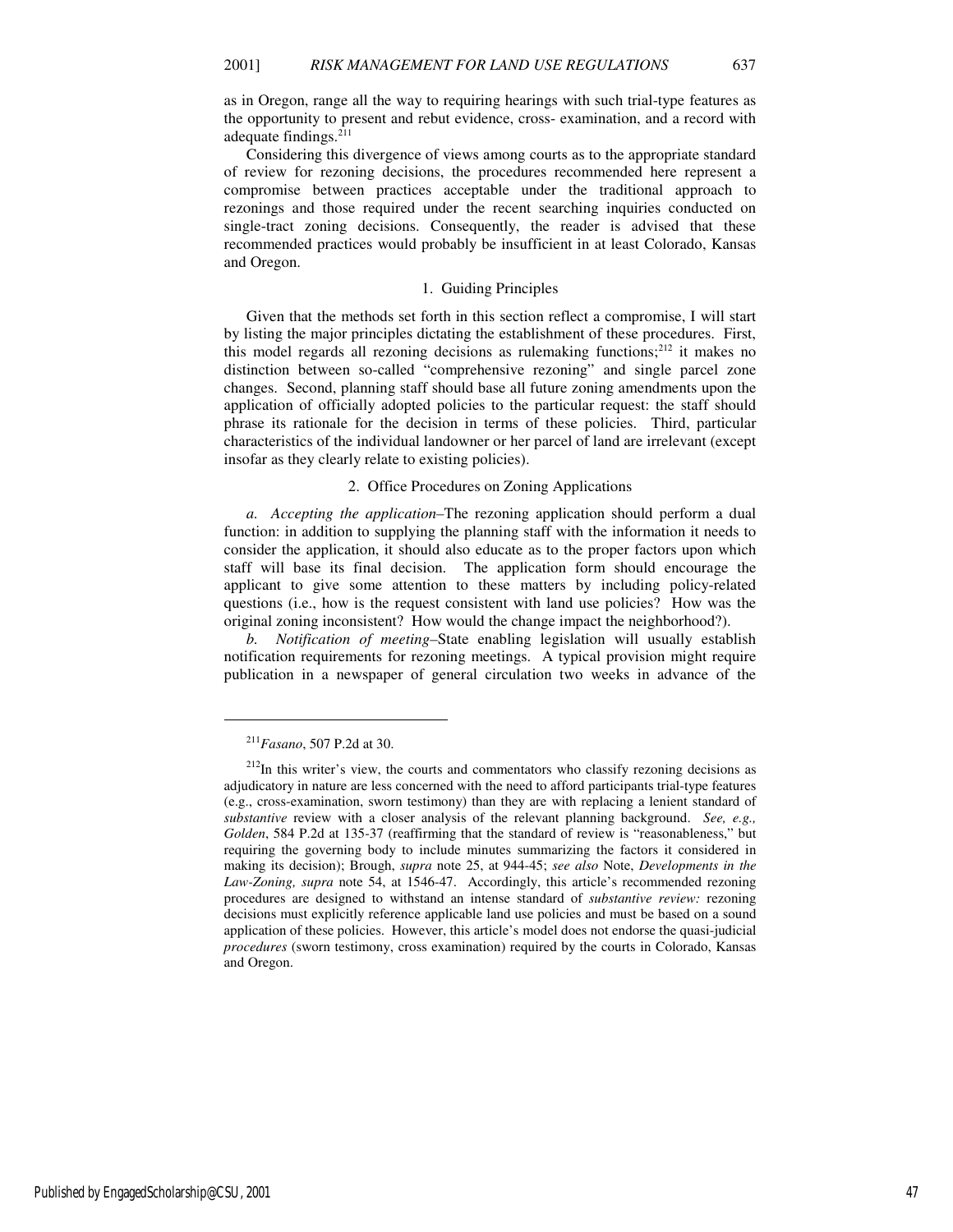meeting date. Additionally, staff should mail individual notices to the applicant and to all immediately adjacent landowners.

*c. Staff decision on the request—*Staff should analyze the request in terms of its consistency with the policies enumerated in the adopted five-year policies plan. The final staff decision should be reduced to writing. The writing should contain a brief description of the request (but not a description of the applicant's proposed use of the property.) The writing should also cite relevant policies and their applicability to the particular request. As noted earlier, staff should disregard as irrelevant any particular attributes of the applicant or her property (except insofar as they directly relate to the application of the policies.)

Many planning staffs have customarily mailed copies of their recommendations to planning boards or governing bodies in advance of the meeting date. When this practice is followed, the staff should also mail a copy to the applicant. This decision should contain two disclaimers: (1) recommendations are subject to change if additional information is acquired prior to the meeting date; and (2) staff will not comment on recommendations prior to the meeting date.

Although I do not recommend individual mailing of staff decisions to adjacent property owners, the original notification of the meeting date should advise these persons that copies of staff recommendations will be available a certain number of days in advance of the meeting date.

*d. Conduct of the public meeting–*The governing body and the planning board should each adopt and publish general ground rules for the hearing of rezoning requests. A typical format would allocate time for the applicant's proposal, staff recommendations, and public comment, with rough time limits set for each phase of the meetings. Sworn testimony, cross-examination, rebuttal and other rights commonly associated with a due process hearing are unnecessary and should not be provided.<sup>213</sup>

*e. The decision–*The decisions, which can and should be announced at the same meeting where the comments are received, should inform the applicant and the public of the policy reasons for the decision; however, particularly in those states where rezoning decisions still enjoy a healthy presumption of validity, the decision should also explicitly reference more general legislative powers. A typical provision might read as follows:

Following a public hearing held on (date), the municipality of (city) decided to (grant/deny) your rezoning request. This decision was based on general considerations of public health, safety, and general welfare. Additionally, the following policies contained in (city's) five-year policies plan support the decision:

Staff should deliver a written copy of the decision to the applicant.

3. Redefining the Role of the Planning Commission

Planning commissions often decide on a wide variety of land development cases, including rezonings, special use permits, and subdivision and other site plan reviews. The quality of the Commission's decisions on rezoning cases can be improved by removing the other matters from planning commission review.

<sup>213</sup>*See supra* note 212, and accompanying text.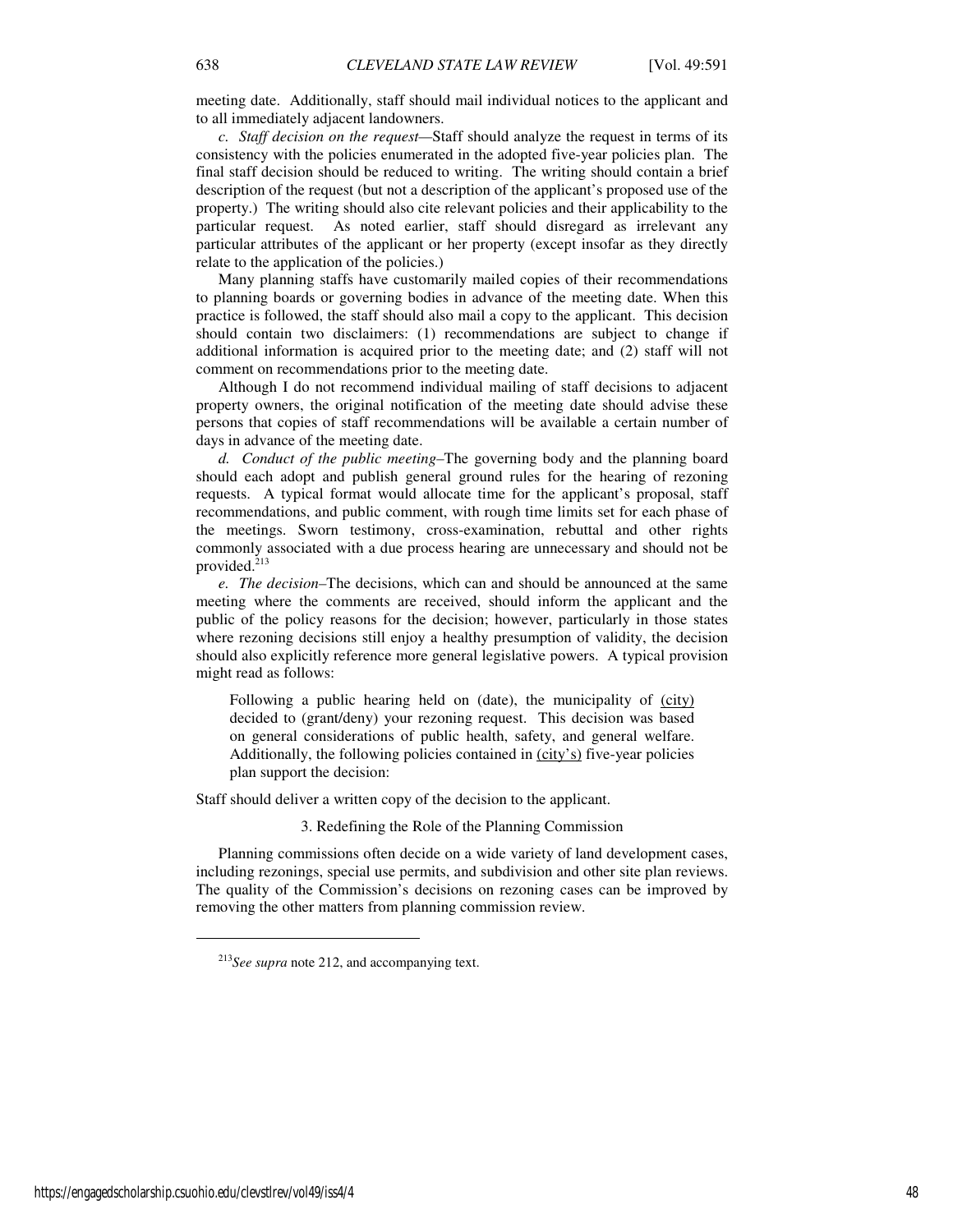The redefined planning commission would thus, concentrate on long-range planning recommendations (with its attendant zoning policy decisions), rather than the adjudication of particular development proposals. Hearing officials can more properly and fairly perform the latter function.

By concentrating the planning commission's efforts on continuous planning as embodied in the adoption and revision of the policies plan, rezoning decisions are more likely to be infused with an appreciation of policy determinants rather than the particular needs of the individual applicant.

#### *B. Site Plan Review*

The history of site plan review by planners closely tracks the general developments in the planning field discussed in Section I (A) above. That is, an original scheme for examining a narrow range of developments with reference to preset standards has been expanded to encompass a case-by-case review of a broad range of development proposals.

Governmental site plan review can first be seen in the land platting legislation enacted in the late 19th century. Concern about surveying inaccuracies and discrepancies was the motivating force behind these acts, which required developers wishing to record maps or plats to meet certain surveying requirements.<sup>214</sup> By the 1920s, a plethora of poorly designed new subdivisions served by inadequate facilities spurred the adoption of subdivision control provisions within the Standard City Planning Enabling Act.<sup>215</sup>

Prior to the 1950s, most courts strictly limited the approving body to the standards or conditions specified in the enabling legislation.<sup>216</sup> Subdivision regulations at that time typically consisted of objective standards based on enabling legislation; once the applicant had complied with these stated conditions, the approval of the plat by the governing body was regarded as a ministerial duty.<sup>217</sup>

Beginning with a 1949 California decision, in which a court upheld the Los Angeles City Council's imposition of conditions of approval not expressly provided for in the state legislation or the local ordinance,<sup>218</sup> the review of subdivision plats has gradually evolved into a process characterized as "[requiring] a high degree of ... discretion."<sup>219</sup> Discretionary standards have been built into many ordinances;

<sup>217</sup>*Id.*

 $\overline{a}$ 

<sup>218</sup>Ayres v. City Council of Los Angeles, 207 P.2d 1 (Cal. 1949).

<sup>214</sup>MANDELKAR & CUNNINGHAM, *supra* note 95, at 783.

 $^{215} \text{U.S.}$  DEPARTMENT OF COMMERCE, STANDARD CITY PLANNING ENABLING ACT §§ 13-14 (1928).

<sup>216</sup>State *ex. rel*. Jackson and Morris, Inc. v. Smuczynski, 102 N.E.2d 168 (Ill. App. Ct. 1951); State *ex. rel* Strother v. Chase, 42 Mo. App. 343 (Mo. Ct. App. 1890). In Ohio, *cf.*  State *ex. rel*. Pelham Dev. Corp. v. Cerny, 228 N.E.2d 309 (Ohio 1967) (finding that a mandamus remedy will issue to compel action on subdivision plat within 30 days as required by OHIO REV. CODE ANN. § 711.09) *with* State *ex. rel*. Square v. Planning Comm'n, 413 N.E.2d 825 (Ohio 1980) (finding that a mandamus remedy will not issue to compel action on subdivision plat within 30 days, since developer had a plain and adequate remedy in the form of a declaratory judgment action .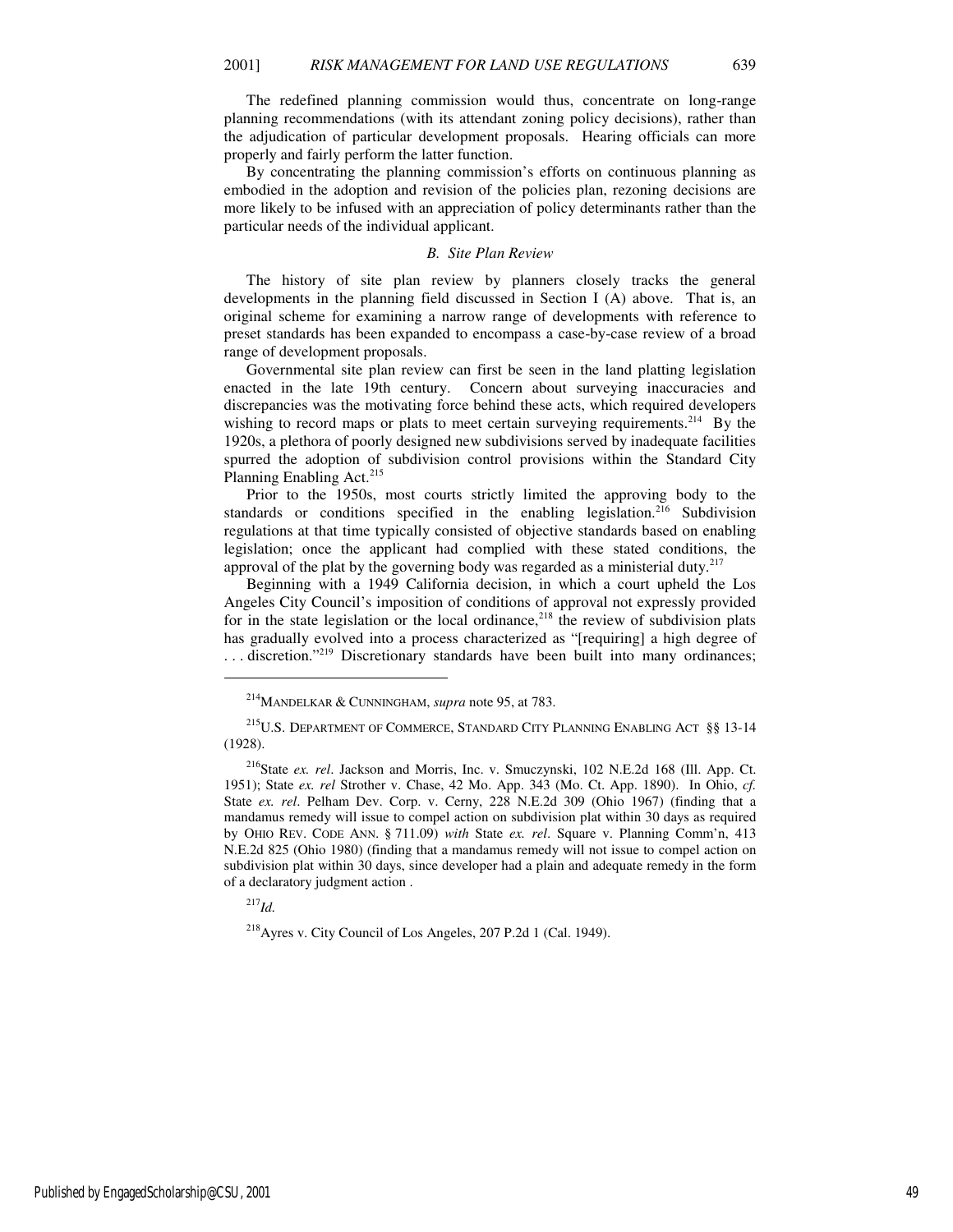these standards encourage the developer to negotiate a site plan with the planning staff. Further, they allow for greater control by the staff over subdivision design.<sup>220</sup>

Moreover, site plan review is now used in a considerably wider range of development types. Site plan requirements are often included in zoning ordinance provisions authorizing special use permits, floating zone amendments, townhouse and condominium projects, and planned unit developments.<sup>221</sup> In summarizing site plan review, Professor Norman Williams stated:

Many modern zoning ordinances contain provisions for site plan review, and this is among the most useful techniques in modern zoning. In many communities, especially large built-up ones, most new development takes place by the assembly of several lots and their redevelopment by private investment, usually without public assistance. In regulating such redevelopment, site plan review performs a function analogous to subdivision control (on vacant land) and urban renewal (for worn out areas). Like most administrative arrangements, such processes may be misconceived or misused, to deal with matters far beyond their appropriate function. *Properly conceived, such regulations are concerned primarily with (a) the layout of buildings and other spaces, including parking areas, and (b) the provision for access to and from the public street system.*. 222

The public review of site plans for a wider range of projects is a welcome development. Among the benefits are improved design of individual projects, better coordination of projects with each other, and careful analyses of necessary improvements. More serious questions can be raised concerning the increased discretion granted to planning staffs and governing bodies in their review of these site plans. This section will address two questions related to this issue; the answers will in turn suggest appropriate office procedures for the current planning division in its review of site plans.

<sup>221</sup>Site plan review authority in Ohio was approved in Lakewood Homes, Inc. v. Bd. of Adjustment, 258 N.E.2d 470 (Ohio Misc. 1970) *modified*, 267 N.E.2d 595 (Ohio Ct. App. 1971).

-

 $^{219}$ C & D P'ship v. Gahanna, 474 N.E.2d 303, 306 (Ohio 1984); Emerald Lakes, Inc. v. South Russell Planning Comm., 598 N.E.2d 60, 62 (Ohio Ct. App. 1992). In North Carolina, *see* River Birch Assoc. v. City of Raleigh, 388 S.E.2d 538 (N.C. 1990), in which the North Carolina Supreme Court upheld the City of Raleigh's requirement for dedication to a homeowners association of three acres open space within a 19.6 acre town home project.

<sup>&</sup>lt;sup>220</sup>*See, e.g., River Birch*, 388 S.E.2d at 546-51 (holding that city can reject a "final plat" based on its noncompliance with a "preliminary plan:" this decision contains a thorough explanation of the differences among the terms "sketch plan," "preliminary plan," and "final plat" as the terms are used in subdivision control); *Emerald Lake*, 598 N.E.2d at 62 (holding village had authority to enact a provision—requiring developer to supply evidence of water availability for each lot when a governmental water supply is not available—not specifically mentioned or authorized by enabling statute; also holding village had authority to reject developer's plat due to nonconformance with such provision).

<sup>222</sup>1 WILLIAMS, *supra* note 35, § 152.01 (emphasis added).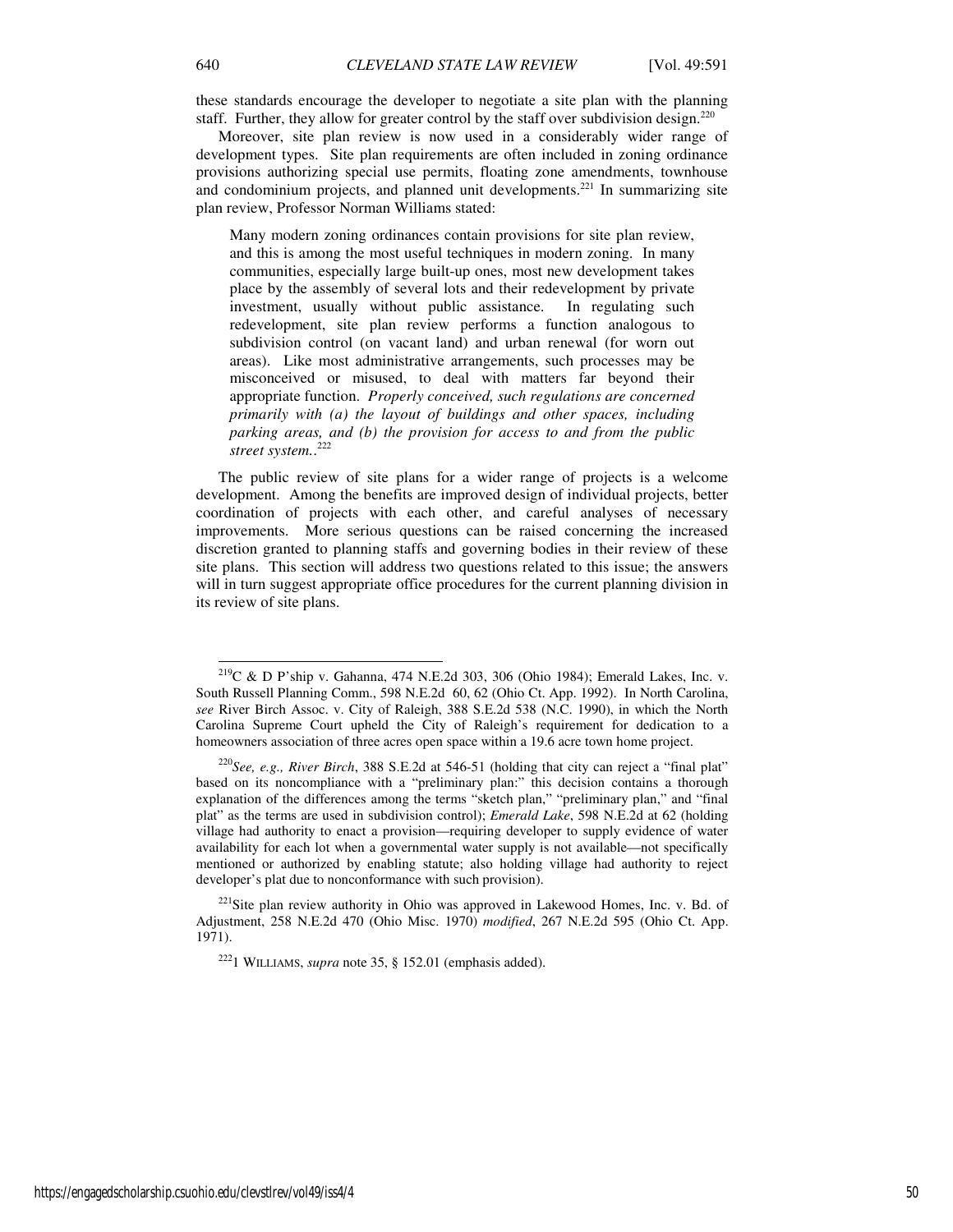#### 1. Should Discretion be Removed from Site Plan Review?

Although discretionary site plan review affords a number of advantages to a planning staff, probably none is more frequently extolled than design review. The case-by-case analysis of a developer's site plans is a procedure tailor-made for the department gifted with well-trained design professionals. Design modifications that could not be required under a ministerial review procedure can be easily exacted when each case is treated separately. In fact, this individual review of projects is compatible with recent trends in environmental design, which regard the development of each tract as a unique problem of adjusting the proposed use to the environmental constraints of the site.

Further, unlike the use of discretion in other areas discussed *infra*,<sup>223</sup> the use of discretionary site plan review standards does not appear to lead to an increase in land use litigation. The opportunities for compromise, the relatively minimal costs of most imposed conditions, and the quasi-judicial protections mandated by the courts, all combine to make developers grudgingly accept conditions or requirements of doubtful validity. Finally, many states regard subdivision review, the most widelyused form of site plan review, as adjudicatory in nature; this insures a full range of procedural protections.<sup>224</sup>

There are some arguments against discretionary site plan review. Although the method may work well in communities which have able design professionals to conduct the review, this situation is the exception rather than the rule. Many communities lack the resources to employ full-time design professionals; those communities that do have trained staff sometimes experience that staff modifying projects to meet their personal tastes.

Additionally, the results of case-by-case reviews of site plans are difficult to predict and frequently involve longer and more uncertain time periods for approval. The significant impact of these latter factors on housing costs calls for an examination of more predictable alternatives to discretionary site plan review.

# 2. Are There Sufficient Guidelines to Establish Advance Conditions?

One of the major advantages of individual site plan review is the opportunity it affords staffs to respond to unique development problems. Consequently, many planners would warn that the replacement of this review with uniform advance standards would handcuff the staff when unique problems arise.

Experience in the review of site plans is the best safeguard against this problem. Thus, it comes as no surprise that those departments with considerable experience in site plan review are confidently incorporating their heritages of design and planning principles into advance guidelines.<sup>225</sup>

<sup>223</sup>*See infra* note 228, and accompanying text.

 $224$ The review of subdivision plats is classified as adjudicatory (quasi-judicial) in both North Carolina, *see* Batch v. Town of Chapel Hill, 387 S.E.2d 635 (N.C. 1990), *cert. denied,*  496 U.S. 931 (1990); Springdale Estates Assoc. v. Wake County, 267 S. E. 2d 415 (N.C. Ct. App. 1980), and in Ohio, *see* C & D P'ship, 474 N.E.2d 303; *Emerald Lakes*, 598 N.E2d at 62.

<sup>&</sup>lt;sup>225</sup>The American Planning Association described Sacramento County's approach:

Sacramento County, California has been successful in setting guidelines for PUD projects in advance of concrete proposals rather than in conjunction with them. Instead of drafting a single PUD ordinance that applies to any potential PUD in the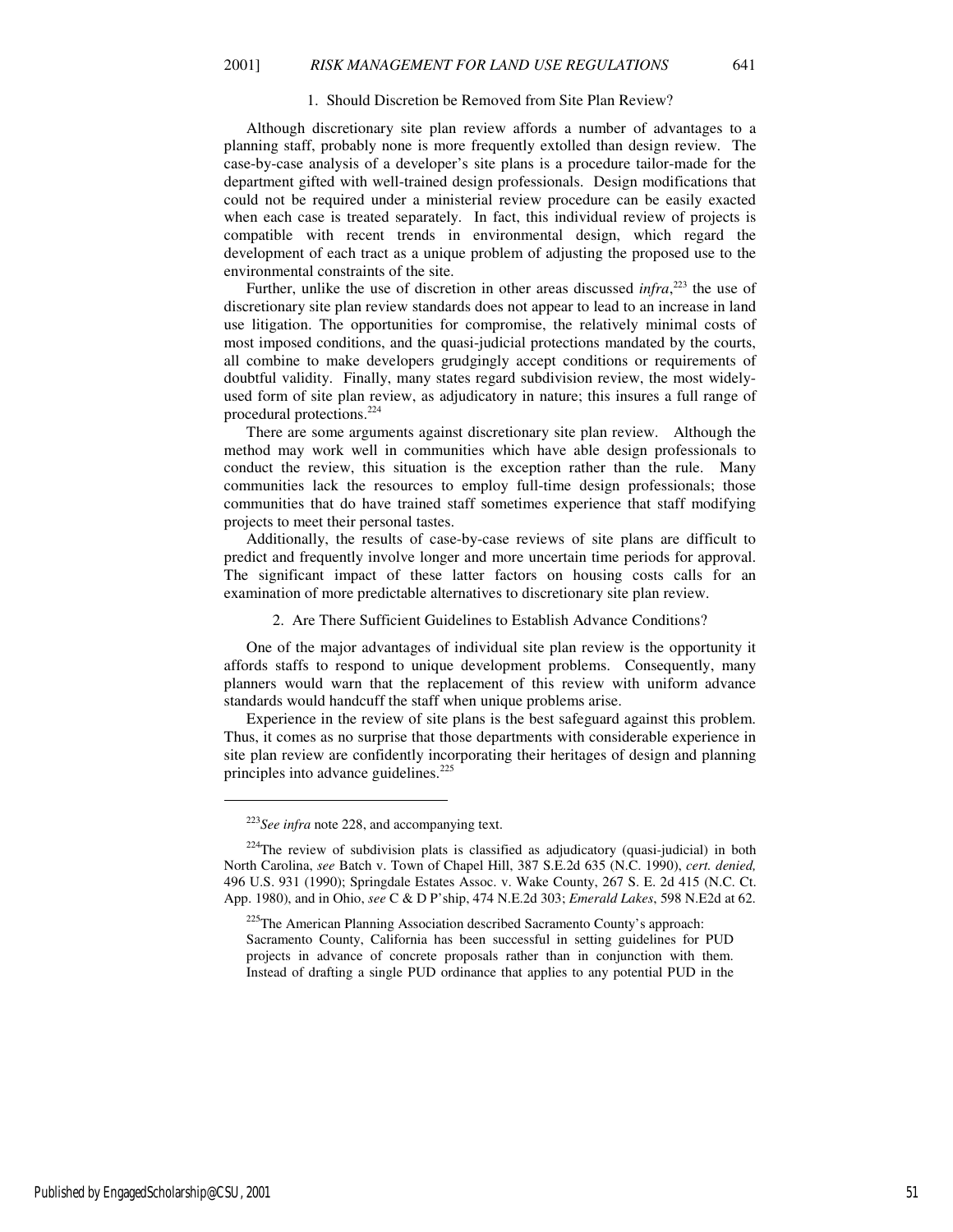Moreover, Lane Kendig's performance zoning textbook culminated his exhaustive efforts to shift the practice of zoning from an ad-hoc administrative process to a legislative act: Kendig argued that his performance standards were designed to anticipate and correct nearly all problems raised by the development of a particular site.<sup>226</sup>

On balance, planning staffs that lack design professionals should practice site plan review as the ministerial process it once was.<sup>227</sup> Only sophisticated planning staffs should perform extensive discretionary site plan review, and even those staffs should gradually attempt to convert some of their practices into advance standards.

# *C. Discretionary Review Procedures*

I have previously argued that adjudicatory land use decision-making (with its attendant due process hearing requirements) should be limited to the narrowest possible range of planning activities. Specifically, the planning staff should confine discretionary, case-by-case reviews to four types of decisions: (1) traditional special use permits; (2) variances; (3) predefined environmental critical areas; and (4) discretionary site plan review by select professionals (see Section IV (B)).

I have already discussed one benefit of more limited discretionary review: that is the gain in predictability, leading, in turn, to lower land development cost impacts. However, the removal of some categories of decisions from "special use" review can also minimize future litigation against a community. Whenever a community changes a permitted use to a special use, or classifies a new use (e.g., townhouses and condominiums) as special, it often removes a significant protective cover from its future decisions–the presumption that legislative actions are valid.<sup>228</sup>

 $228$ This point is expressed in Dolan v. City of Tigard, 512 U.S. 374, 391 (1994): in evaluating most generally applicable zoning regulations, the burden properly rests on the party challenging the regulation to prove that it constitutes an arbitrary regulation of property rights. See, e.g., *Village of Euclid v. Ambler Realty Co.*, 272

-

jurisdiction, the county has written a set of individually tailored performance standards that govern specific undeveloped parcels in the county. In this way, criteria can be less vague; the applicant knows ahead of time any particular requirements that are attached to a parcel.

American Planning Association, *supra* note 23, at 44.

<sup>226</sup>*See generally* KENDIG, *supra* note 34, at 281-88.

<sup>227</sup>*Accord* Jack L. Nasar & Peg Grannis, *Design Review Reviewed: Administrative versus Discretionary Methods,* 65 J. AMER. INST. PLANNERS 424 (1999) (asserting that, based on a study of projects in a Columbus neighorhood, discretionary design review is not demonstrably better than measurable standards). In ruling that a planning board acting in its design review capacity exceeded its authority by prohibiting an otherwise permitted use (a convenience market), a New Jersey court stated:

the role of the planning board, with respect to permitted or in commercial or industrial uses, is the grant or denial of site plan approval….Although site plan review affords a planning board wide discretion to insure compliance with the objectives and requirements of the site plan ordinance…. *it was never intended to include the legislative or quasi-judicial power to prohibit a permitted use…* 

PRB Enter., Inc. v. S. Brunswick Planning Bd., 518 A.2d 1099 (N.J. 1987) (citations omitted) (emphasis added). For New York decisions strictly construing site plan review, *see* Apache Assocs. v. Planning Bd., 517 N.Y.S.2d 29 (N.Y. 1987); Moriarty v. Planning Bd., 506 N.Y.S.2d 184 (N.Y. 1986), *all cited in* 1 WILLIAMS, *supra* note 35, § 152.01.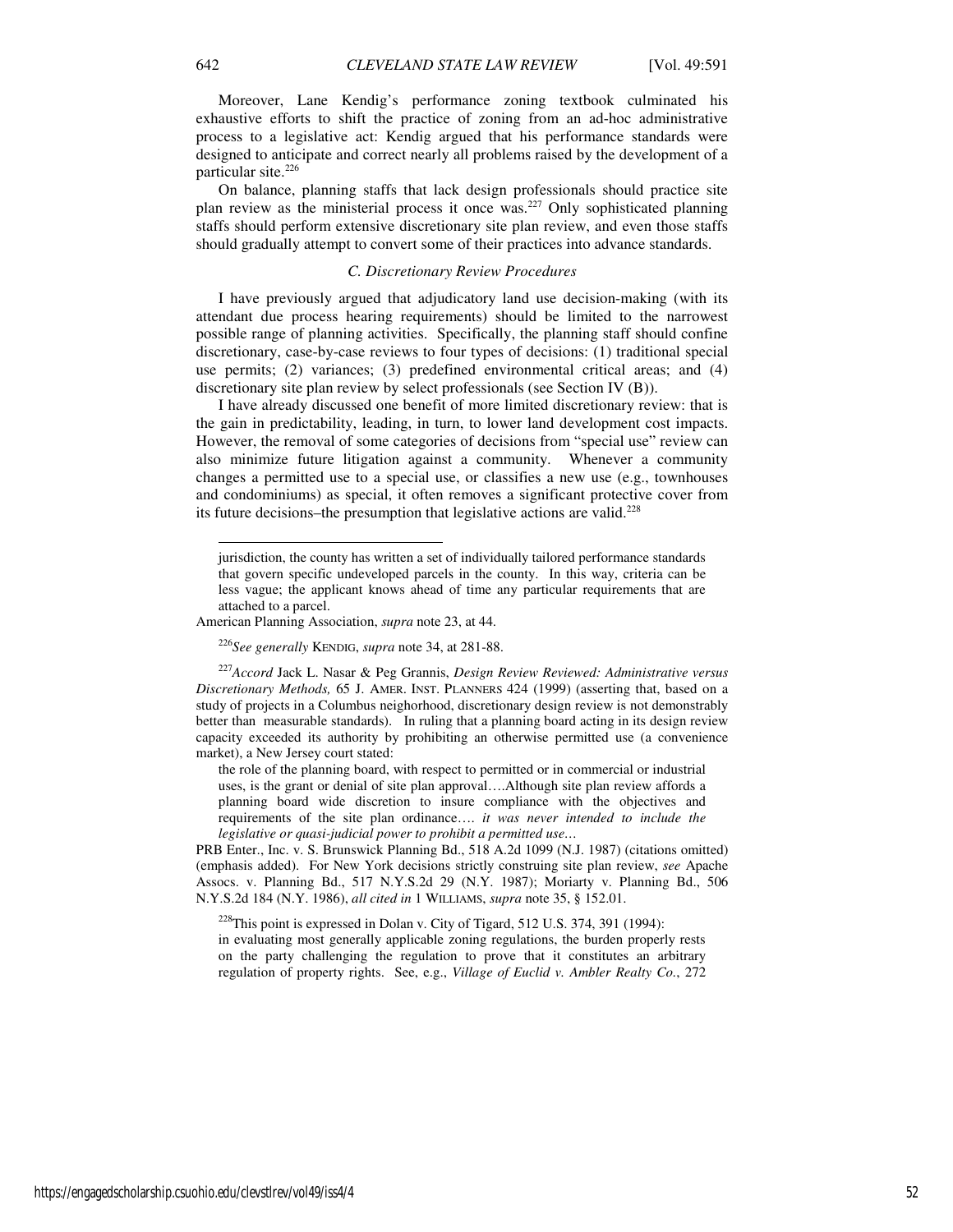Consider the common request for a planning staff to address a new or controversial use of land. Instead of intensively researching the problem and adopting appropriate standards for such uses, many departments postpone these decisions by simply classifying the use as "special." This delaying tactic frequently backfires when a specific use is adjudicated. At the very time the governing body is hurriedly deciding and documenting its case, the quasi-judicial nature of the proceedings is generating considerable publicity (and controversy). Once the decision is made, municipal opponents can confidently enter the courts knowing that both the administrative procedures and the substantive decision will be closely scrutinized.

### 1. Appropriate Categories For Adjudicatory Procedures

*a. Traditional special use permits–*As originally conceived, the special use permit was designed primarily to permit certain admittedly desirable but potentially problematic uses to locate within a zone, provided that certain conditions were set. The "traditional" types of special uses were described by New Jersey Supreme Court Justice Hall: "the uses so treated are generally those serving considerable numbers of people, such as private schools, clubs, hospitals and even churches as distinguished from governmental structure or activities on the one hand . . . or businesses on the other."229

A fairly narrow definition of special uses should be maintained; the community should resist the urge to use the special use category as a dumping ground for postponed decisions on new and controversial uses.<sup>230</sup>

*b. Variances–*Statutory criteria for the grant of zoning variances are fundamentally adjudicatory in nature: they focus on the attributes of a special parcel. Although local governments will often craft the specific standards for the granting of variances, the courts will usually require that variance hearings include sworn testimony, cross examination and other procedural protections.<sup>231</sup>

<sup>229</sup>Tullo v. Township of Millburn, 149 A.2d 620, 625 (N.J. Super. Ct. App. Div. 1959).

<sup>230</sup>People v. Perez, 29 Cal. Rptr. 781, 783 (Cal. Ct. App. 1963). For a lengthy explanation of "special exceptions" in North Carolina, *see* Jackson v. Guilford County Bd. of Adjustment, 163 S.E.2d 265 (N.C. Ct. App. 1968), *affd*, 166 S.E.2d 78 (N.C. 1969) (upholding zoning board of adjustment's issuance of special exception against neighbors' attack; confirming that procedure is quasi-judicial). Special use permit hearings in Ohio are clearly quasi-judicial. *Cf.* Cmty. Concerned Citizens, Inc. v. Union Twp., 613 N.E.2d 580 (Ohio 1993) (upholding the township's review procedures) *with* Adelman Real Estate Co. v. Gabanic, 672 N.E.2d 1087 (Ohio Ct. App. 1996) (finding procedures deficient). *See also* State *ex. rel*. Synod of Ohio of United Lutheran Church in America v. Joseph, 39 N.E.2d 515 (Ohio 1942) (upholding hearing of such cases by the governing body itself); Blue Stone Sand & Gravel v. Montana Tp. Zoning Bd. of Appeals, 127 Ohio App. 3d 27, 711 N.E.2d 749 (1998) (upholding city's use of a "beyond a reasonable doubt" standard).

<sup>231</sup>*See, e.g.,* Crist v. City of Jacksonville, 507 S.E.2d 899, 900 (N.C. Ct. App. 1998); Willoughby Hills v. C.C. Bar's Sahara, 591 N.E.2d 1203, 1208 (Ohio 1992).

-

U.S. 365 (1926). Here, by contrast, the city made an *adjudicative* decision to condition petitioner's application for a building permit on an individual parcel. *In this situation, the burden properly rests on the city.* . . .

*Id.* at 391 n.8 (citations omitted) (emphasis added). *Accord* SCHNIDMAN, et al., *supra* note 61, § 3.1.2(b).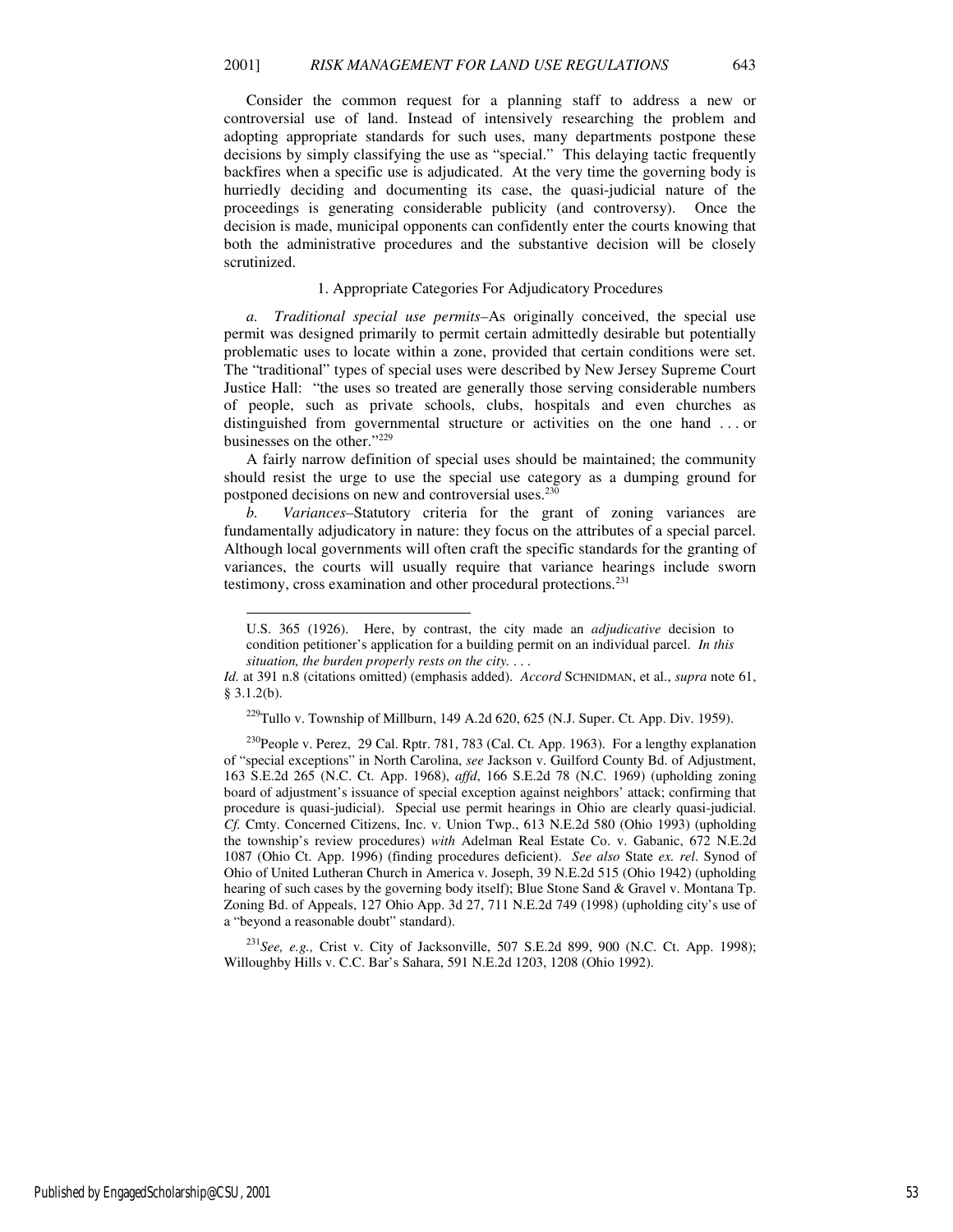*c. Development in critical environmental areas–*Only within the last quarter of the  $20<sup>th</sup>$  century has environmental planning been incorporated into the general land use planning process. Relying largely on the guidance of the ALI Model Land Development Code, most governments which have defined critical environmental areas (e.g., natural hazard areas, resource areas) have established a permitting system to control development. Given the unique natural attributes of these environmental areas, the retention of discretionary review procedures for development in such areas is warranted.

#### 2. Guidelines for Administrative Review

Given that administrative review is appropriate for a particular type of development, what specific procedures should be established? First, before the hearing even commences, the hearing official(s) must be careful to avoid any contact with the parties or their attorneys. In some states, formal ethical rules may prohibit such contacts.<sup>232</sup> Even in states with no formal prohibitions, the hearing official still must function as an impartial arbiter.<sup>233</sup> Pre-hearing conversations with one or more parties can severely compromise this status. With respect to the hearing itself, the "Administrative Hearings" section of the ALI Model Land Development Code offers a useful list of procedures.<sup>234</sup>

*a. Notice and publication–*The Code requires: (1) notice of a hearing at least two weeks in advance of the hearing date; (2) publication in a newspaper of general circulation; and  $(3)$  individual notice to the developer and nearby landowners.<sup>235</sup> State enabling legislation may alter these requirements.

*b. The hearing process–*The governing body is authorized to designate a hearing official to conduct the hearing.<sup>236</sup> All testimony at this hearing is under oath.<sup>237</sup> The hearing official(s) must allow the parties to present evidence, make arguments, and examine and cross-examine witnesses (subject to reasonable limits on the number of witnesses and the nature and length of their testimony).<sup>238</sup> Meaningful crossexamination can only occur when the witnesses state facts rather than opinions or general public comment<sup>239</sup> The governing body must make a full record of the hearing that shall be transcribed upon request.<sup>240</sup>

 $\overline{a}$ 

<sup>234</sup>MODEL LAND DEV. CODE § 2-304 (1976).

- <sup>235</sup>*Id.* at § 2-304(2).
- <sup>236</sup>*Id.* at § 2-304(4).
- <sup>237</sup>*Id.* at § 2-304(6).
- <sup>238</sup>*Id.* at § 2-304(7).

 $^{239}$ In Alderman Real Estate Co. v. Gabanic, 672 N.E.2d 1087, 1090 (Ohio Ct. App. 1996) (citations omitted), an Ohio appellate court reversed a trial court's affirmance of a conditional use permit denial; in relevant part, the appellate court reiterated:

A public hearing is one where members of the general public may speak and express their views on the question of governmental, political and policy considerations as to whether certain legislation should be adopted. Adjudication hearings, however, are

<sup>232</sup>*See generally* R. Lisle Baker, *Ethical Limits on Attorney Contact with Represented and Unrepresented Officials: The Example of Municipal Zoning Boards Making Site-Specific Land Use Decisions,* 31 SUFFOLK U. L. REV. 349 (1997).

<sup>233</sup>*See supra* note 54.